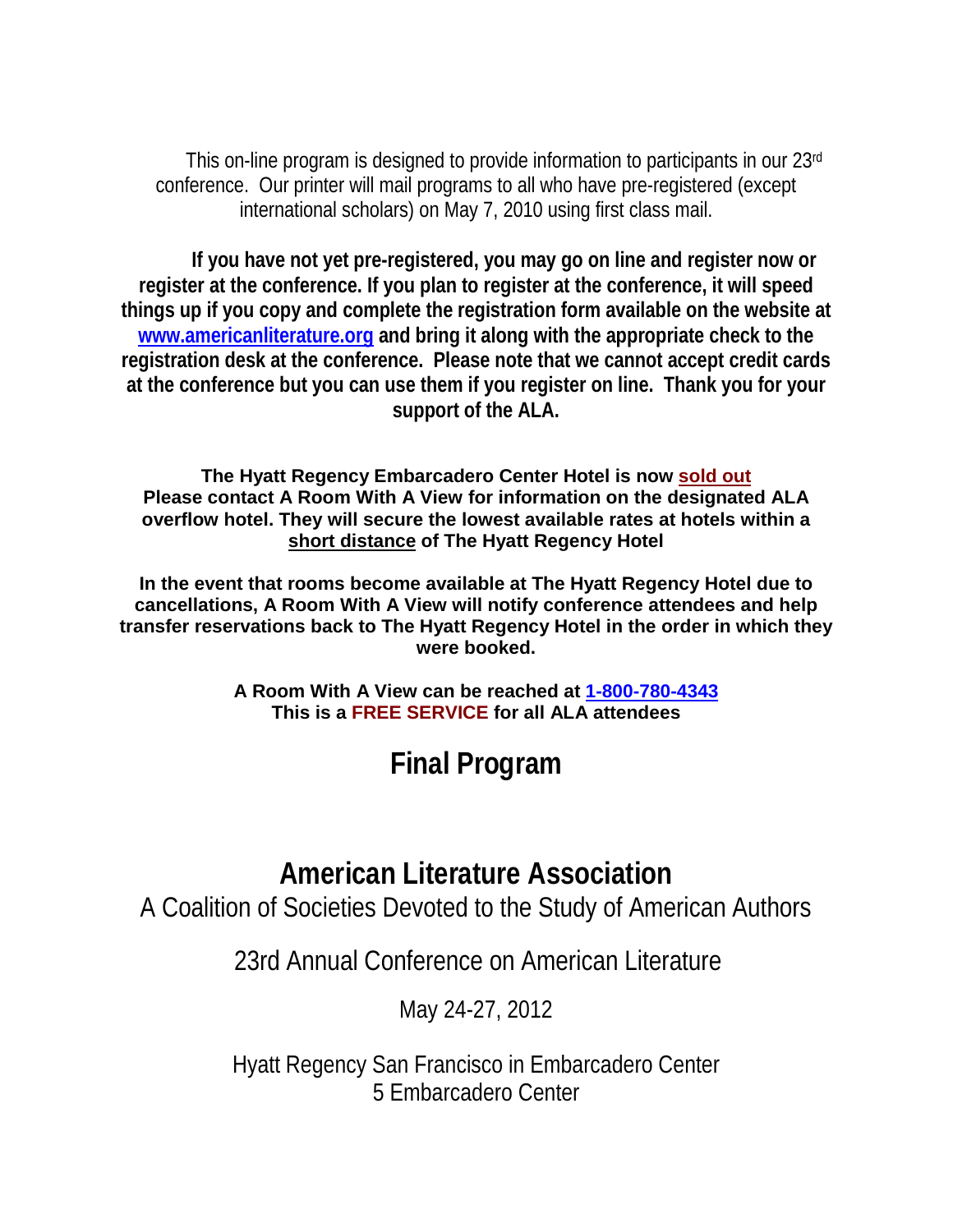San Francisco CA 94111 415-788-1234

Conference Director Alfred Bendixen, Texas A&M University

**Registration Desk (Pacific Concourse):**

Wednesday, 8:30 pm – 10:00 pm; Thursday, 7:30 am - 5:30 pm; Friday, 7:30 am - 5:00 pm; Saturday, 7:30 am - 3:00 pm; Sunday, 8:00 am - 10:30 am.

#### **Book Exhibits (Pacific L-M-N-0):**

Thursday: Set up for Exhibitors Friday,  $9$  am  $-5$  pm; Saturday, 9 am – 3 pm.

**All meeting rooms are either on the Pacific Concourse or Bay Level**

**Featured Readings, Book Signings, and Performances (Bay Level: Seacliff B/C)** 

**Giannina Braschi: Thursday, May 24, 2012: 6:00 – 6:45 pm**

**Clarence Major: Session 11-H: Friday, May 25, 2012: 2:10 – 3:30 pm**

**Harryette Mullen: Friday, May 25, 2012: 6:30 – 8:00 pm**

**Kearny Street Workshop on Asian American Theater and Performance: Session 19-B: Saturday, May 26, 2012: 2:10 – 3:30 pm**

**Philip Kan Gotanda, Nicky Schildkraut, and Lysley Tenorio: Session 20-G: Saturday, May 26, 2012: 3:40 – 5:00 pm**

**Lorna Dee Cervantes: Session 21-A: Saturday, May 26, 2012: 5:10 – 6:30 pm**

**Maxine Hong Kingston and the Veterans of War/Veterans of Peace: Saturday, May 26, 2012: 6:30 - 7:30**

**[www.americanliterature.org](http://www.americanliterature.org/)**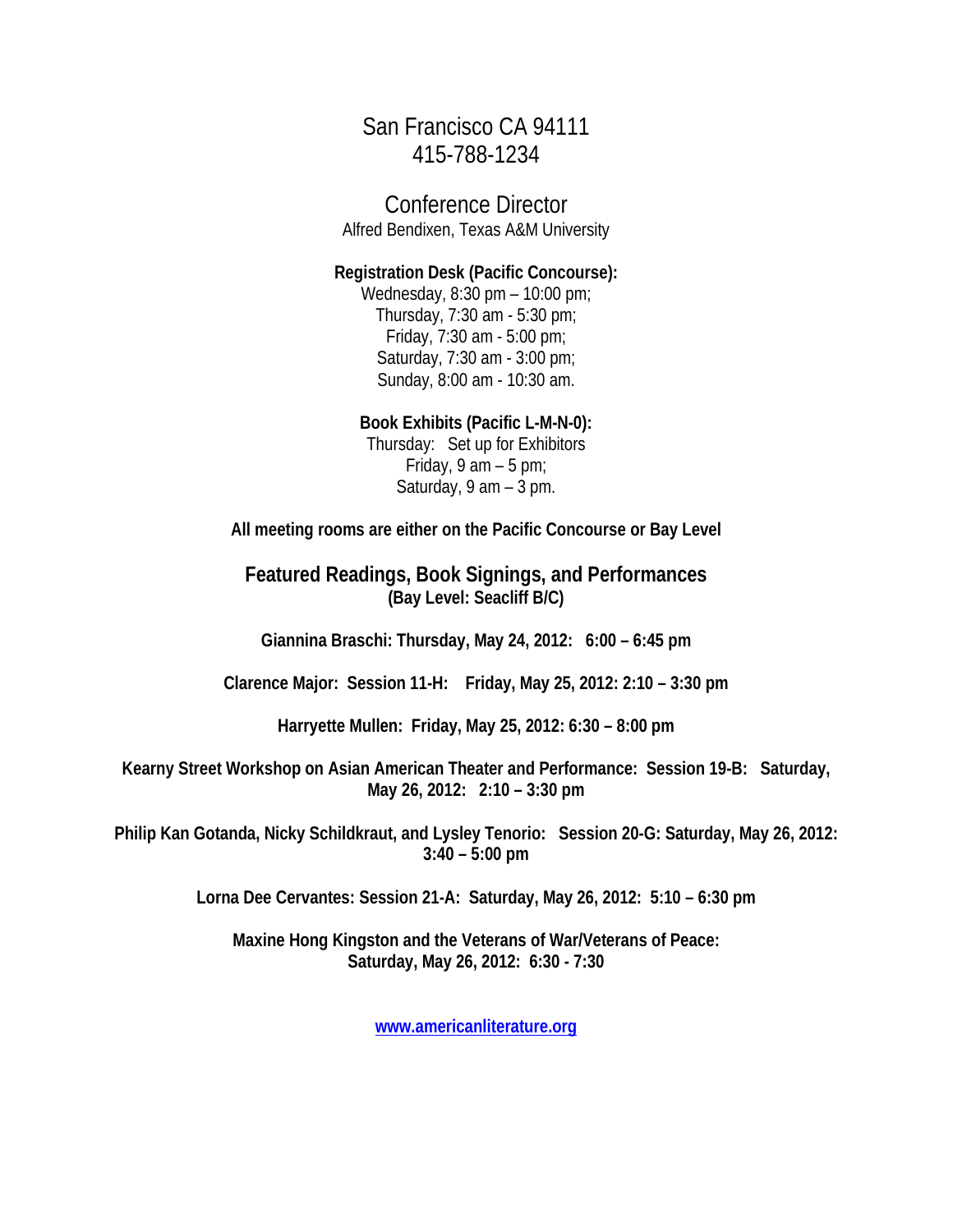## **Thursday, May 24, 2012**

Registration (Pacific Concourse): open 7:30 am - 5:30 pm

## **Thursday, May 24, 2012 9:00 – 10:20 am**

**Session 1-A Afro-Asian Connections I: 20th C. Intersections among African-American and Asian Americans (Pacific D)** Organized by the Circle for Asian American Literary Studies and the African American Literature and Culture Society

Chair: Jennifer Ho, University of North Carolina at Chapel Hill

1. "Annexation in the Pacific and Asian Conspiracy in Central America in James Weldon Johnson's Libretti for "Toloso" and "El Presidente, or the Yellow Peril," John Gruesser, Kean University

2. "Jim and Jap Crow in 1940s Chicago," Matthew Briones, University of Chicago

3. "A Tale of Two Obits: Reading the Cold War through the Obituaries of W.E.B. DuBois and Chairman Mao Tsetung," Vera Leigh Fennell, Lehigh University

4. "'We Didn't Speak No English, and He Didn't Speak No Chinese': Community, Cultural Exchange, and the Afro-Asian South in Cynthia Shearer's *The Celestial Jukebox,*" Frank Cha, College of William and Mary

Audio-Visual Equipment required: None

## **Session 1-B New Ways of Reading Saul Bellow's Work (Pacific J)**

Organized by the Saul Bellow Society

Chair: Gloria Cronin, Brigham Young University

1. "A Family Systems Theory Approach to Saul Bellow's *Seize the Day*," Allan Chavkin & Nancy Feyl Chavkin, Texas State University- San Marcos

2. *"*Intellect and Animus: Male Friendship in *Humboldt's Gift,*" *Joshua Zajdman, Independent Scholar*

3. "I wonder if You Remember at All: Frame Narratives in Bellow's Short Fiction," Shaun Clarkson*,* Independent Scholar

Audio-Visual Equipment Required: None

**Session 1-C Edge Effects I: Ecotones of Farm and Garden (Pacific F)** 

Organized by the Association for the Study of Literature and Environment

Chair: Megan Simpson, Penn State Altoona

1. "The Global Garden: Transnational Bioregionalisms in Leslie Marmon Silko's *Gardens in the Dunes*," Adrianna Ely, University of Montana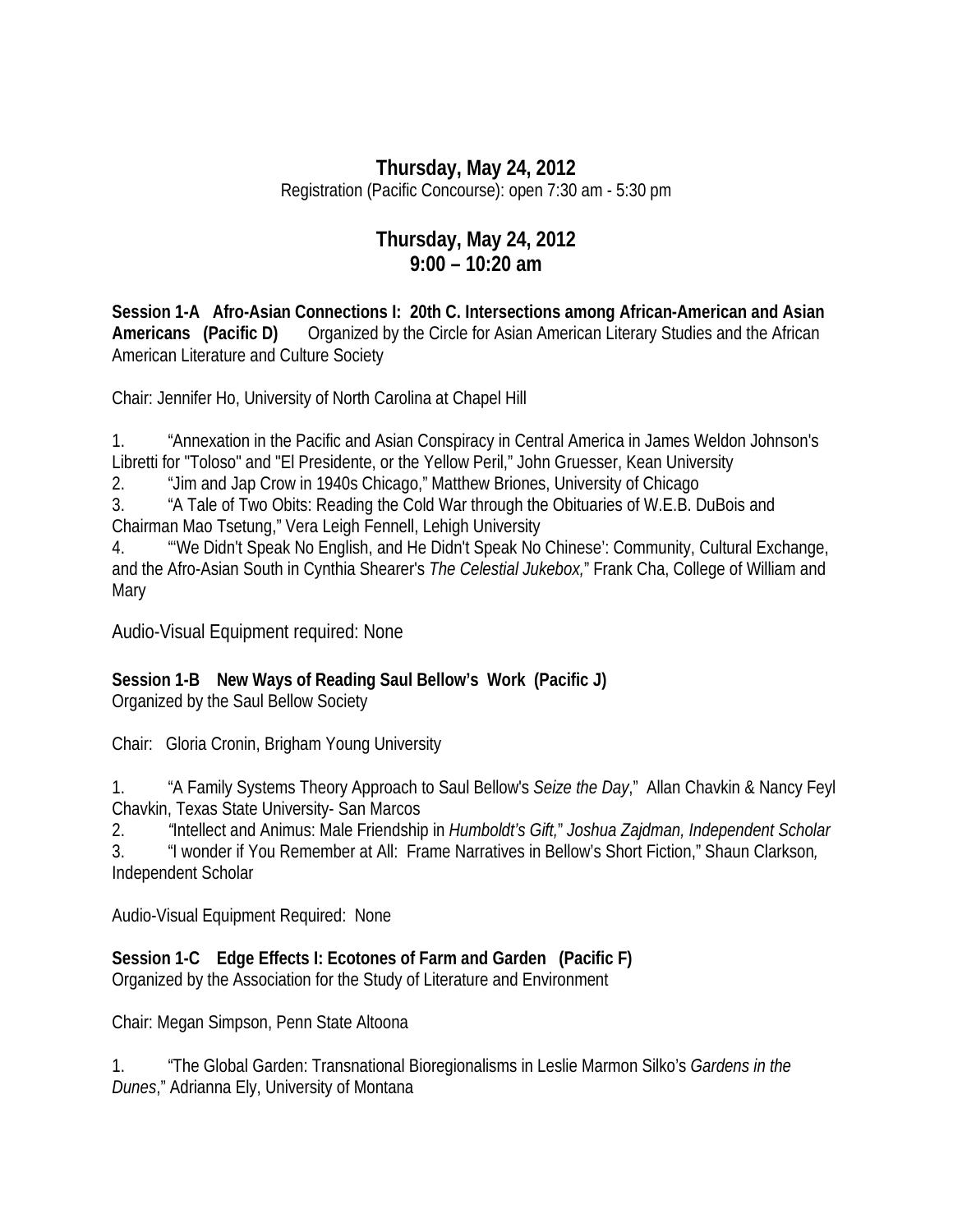2. "Agriculture's Shifting Edges: Temporal Ecotones in Cather and Glasgow," Ethan Mannon, Penn State University

3. "Worlds After Us: Nathaniel Hawthorne and the Duly Neglected Garden," Kaye Wierzbicki, Harvard **University** 

Audio-Visual Equipment required: None

## **Session 1-D Literature of the Left Coast 1 (Pacific G)**

Organized by the Western Literature Association

Chair: Alex Young, University of Southern California

1. "'An entrepreneur of himself': Charles Bukowski's Consumption as Production," Jennifer Forsborg, University of Nevada, Reno

2. "Modotti's Bohemias: San Francisco/LA/Mexico City," Audrey Goodman, Georgia State University

3. "Resisting the American Century: *Circle*, *Ark*, and the Left Coast Literary Magazine," Gioia Woods, Northern Arizona University

## **A/V Equipment Requested: data projector**

**Session 1-E Anxieties, Appetites, and Cultural Obsessions in the Writings of James Fenimore Cooper (Pacific I)** Organized by the James Fenimore Cooper Society

Chair, Steven P. Harthorn, Williams Baptist College

1. "James Fenimore Cooper and 'The Pledge,'" Barbara Alice Mann, University of Toledo

2. "Sustenance and Colonization: Fenimore Cooper's Culinary Excesses," Signe O. Wegener, University of Georgia

3. "New Spanish Studies in James Fenimore Cooper's *The Prairie*," Matthew Duquès, Vanderbilt **University** 

## **Audio-Visual Equipment required: Computer/Projector**

## **Session 1-F "Moving Relations" and Working Relationships: Roundtable on the Strange New Work of Adrienne Rich (Pacific E)**

Organized by: Lisa Sperber, University of California at Davis

Moderator: Jeannette E. Riley, UMass Dartmouth

- 1. "Wick of Desire: The Revolutionary Power of Adrienne Rich," Jeannette E. Riley, UMass Dartmouth
- 2. "Moving Relations," Trudi Witonsky, University of Wisconsin-Whitewater

3. "Adrienne Rich, Jean Valentine, and the Poetics of Human Feeling," Miriam Marty Clark, Auburn **University** 

4. Through One Another: The Friendship and Poetics of Adrienne Rich, Jean Valentine and Jane Cooper," Lisa Sperber, University of California at Davis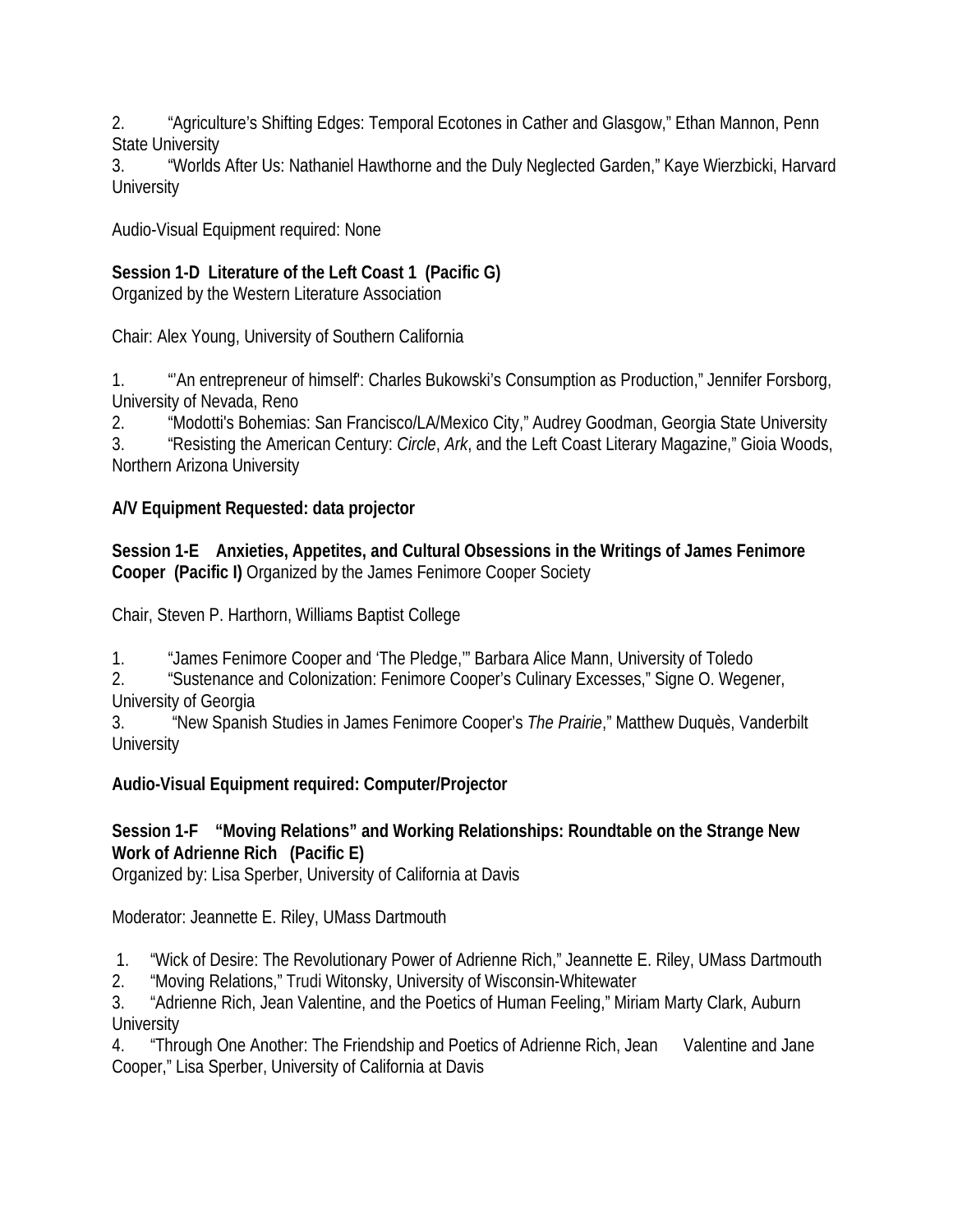Audio-Visual equipment required: None

## **Session 1-G Uncharted Territories (Pacific H)**

Organized by ATDS (American Theatre and Drama Society)

Chair: Valerie M. Joyce, Villanova University

1. "Socially Relevant, Critical Failure: Post-WW II American Theate and the Overlooked Region *On Whitman Avenue*," Elizabeth Bonjean, University of Washington

2. "Charting Catastrophic Time," Susan Harris Smith, University of Pittsburgh

3. "Case for Metaphor Made: Nilo Cruz and Octavio Solis," Eileen Herrmann, Dominican University of Califormia

Audio-Visual Equipment required: None

## **Session 1-H Dreiser and Socio-Economic Class (Pacific C)**

Organized by the International Theodore Dreiser Society

Chair: Roark Mulligan, Christopher Newport University

1. "Dreiser, Robert T. Lincoln, and the Pullman Company," Jerome Loving, Texas A&M University

2. "Social Ecology, Dreiser, and Change," Stephen Brauer, St. John Fisher College

3. "The Influence of Charles Darwin on Theodore Dreiser's *Trilogy of Desire*," Jose Fernandez, Western Illinois University

Audio-Visual Equipment required: none

**Session 1-I Cormac McCarthy I: New Considerations in the Western Novels (Pacific K)** Organized by the Cormac McCarthy Society

Chair: Stacey Peebles, Centre College

1. "A Song of Great Order: The Real in McCarthy's *The Crossing*," Cameron MacKenzie, San Francisco Art Institute

2. "*Blood Meridian*, Cinema, and the Poetics of Violence: The Influence of *The Wild Bunch* and *Soldier Blue*," Steven Frye, California State University, Bakersfield

3. "Spaces and Places of the American West: A Geocritical Analysis of Cormac McCarthy's *The Crossing*," Cynthia Ostrom, University of South Dakota

Audio-Visual Equipment required: None

## **Session 1-J Crossing Borders as Creating Borders in Twentieth-Century Literature (Pacific A)**

Chair: Robert Donahoo, Sam Houston State University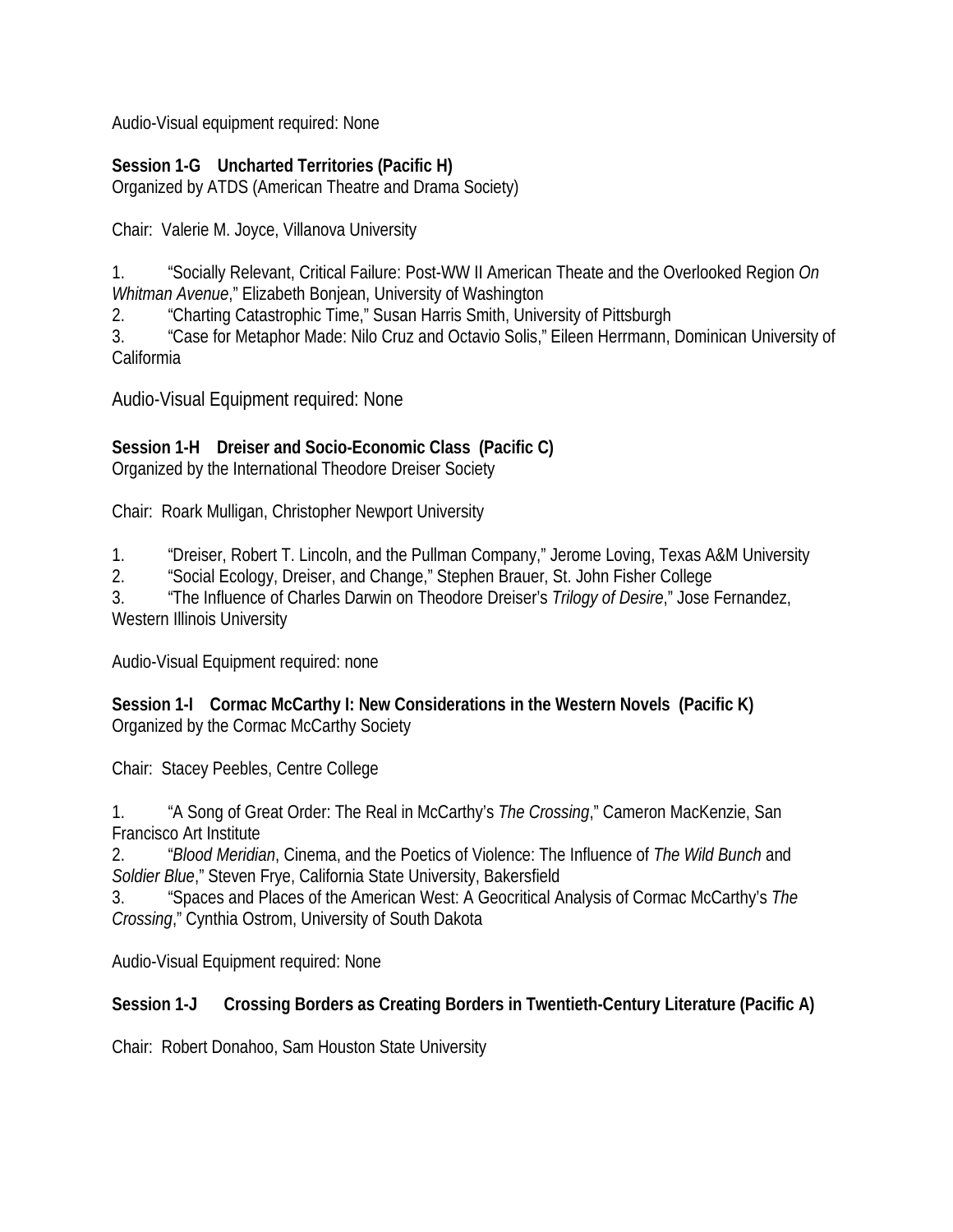1. "Colorblind Mestizaje and White Amnesia: Imagining a Post-Racial Future through an Unusable Past," Lee Bebout, Arizona State University

2. "Faulkner and the Limits of Transnationalism," Jolene Hubbs, University of Alabama

3. "'Over the Fence, Soto': The Shifting Significance of Borders in Mexican American Literature," Molly Crumpton Winter, California State University, Stanislaus

4. "Paradox of Border Crossing in Hemingway's *The Sun Also Rises*," Binod Paudyal, University of Utah

Audio-Visual Equipment required: None

## **Thursday, May 24, 2012 10:30-11:50am**

#### **Session 2-A Making and Remaking Meaning in Nineteenth Century African American Literature – Roundtable (Pacific E)** Organized by African American Literature and Culture Society

Moderator and Chair: Shirley Moody-Turner, Pennsylvania State University

1. "Making and Remaking Race in Nineteenth Century African American Literature," John Ernest, West Virginia University

2. "Making and Remaking Democracy in Nineteenth Century African American Literature," Ivy Wilson, Northwestern University

3. "Making and Remaking Literary Contexts in Nineteenth Century African American Literature," Carla L. Peterson, University of Maryland

4. "Making and Remaking Readership and Literacy in Nineteenth Century African American Literature," Elizabeth McHenry, New York University

Audio-Visual Equipment required: None

## **Session 2-B Roundtable on Memorializing Saul Bellow (Pacific J)**

Organized by the Saul Bellow Society

Moderator: Gloria Cronin, Brigham Young University

"The Herzog Years: An Excerpt from *Saul Bellow's Heart*," Dr. Gregory Bellow

Respondents:

- 1. Victoria Aarons, Trinity University
- 2. Alan Berger, Florida Atlantic University
- 3. Judie Newman, University of Nottingham

Audio-Visual Equipment Required: None

**Session 2-C Edge Effects II: Limits and Liminality (Bay Level: Bay Level: Seacliff D)**  Organized by the Association for the Study of Literature and Environment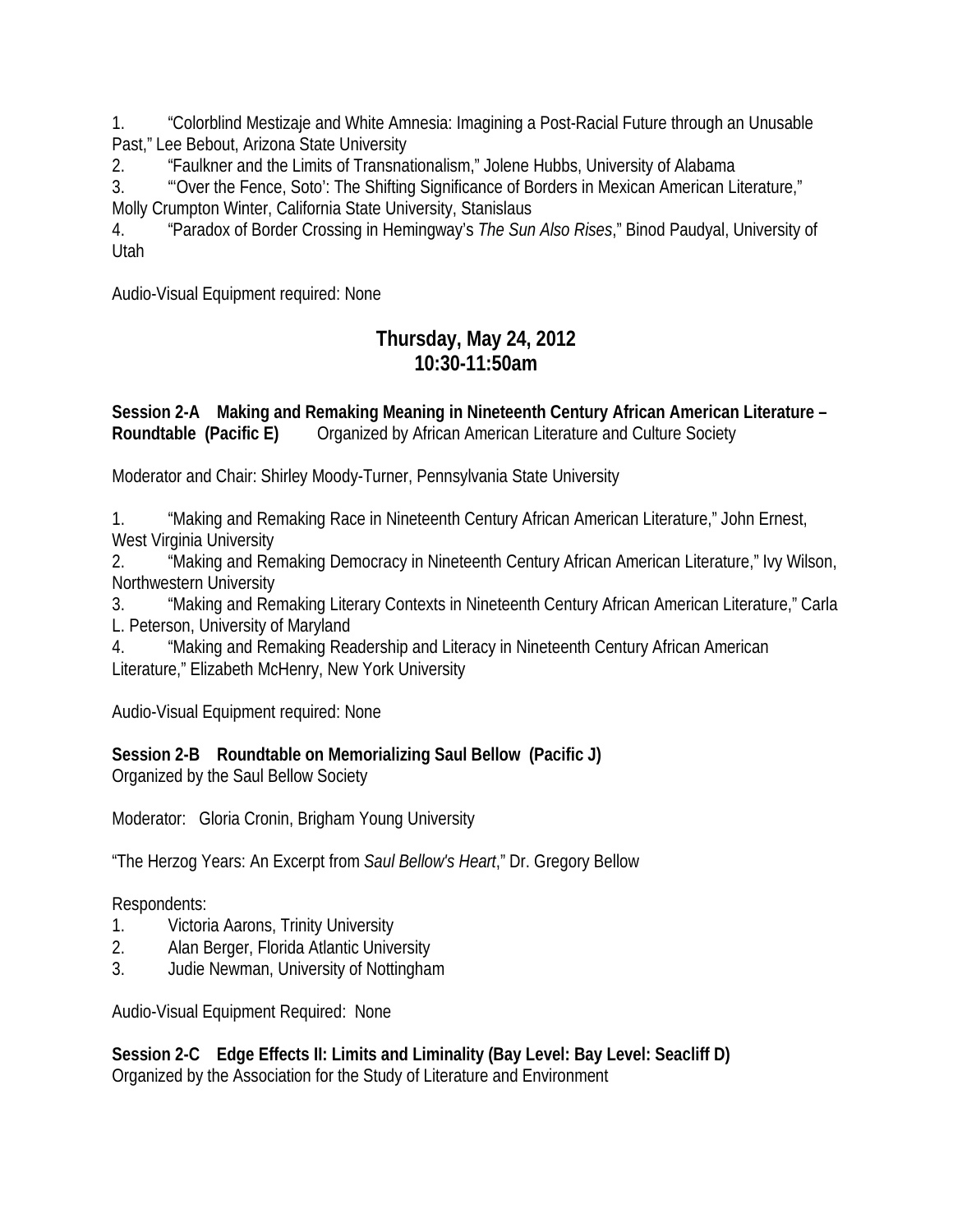Chair: Ian Marshall, Penn State Altoona

1. "'The Boundary of Elysium': Borders and Revelation in Thoreau's 'Walking,'" Jamie Hutchinson, Bard College at Simon's Rock

2. "The American Adrenaline Narrative: Pushing the Limits of Environmental Writing," Kristin Jacobson, Stockton College

3. "Elizabeth Bishop's 'Pink Dog' and Other Post-Humanist Animals," Kim Fortuny, Bogazici University

Audio-Visual Equipment required: None

**Session 2-D Teaching Poe to Today's College Readers (Pacific F)**  Organized by the Poe Studies Association

Chair: Amy C Branam, Frostburg State University

1. "Poe Revenant," Heather L. Moulton, Central Arizona College

2. "Poe and … Poe: On Teaching a Writer that Everyone 'Already Knows,' or, A Poet's Flight From Himself," Robert T. Tally, Jr., Texas State University

3. "Facebook Generation and Poe: The Lure of First-person Narration," Marilyn Wilton, Eastern Arizona College

Audio-Visual Equipment required: screen and projector for PowerPoint presentations

#### **Session 2-E Literature of the Left Coast 2 (Pacific G)**

Organized by the Western Literature Association

Chair: Gioia Woods, Northern Arizona University

1. "Charlottle Perkins Gilman's *Herland* and the California Suffragist Movement, 1896-1911," Darcie Rives-East, Augustana College

2. "W.S. Merwin, *The Folding Cliffs*, and the Politics of Poetry," David J. Rothman, University of Colorado at Boulder

3. "'Yeats in San Berdoo:' Frontier Rhetoric and The Politics of Jack Spicer's 'Poetics of the Outside,'" Alex Young, University of Southern California

A/V Equipment Requested: NONE

#### **Session 2-F Hamlin Garland (Pacific C)**

Organized by the Hamlin Garland Society

Chair: Keith Newlin, University of North Carolina Wilmington

1. "Garland in the Third House, a Realistic Romance of Money and Politics," Roark Mulligan, Christopher Newport University

2. "The Civil War Impact on Hamlin Garland," Kurt Meyer, Independent Scholar

3. "Hamlin Garland and the Rise of Mass Culture," Sarah Gleeson-White, University of Sydney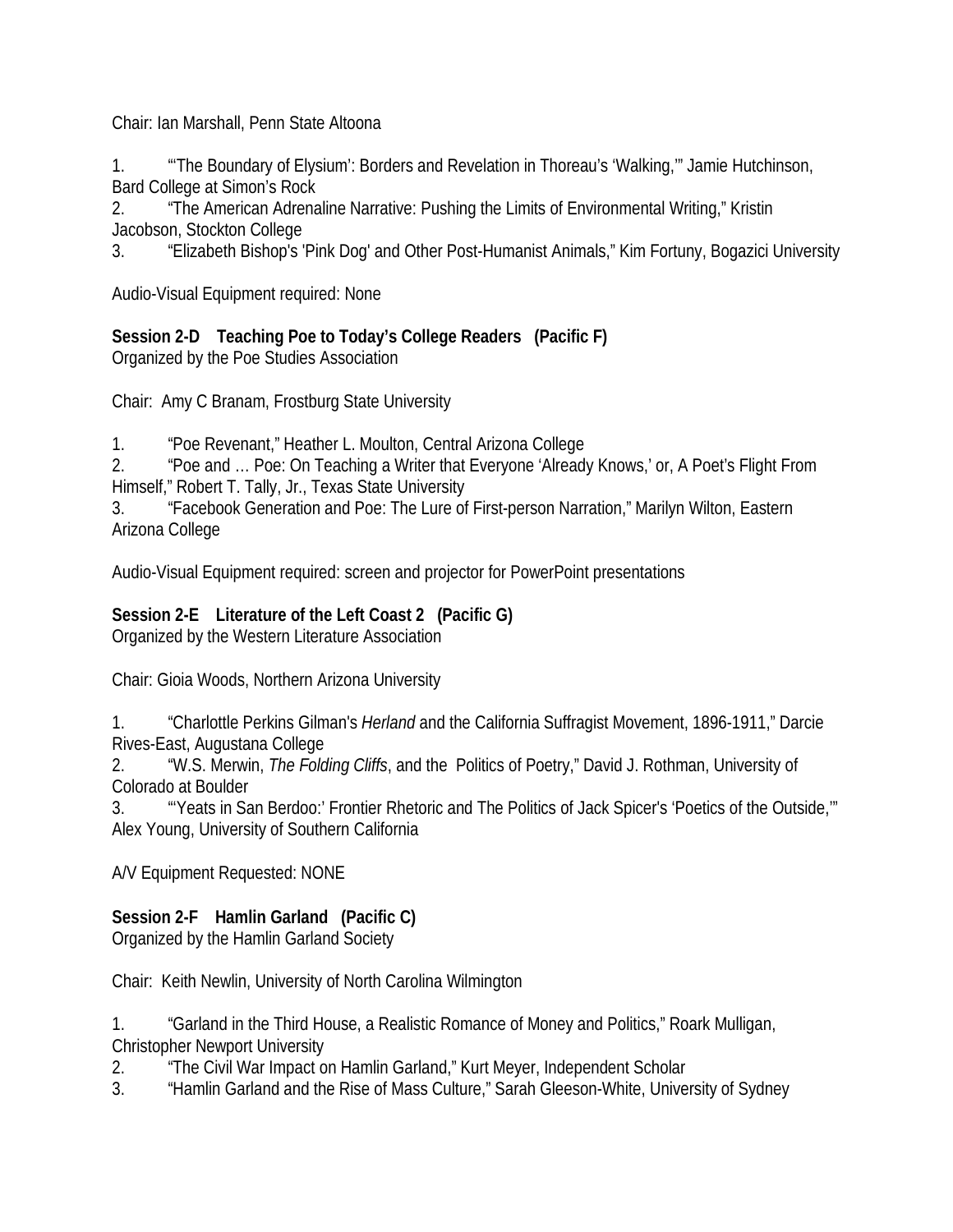Audio-Visual Equipment required: None

**Session 2-G American Women Writers and Belonging (Bay Level: Seacliff A)** Organized by the Society for the Study of American Women Writers

Chair: Leslie Bow, University of Wisconsin-Madison

1. "Romancing the Desert: Landscape and Ideology in Willa Cather's *Death Comes for the Archbishop*," Julie Williams, University of New Mexico

2. "Writing to Belong in Turn-of-the-Twentieth-Century America: Alice Dunbar-Nelson and the Periodical Press," Jacqueline Emery, Moore College of Art & Design

3. "'an interesting and pathetic subject': Affective Spectacles in Sansay's *Secret History*," M. Alexandra Blair, University of Mississippi

Audio-Visual Equipment required: None

**Session 2-H Wallace Stevens and Education (Pacific D)**

Organized by the Wallace Stevens Society

Chair: Brian Glaser, Chapman University

1. "To linger in learning, and to wait for it: Wallace Stevens and the timing of sublimity," Marta Figlerowicz, UC Berkeley

2. "Empathy and Instruction in 'The Man with the Blue Guitar,'" Jack Baker, Durham University

3. "Researching by Rabbit Light: Situating Wallace Stevens and Science Education," David J. Waters, Purdue University

Respondent: Charles Altieri, UC Berkeley

## **Requested A/V: Digital projector**

**Session 2-I Transnational and Transhistorical Perspectives on James Fenimore Cooper's Early Fiction (Pacific I)** Organized by the James Fenimore Cooper Society

Chair, Rochelle Raineri Zuck, University of Minnesota Duluth

1. "Love and Liberty: A Transatlantic Adaptation of *The Pilot*," James Crane, The College of St. **Scholastica** 

2. "The Long Shadow of *The Pioneers* (as an Environmental Text)," Anna Scannavini, University of L'Aquila

3. "Exploring the Alliances of Political Economy: The Financial Panic of 1819 and *The Last of the Mohicans*," Karen Rosenthall, Rice University

Audio-Visual Equipment required: None

## **Session 2-J Home and the Fiction of Toni Morrison (Pacific H)**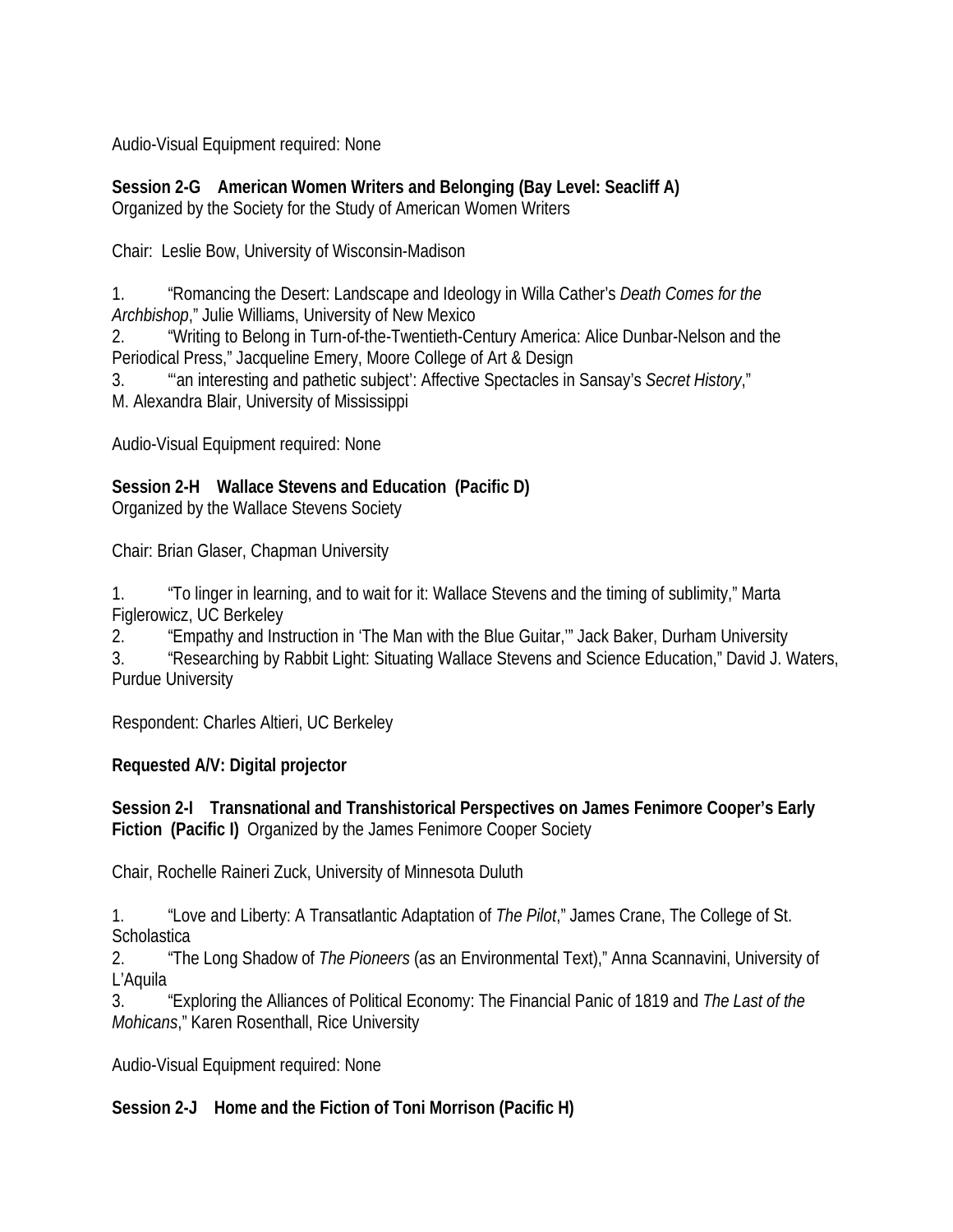Organized by the Toni Morrison Society

Chair: Evelyn Schreiber, George Washington University

1. "The Blacksmith in *A Mercy*: Home, Desire, Disruption," Linda Krumholz, Denison University

2. "Survival, Self and Home in Toni Morrison's *A Mercy*, Kristine Yohe, Northern Kentucky University

3. "Overcoming a House Packed with Grief: Trauma Recovery in *Beloved,"* Ann Jacobsen, Independent Scholar

4. "Home Is Not A Small Thing: The Architecture of Spiritual and Communal Space in Morrison's Novels," K. Zauditu-Selassie, Coppin State University

Audio-Visual Equipment required: None

**Session 2-K Cormac McCarthy II: Comparisons and Adaptations (Pacific K)** Organized by the Cormac McCarthy Society

Chair: Steven Frye, California State University, Bakersfield

1. "Reasserting the Real: Cormac McCarthy's *The Road*," Mary Holland, SUNY New Paltz

2. "Scripting the World: Cormac McCarthy as Screenwriter," Stacey Peebles, Centre College

3. "Monstrous Yearnings: Lester Ballard, Grendel, and the Morality of Art," Bill Hardwig, University of Tennessee, Knoxville

Audio-Visual Equipment required: None

## **Thursday, May 24, 2012 12:00 – 1:20 pm**

Session 3-A **What Lies Ahead: New Developments in American Literature (Pacific F)** Organized by the Society for Contemporary Literature

Chair: Karen Weekes, Penn State University, Abington College

1. "Digital Art and the American Novel of the Information Age," Lejla Kucukalic, UCLA

2. "Neoliberal Fiction: The Global Network and the Logic of Post-Nationalism in David Mitchell's *Ghostwritten*," Dongho Cha, University of Illinois at Chicago

3. "Collage, Mashup, and Nonfiction: Intertextual Practices in Twenty-First Century (New) Genres," Virginia Pignagnoli, Ca' Foscari University

## **Audio-Visual Equipment required if possible: projector for Ppt presentation**

**Session 3-B Computational Approaches to Nineteenth-Century Literary History (Pacific D)** Organized by the Digital Americanists Society

Chairs: Amanda Gailey, University of Nebraska-Lincoln and Matthew Wilkens, University of Notre Dame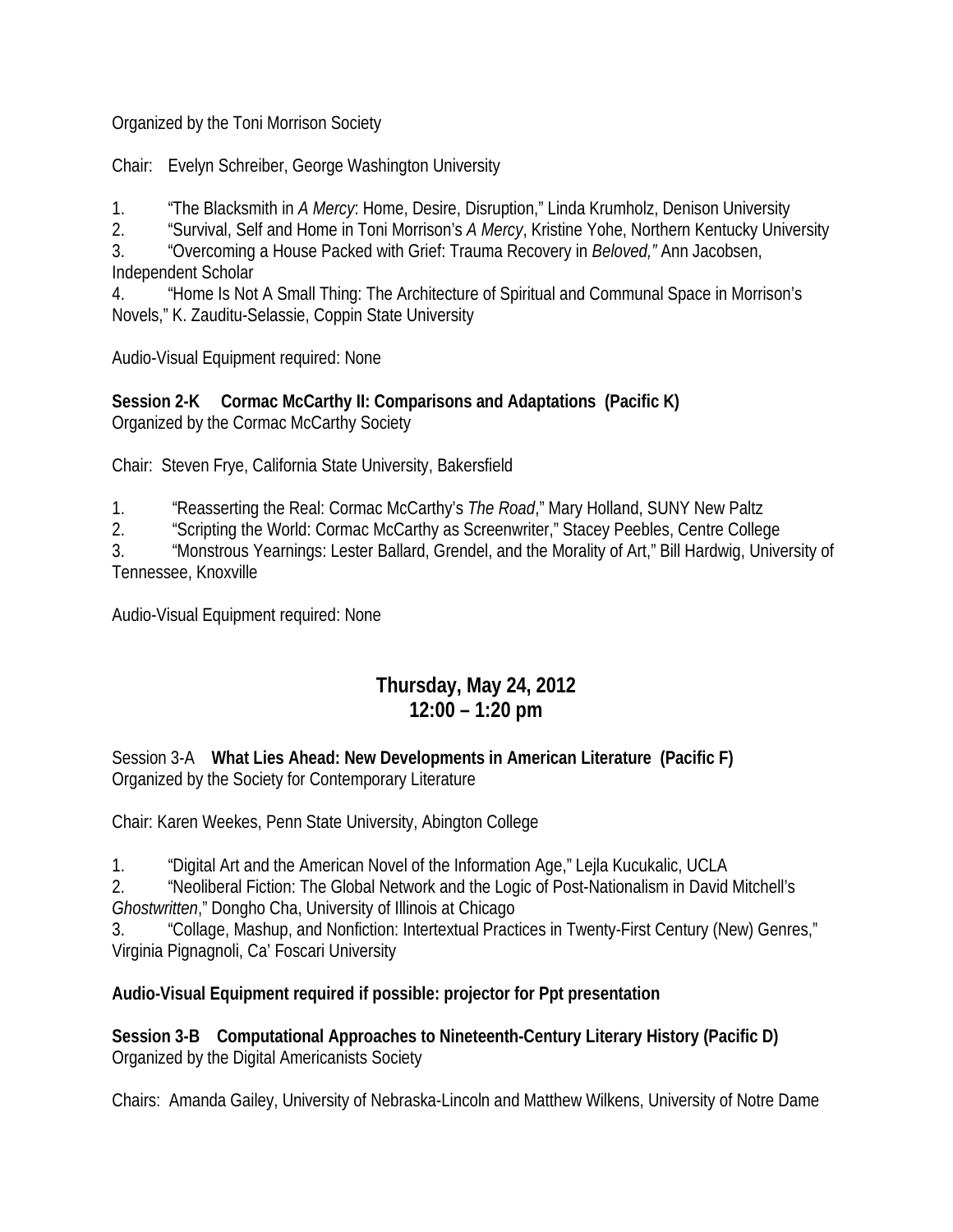1. "The Inevitability of Influence: Tracking Thematic and Stylistic Change in 19th Century American Fiction," Matthew Jockers, Stanford University

2. "Text Analysis In the (Literary) Real World : A Report on Two Case Studies," Aditi Muralidharan, University of California-Berkeley

3. "Drifting Metaphors: Using Digital Libraries to Describe Discursive Change," Benjamin Schmidt, Princeton University and Harvard University

#### **Audio-Visual Equipment required: Projection for use with laptops**

**Session 3-C New Approaches to Charlotte Perkins Gilman (Pacific E)** Organized by the Charlotte Perkins Gilman Society

Chair: Peter Betjemann, Oregon State University

1. "As Sick as She Pleases": Ptolemaic Recentering in Critical Responses to "The Yellow Wall-

Paper," Stephen Lento, Fisher College

2. "Womanifestation, or, the Arabesque Takes Shape: Darwinian Embodiments in Charlotte Perkins Gilman's 'The Yellow Wall-Paper,'" William Hunt, Duke University

3. "Inside, Outside: Placing Gilman," Jill Bergman, University of Montana

Audio-Visual Equipment Required: None

**Session 3-D Asian American Literature and Political Engagement (Pacific K)** Organized by the Circle for Asian American Literary Studies (CAALS)

Chair: Catherine Fung, Bentley University

1. "The Asian American 1960s," Colleen Lye, University of California, Berkeley

2. "The Politics of Reading and Interpreting Asian American Literature," Jennifer Ho, University of North Carolina, Chapel Hill

3. "Ideology of the American Dream in Gish Jen's *World and Town,*" Matthew Ong, University of Notre Dame

4. "Politicizing the Speculative Turn: Larissa Lai's *Salt Fish Girl* and the Queer Sex Worker," Christopher Patterson, University of Washington

Audio-Visual Equipment required: None

**Session 3-E Family Life and the Fiction of Harriet Beecher Stowe (Bay Level: Seacliff D)**  Organized by the Stowe Society

Chair: Mary McCartin Wearn, Macon State College

1. "Lateral Affiliation and Crisis: Mixed Race Sibling Love and Violence in Stowe's *Dred*," Emily E. VanDette, SUNY Fredonia

2. "Imagining a Real Man: Masculinity and the Ethics of Submission in Harriet Beecher Stowe's *The Minister's Wooing* and *Pink and White Tyranny*," Tara Robbins Fee, Washington & Jefferson College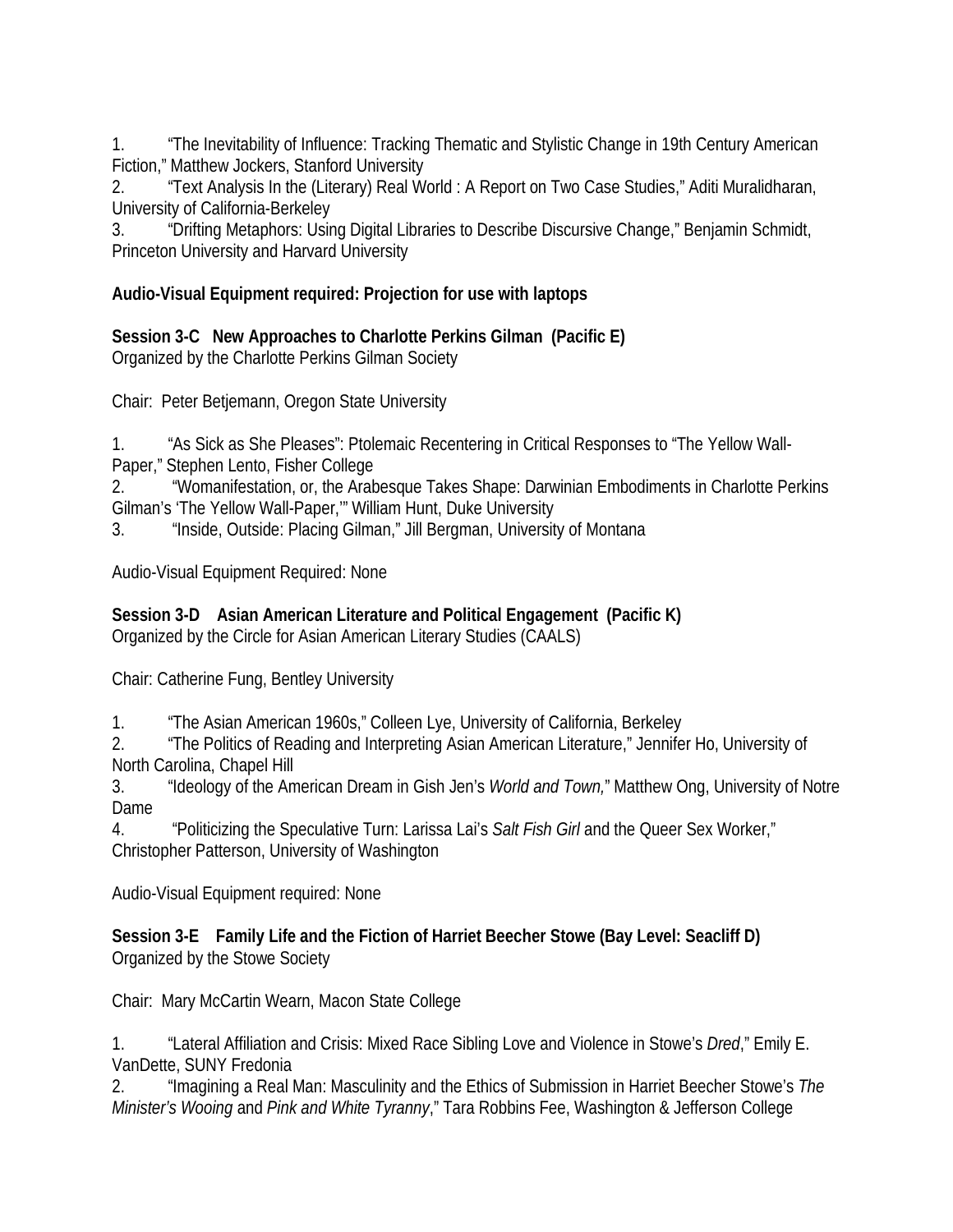3. "Stowe's Queer Families," Michael Borgstrom, San Diego State University

Audio-Visual Equipment required: None

#### **Session 3-F Reception and Multiculturalism (Pacific G)**

Organized by the Reception Study Society

Chair: Vanessa Steinroetter, Washburn University

1. "Race, Reception, and the national Book Award: The Case of *Salvage the Bones*," Molly Abel Travis, Tulane University

2. "Reporting in Faith: A Reading of *The Last Report on Miracles at Little No Horse*, by Louise Erdrich," Lydia Magras, Purdue University

3. "Reception Study and the Contemporary American Short Story Cycle," Matthew James Vechinski, University of Washington

4. "Between Communism and Black Power: Ellison and Morrison as Modernists," Phillip Goldstein, University of Delaware-Wilmington

## **Audio-Visual Equipment required: Digital projector and screen**

Abstracts available at http://receptionstudy.org//upcomingevents.html

## **Session 3-G** *Briefs***: Wideman's Latest Experiment (Pacific J)**

Organized by The John Edgar Wideman Society

Chair: Tracie Guzzio, SUNY Plattsburgh

1. "The Jazz Head and Repurposing in John Edgar Wideman's *Briefs,*" Stephen Casmier, Saint Louis University

2. "*Briefs,"* Walton Muyumba, Indiana University

3. "You Call that a Story?: John Edgar Wideman's *Briefs* and the Radical Reinvention of the Short Story Form," Jeffrey Allen, Queens College/CUNY

Audio,-Visual Equipment required: None

## **Session 3-H Dreiser and Other Writers (Pacific C)**

Organized by the International Theodore Dreiser Society

Chair: Gary Totten, North Dakota State University

1. "The Wright-Dreiser Nexus and Tradition," Yoshinobu Hakutani, Kent State University

2. "Dreiser, Howells, and Martí on the Beach," Jude Davies, University of Winchester

3. "'Mere wanderings of a repressed and unsatisfied fancy': The Elusive Mirages of Clyde Griffiths and Tom Ripley," Monty Ernst, University of Wisconsin, Eau Claire

Audio-Visual Equipment required: none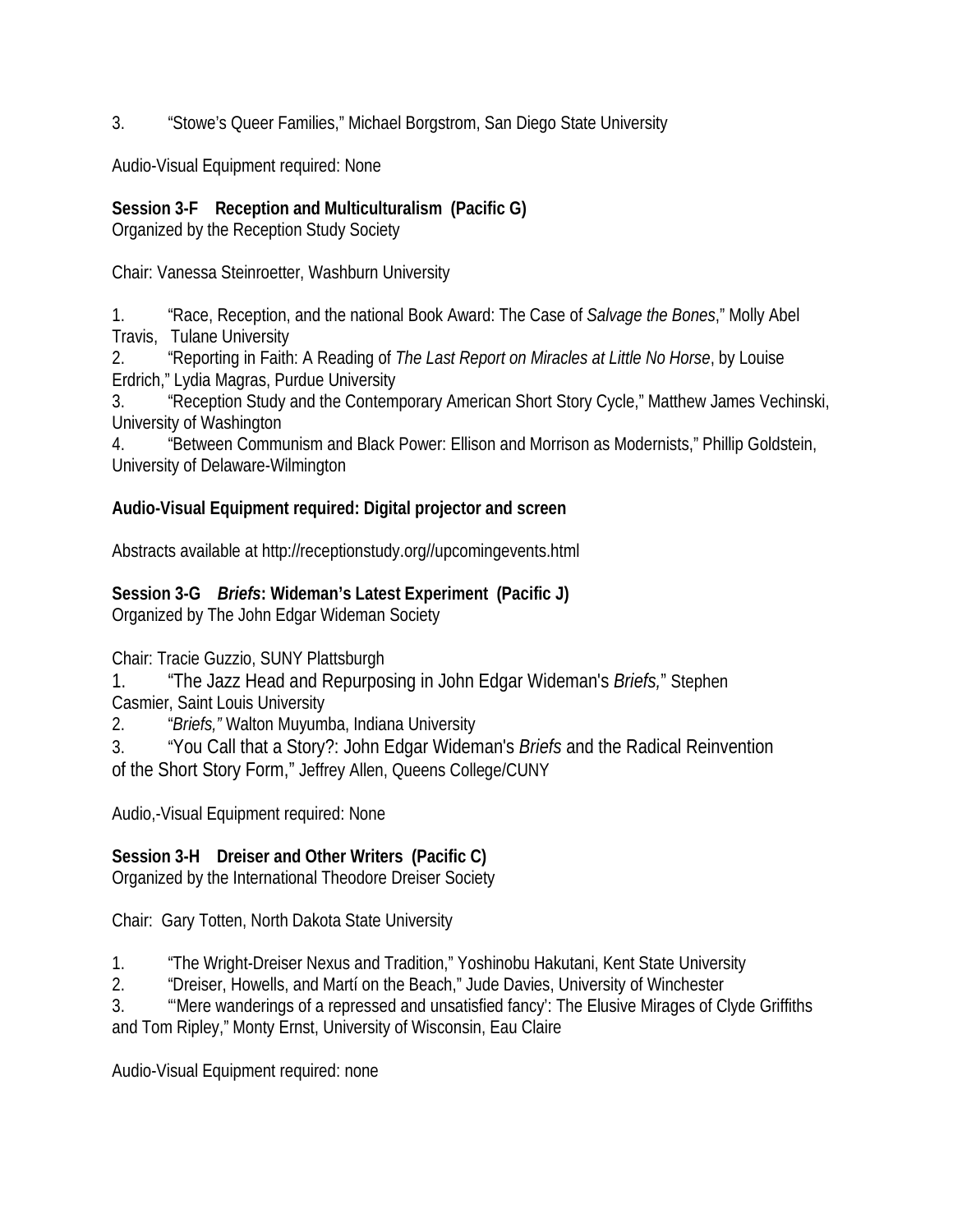#### **Session 3-I New Perspectives on Rebecca Harding Davis (Pacific H)**

Organized by The Society for the Study of Rebecca Harding Davis and Her World

Chair: Mischa Renfroe, Middle Tennessee State University

1. "Rebecca Harding's Legacy to Nathaniel Hawthorne," Christopher Hager, Trinity College

2. "Wayward Music and Bodily Monstrosity: The Korl Woman, Blind Tom, and the Enigma of Human Potential," Robert E. Abrams, University of Washington

3. "Rebecca Harding Davis and her Troubled Conclusions," Emily Dolan, University of Connecticut

Audio-Visual Equipment Required: None

#### **Session 3-J Twentieth-Century Poetry (Pacific I)**

**Chair:** Paul Lauter, Trinity College

1. "The Voice That Is Not The Voice: The Rhetoric of Lyric in Robinson Jeffers," Tim Hunt, Illinois State University

2. "The Ethics of Echo," Jacob Edmond, University of Otago

3. "Post-Beat Poets and the Limits of "Total Rejection": The California Coast and the Diaspora of Avant-Garde Poetics," William Mohr, California State University, Long Beach

**Audio-Visual Equipment required: Digital Projector** 

**Session 3-K Business Meeting: Toni Morrison Society (Pacific A)**

**Session 3-L Business Meeting: Cormac McCarthy Society (Pacific B)**

**Session 3-M Business meeting: Society for the Study of American Women Writers (Bay Level: Seacliff A)**

## **Thursday, May 24, 2012 1:30 – 2:50 pm**

#### **Session 4-A Righteous/Unrighteous Violence (Pacific E)**

Organizer and Chair: Thomas R. Mitchell, Texas A&M International University

- 1. "Thoreau's Vicarious Violence: The Appeal of John Brown," Larry J. Reynolds, Texas A&M University
- 2. "Allegories of Violence in Cormac McCarthy," Manuel Broncano, Texas A&M International University
- 3. "Russell Banks, Race Traders, and Political Violence," Evan Carton, University of Texas at Austin

Audio-Visual Equipment required: None

## **Session 4-B The Short Stories of Ernest Hemingway (Pacific D)**

Sponsored by the Ernest Hemingway Society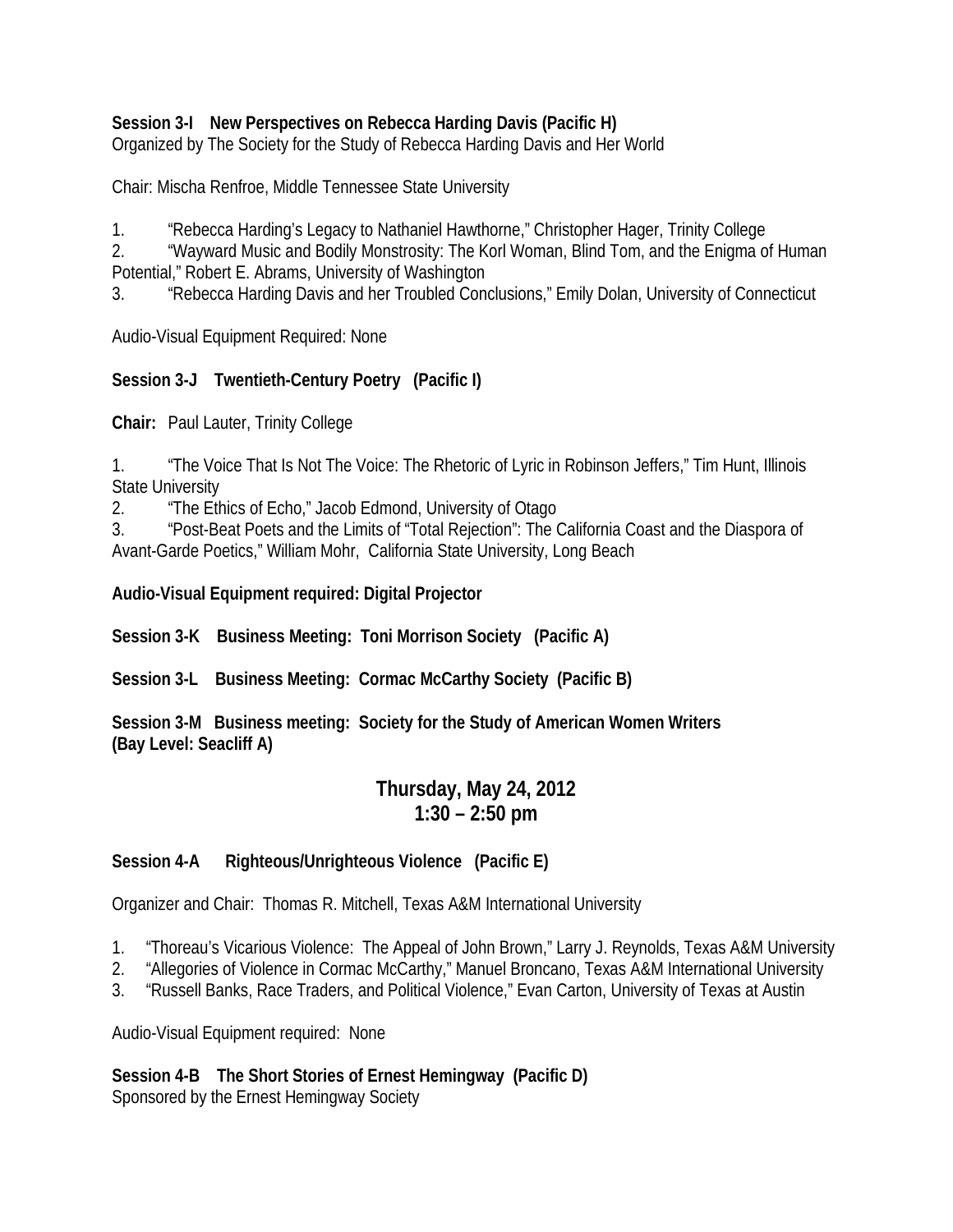Chair: Michael Roos, University of Cincinnati Blue Ash College

1. "Hemingway's Geography of Trauma in 'A Way You'll Never Be' and 'A Clean, Well-Lighted Place,'" Lisa Narbeshuber & Lance La Rocque, Acadia University

2. "'Let's not talk about the lion': Contextualizing Hemingway's Revision Practices," Kristi Girdharry, Northeastern University

3. "Hemingway, PTSD, and Clinical Depression," Peter Hays, University of California, Davis

#### **Audio-Visual Equipment Requested: Projector and screen for Powerpoint presentation requested**

**Session 4-C Writing the Lives of Three Fenimores: Confluences of History, Culture, and Literature (Pacific J)** Organized by the James Fenimore Cooper Society

Chair, Stephen Carl Arch, Michigan State University

1. "Crowd-Sourcing a Life: James Fenimore and the Other Coopers," Wayne Franklin, University of **Connecticut** 

2. "The Messy Nexus of Racism, Religion, and Philanthropy: Representing Susan Fenimore Cooper's Labors," Rochelle Johnson, The College of Idaho

3. "'How did you ever dare write a portrait of a lady?': 'Daring' to Write the Biography of Constance Fenimore Woolson," Anne Boyd Rioux, University of New Orleans

#### **Audio-Visual Equipment required: None**

#### **Session 4-D Poe and the Idea of "Eldorado" (Pacific G)**

Organized by the Poe Studies Association

Chair: Philip Edward Phillips, Middle Tennessee State University

1. "The Quest for Eldorado as an Aesthetic Odyssey,"Sonya Isaak, University of Heidelberg, Germany

2. "Francis Quarles and the Germinal Emblem of Poe's 'Eldorado,'" William E. Engel, University of the South, Sewanee

#### **Audio-Visual Equipment required: a projector capable of displaying a PowerPoint presentation**

# **Session 4-E African American Literature and Visual Culture (Pacific F)**

Organized by the African American Literature and Culture Society

Chair: James Peterson, Lehigh University

1. "Productive Ambiguity: Silhouettes of Slavery in Arna Bontemps's Black Thunder and the Art of Kara Walker," Erin Pearson, University of California, Irvine

2. "The Eye of the Beholder: Black Literature and Visual Culture," Valerie Babb, University of Georgia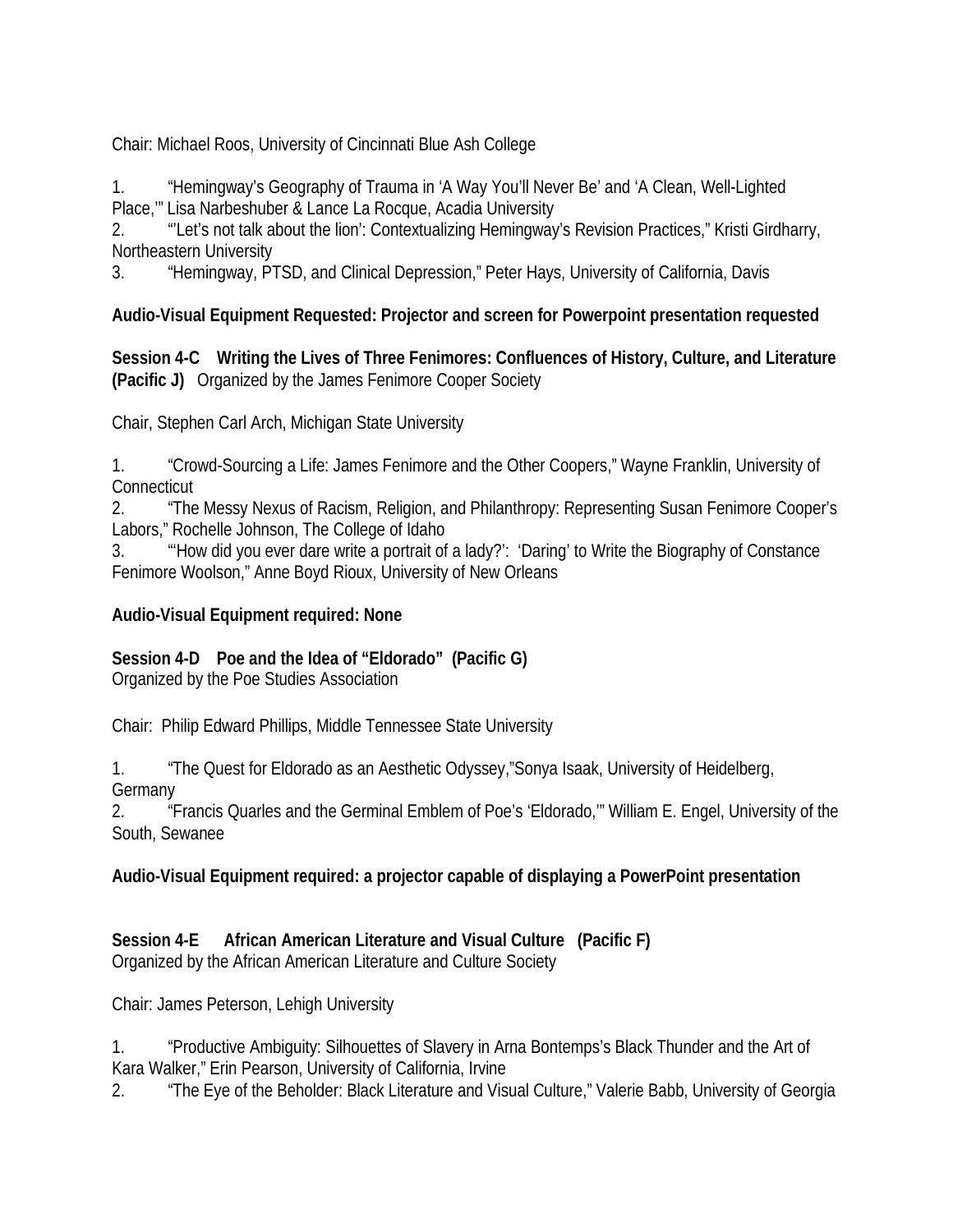3. "Conjuring the Past: An Ethno Gothic Graphic Narrative Project," John Jennings, SUNY Buffalo

#### **Audio-Visual Equipment required: Projector for Powerpoint**

**Session 4-F American Women Writers and Citizenship (Bay Level: Seacliff D)**  Organized by the Society for the Study of American Women Writers

Chair: Aliyyah I. Abdur-Rahman, Brandeis University

1. "Asserting Black Belonging: Women Writers, Lynching Plays, and the Nation's Capital,'" Koritha Mitchell, The Ohio State University

2. "Zitkala-Ša and the Material Cultures of Citizenship," Gary Totten, North Dakota State University

3. "The Irish are Coming!: Women as Spectators and Citizens in the 1863 New York City Draft Riots," Alice Rutkowski, SUNY Geneseo

4. "(Re)Forming a Nation: Augusta Evans Wilson's *Macaria* Reimagines Citizenship for Confederate Women," Erin Hendel, University of California-Davis

Audio-Visual Equipment required: None

**Session 4-G Charles Olson at Black Mountain: Writings, Lectures, Influence (Pacific H)** Organized by the Charles Olson Society

Chair: Michelle Niemann, University of Wisconsin

1. "One Makes Many: Charles Olson and Vernacular Humanism," J. Peter Moore, Duke University

2. "Re-Viewing *The Special View*," Jeff Davis, poet and independent scholar

3. "The Search for a Unified Field, in Olson and Beyond," Douglas Duhaime, University of Notre Dame

4. "Charles Olson: Poet-Pedagogue and the German Influence at Black Mountain College," Jeff Gardiner, City College of San Francisco

Audio-Visual Equipment Required: None

## **Session 4-H American Literary Naturalism (Pacific C)**

Organized by the Frank Norris Society

Chair: Steven Frye, California State University Bakersfield

1. "'You Stand on Dead Men's Legs': Masculine Transformation in Norris' *Moran of the Lady Letty* and London's *The Sea-Wolf*," Gina M. Rossetti, Saint Xavier University

2. "Naturalism's Handiwork: Class, Labor, and Place in *McTeague*," Kiara Kharpertian, Boston College

3. "Reading Naturalism as SF," Kevin Modestino, Duke University

Audio Visual Equipment Required: None Needed

**Session 4-I Representations of Europe and America in the Work of John Dos Passos (Bay Level: Seacliff A)**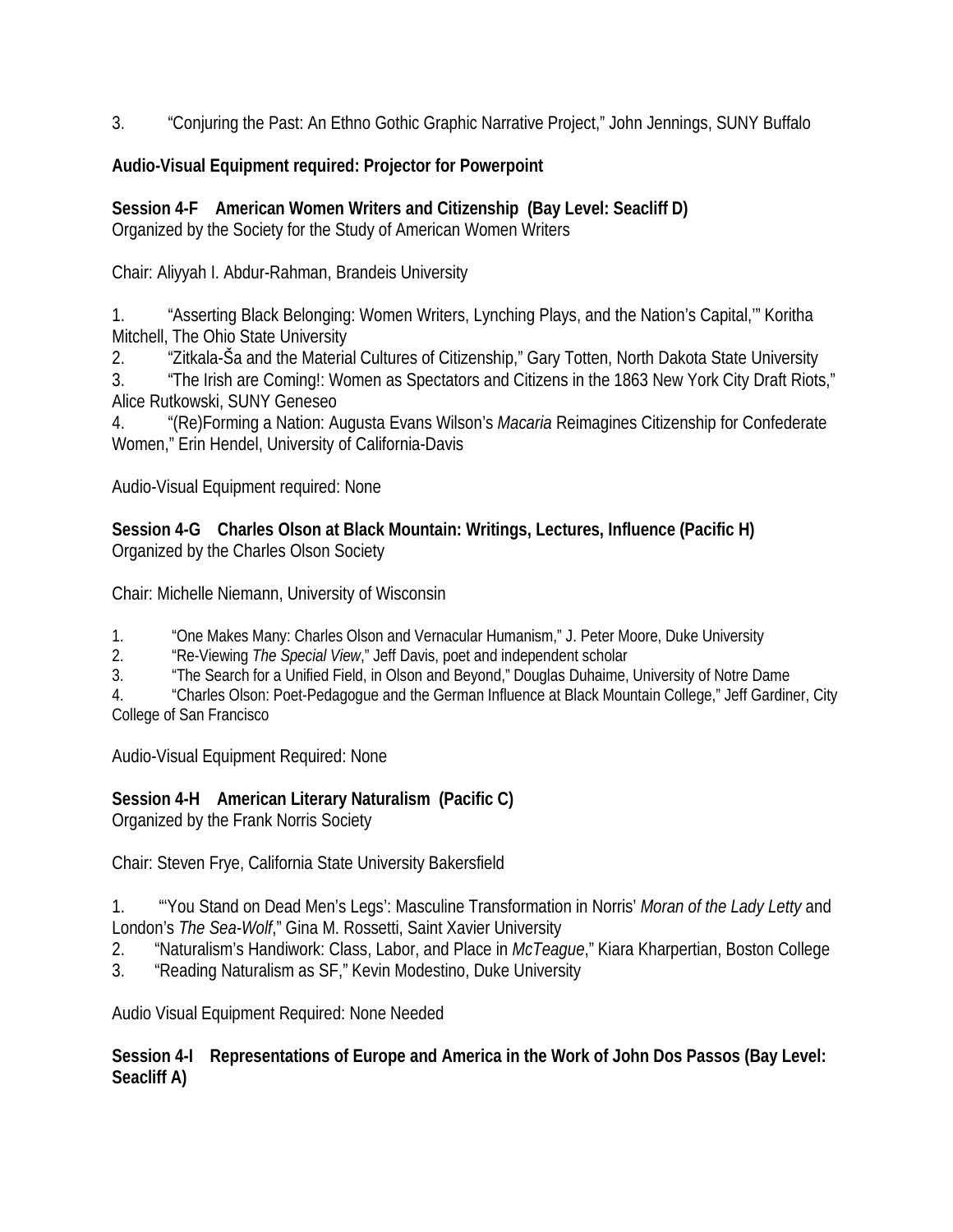Chair: Victoria M. Bryan, University of Mississippi

1. "Writing on Film: Dos Passos' Screenplays and the Politics of the Left," Lisa Nanney, Independent **Scholar** 

2. "Transatlantic Tensions: Changing Views of Europe and America in Dos Passos's Interwar Writings," Fredrik Tydal, Uppsala University

3. "Futurism, Form and Content: *1919*'s Artistic Structure and Daughter's Futuristic Character," Natalie Cope, University of Tennessee at Chattanooga

Audio/Visual: None

**Session 4-J Documentary Poetics: Women's Hybrid Forms (Pacific I)** Organized by: Elisabeth Frost, Fordham University

Chair: Tyrone Williams, Xavier University

1. "'The Whole Valley is Witness': Crossing Boundaries in Muriel Rukeyser's 'The Book of the Dead,'" Sarah Grieve, Arizona State University

2. "How to Tell It: Documentary Video-Poems," Elisabeth Frost, Fordham University

3. "Hybrid Forms of Mourning in Kristen Prevallet's *I, Afterlife* and Akilah Oliver's *A Toast in the House of Friends*," Laura Hinton, The City College of New York

#### **Required: Digital A/V hook-up & projection**

## **Session 4-K W.E.B. Du Bois and James Weldon Johnson (Pacific K)**

Chair: Lawrence J. Oliver, Texas A&M University

1. "James Weldon Johnson's *Autobiography of an Ex-Colored Man* at 100: African American Literary History and Criticism," Noelle Morrissette, University of North Carolina at Greensboro

2. "Dialectical Sound: Du Bois' *The Souls of Black Folk* as Digital Audio Archive," Julie B. Napolin, UC Berkeley

3. "Held in Checks: Money, Feeling, and Social Change in the Early Twentieth-Century Fiction of Du Bois and Johnson," Christine A. Wooley, St. Mary's College of Maryland

4. "Shifting Keys and Breaking Time in *The Souls of Black Folk*: Hearing the Crooked Marks of the Sorrow Songs" Erin Greer, UC Berkeley

Audio-Visual Equipment required: None

**Session 4-L Business Meeting: The Society for the Study of Rebecca Harding Davis and Her World (Pacific B)**

**Session 4-M Business Meeting: Gilman Society (Pacific A)**

**Thursday, May 24, 2012**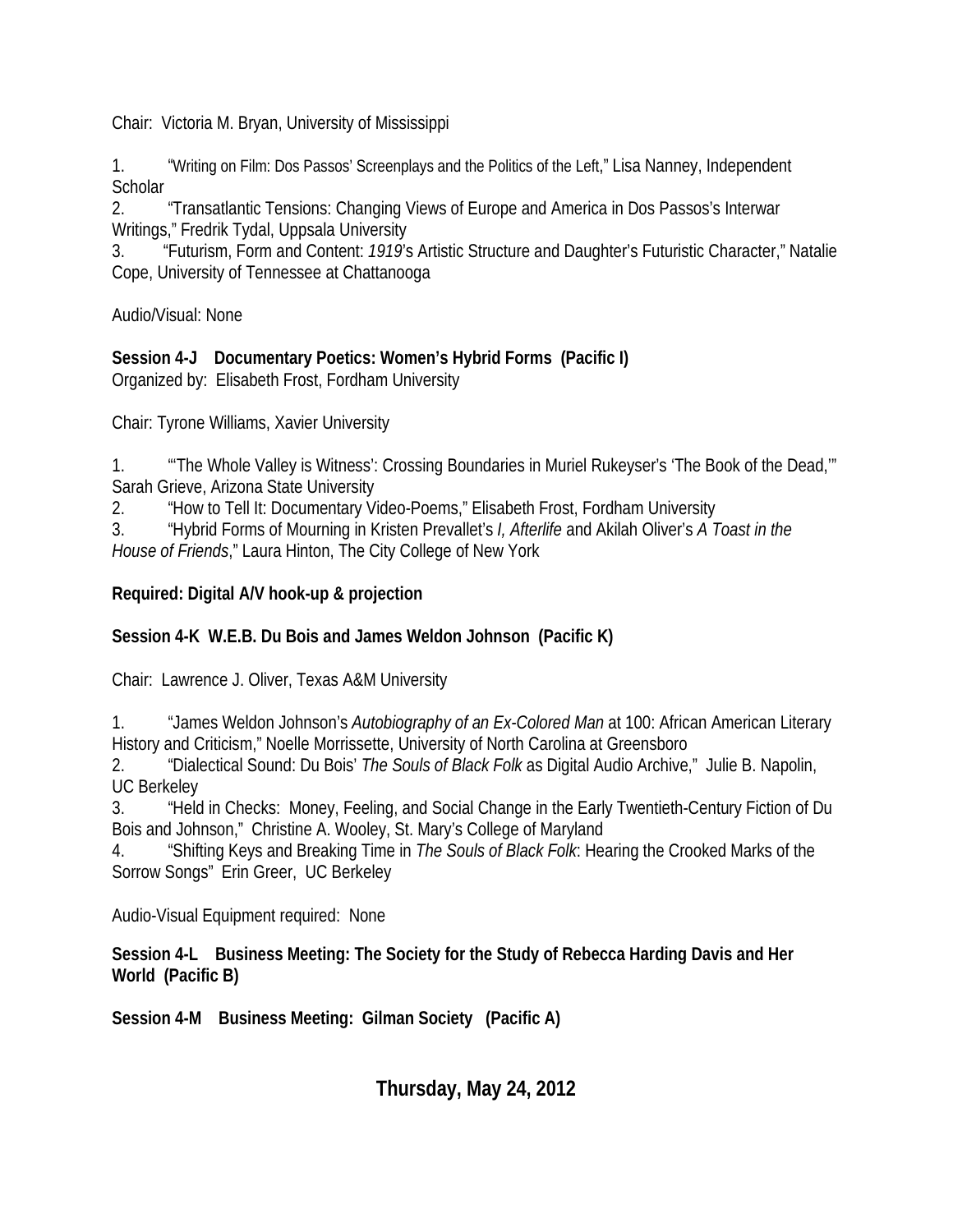## **3:00 – 4:20 pm**

**Session 5-A Afro-Asian Connections II: Korean-African American Mixing and Melding (Pacific F)**  Organized by the Circle for Asian American Literary Studies and the African American Literature and Culture Society

Chair: James Braxton Peterson, Lehigh University

1. "Langston Hughes' Minoritarian Analogy in Afro-Korean Literary Networks," Jang Wook Huh, Columbia University

2. "Competing Claims for Racial Justice in Anna Deveare Smith's *Twilight Los Angeles, 1992,*" Heidi Bollinger, James Madison University

3. "From Soul to Seoul: Kimchee Chronicles, Transracial Adoption and the Culinary Quest for Identity," Jinny Huh, University of Vermont

#### *Audio-Visual Equipment required: DVD player*

## **Session 5-B Hemingway's Other Loves (Pacific D)**

Sponsored by the Ernest Hemingway Society

Chair: Peter Hays, University of California, Davis

1. "Watching the Bull Go Down: Illustrations of Matadors in *Death in the Afternoon*," Ross Tangedal, Kent State University

2. "Hemingway, Bullfighting, and the Supreme Virtue of Pundonor," Nuno Amado, University of Lisbon 3. "Falsely Accused: Hemingway's Unsung Admiration for W.H. Hudson," Michael Roos, University of Cincinnati Blue Ash College

#### **Audio-Visual Equipment Requested: Projector and screen for Powerpoint presentation requested**

## **Session 5-C Margaret Fuller's Lives I (Bay Level: Seacliff D)**

Organized by the Margaret Fuller Society

Chair: Larry J. Reynolds, Texas A&M University at College Station

1. "The Arrival of the 'Queen': Solving a Textual Mystery in *Woman in the Nineteenth Century*," John Matteson, John Jay College of Criminal Justice, CUNY

2. "'I have never done you justice': the Mutual Representations and Shared Legacy of Margaret Fuller and Elizabeth Peabody," Phyllis Cole, Penn State Brandywine

3. "The Imaginary Lives of Margaret Fuller," Jeffrey Steele, University of Wisconsin at Madison

Audio-Visual Equipment Required: None

**Session 5-D Urban Landscapes in Southern Literature I (Pacific E)** Organized by The Society for the Study of Southern Literature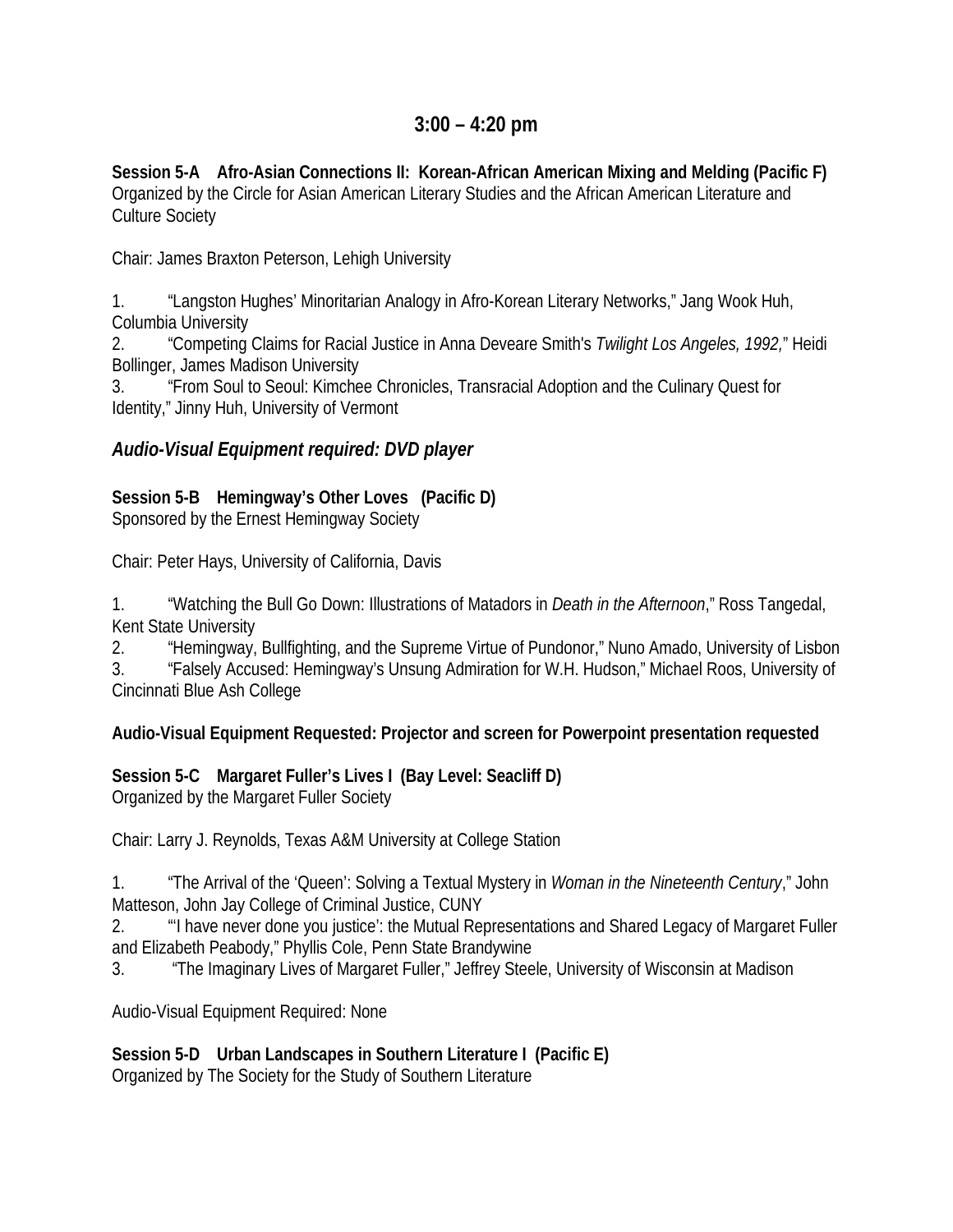Chair: Tara Powell, University of South Carolina

1. "Downsouth, Upsouth, and the Crossroads of America in John Oliver Killens' *Youngblood*," Martyn Bone, University of Mississippi

2. "Structure in Crisis: Lewis Mumford's *The South in Architecture*, World War II, and the Problem of Modern Form," Robert Jackson, University of Tulsa

3. "Southern Circles: *Light in August* and 'The Artificial Nigger,'" Sura Rath, University of North Texas at Dallas

4. "*Requiem*'s Ruins: Unmaking and Making in Cold War Faulkner," Spencer Morrison, University of **Toronto** 

Audio-Visual Equipment required: None

#### **Session 5-E "Endless forms most beautiful": Science in 19th Century American Literature (Pacific K)**

Organizer and Chair: Aaron DeRosa, Purdue University

1. "Invasion of the Bodysnatchers: Bird, Poe, and the Art of Metempsychosis," Matthew Rebhorn, James Madison University

2. "'Two Rivulets of Thought:' Walt Whitman's Poetic Science," Adam Bradford, Florida Atlantic **University** 

3. "Toward a Science of Society: Henry James's 'The Friends of the Friends' and the Emergence of Network Theory," Adam Stier, The Ohio State University

Audio-Visual Equipment Required: None

## **Session 5-F New Scholarship on John Edgar Wideman (Pacific J)**

Organized by The John Edgar Wideman Society

Chair: Keith Byerman, Indiana State University

1. "Between Bodies: Color and Essence in John Edgar Wideman," Bonnie TuSmith, Northeastern University

2. "Signifying the Body Discursive: John Edgar Wideman's *The Cattle Killing* as Neo-Slave Narrative," Benjamin Voigt, University of Alabama

3. "The Slave Ship Hold as 'Site of Memory' in John E. Wideman's *The Island of Martinique* and Toni Morrison's *A Mercy*." Wilfred Samuels, University of Utah

Audio,-Visual Equipment required: None

**Session 5-G The Mediation of Catastrophe: 9/11 and Beyond (Pacific C)** Organized by the Society for Contemporary Literature

Chair: David Brauner, University of Reading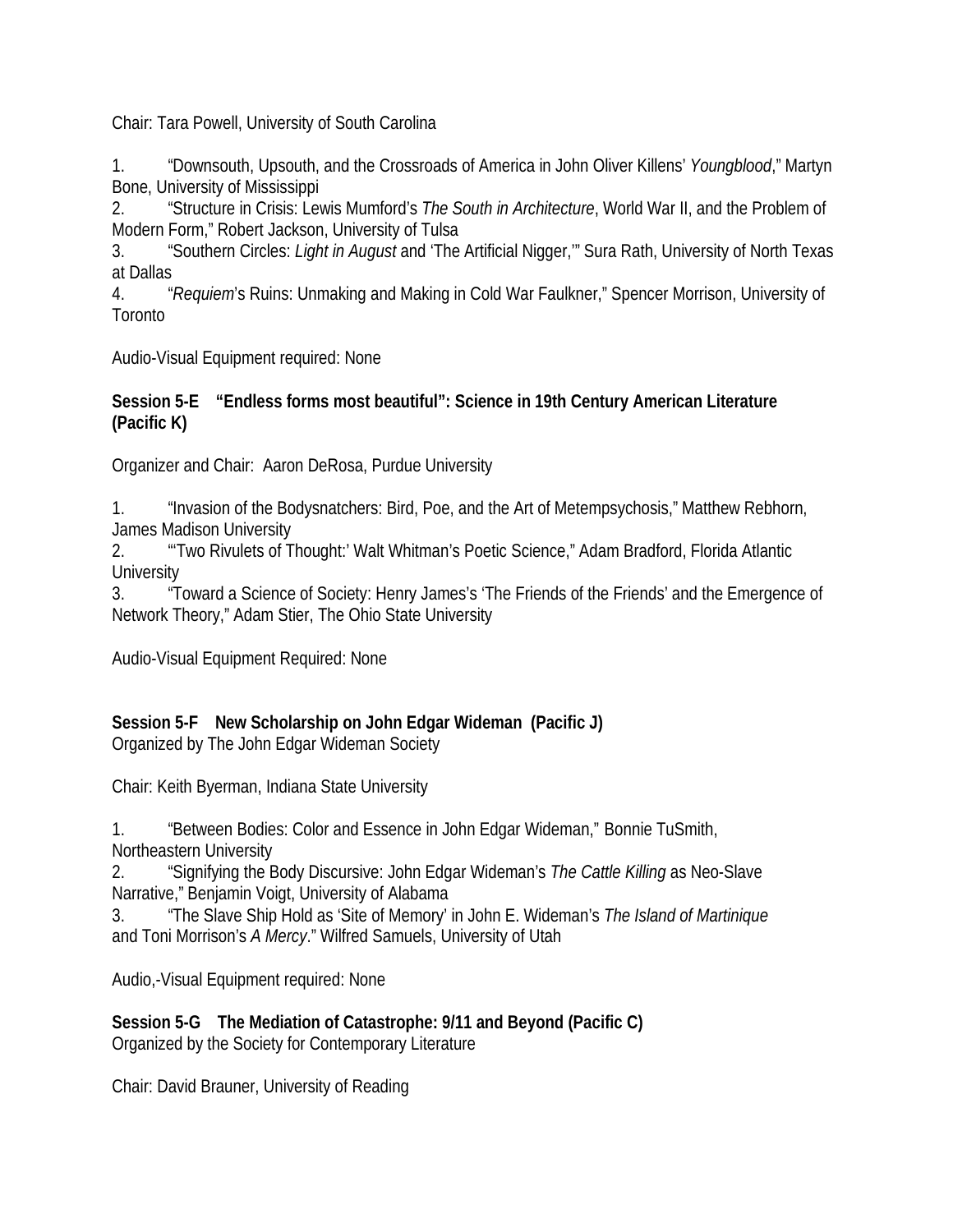1. "The Ground Known as "Zero": Sites and Scenes of Spectatorship in DeLillo's Recent Fiction," Michael Mirabile, Lewis & Clark College

2. "Poetry after 9/11" Sally Connolly, University of Houston

3. "Falling Woman: Andre Dubus III, *The Garden of Last Days*," Judie Newman, University of Nottingham

Audio-Visual Equipment required: None

#### **Session 5-H Secrets of American Children's Literature: Cryptic Nonsense, Symbols, Allegories, and Cipher—Part I (Pacific G)**

Organized by the Children's Literature Society

Chair: Linda Salem, San Diego State University

1. "The Cryptic Nature of Child Liminal Characters in *The Wishing Tree* and *Peter and Wendy,*" Rolando Rubalcava, California State University, Northridge

2. "Rendering the Visible World: A Critical Examination of Order, Internalization, Representation, and Naming in a Selection of Contemporary Metafictive Alphabet Picturebooks," Lara LeMoal, University of British Columbia

3. "X is Everywhere but the Spot: Cartography and Narrative in *The Selected Works of T.S. Spivet,*" Sean Pessin, California State University, Northridge

## **Audio-Visual Equipment required: Digital projector for DVD & PowerPoint and screen**

#### **Session 5-I H.D.'s Modernist Crossings: From** *Sea Garden* **to the Thirties (Pacific I)** Organized by the H.D. International Society

Chair: Annette Debo, Western Carolina University

1. "Animality and Identity in H.D.'s Early Works," Emily Essert, McGill University

2. "H.D., Sea Garden, and the Transmutation of Love," Jeanne Heuving, University of Washington, Bothell

3. "H.D. and Bryher: Analytic Encounters/Political Crossings," Susan McCabe, University of Southern California

## **Audio-Visual Equipment required: projector and screen**

## **Session 5-J Transnational Contemporary Literature (Pacific H)**

Chair: Augusta Rohrbach, Washington State University

1. "Reviving the Past by Re-creating a Home: Eleni Gage's *North of Ithaka,"* Eleftheria Arapoglou, University of California at Davis

2. "American Voices from the Other Side: Foreign-Born/U.S.Based American Authors," Damjana Mraovic-O'Hare, Case Western Reserve University

3. "Beyond Multiculturalism: Ethnic Studies, Transnationalism, and Junot Díaz's *Oscar Wao*," Elisabeth Mermann-Jozwiak, Texas A&M University-Corpus Christi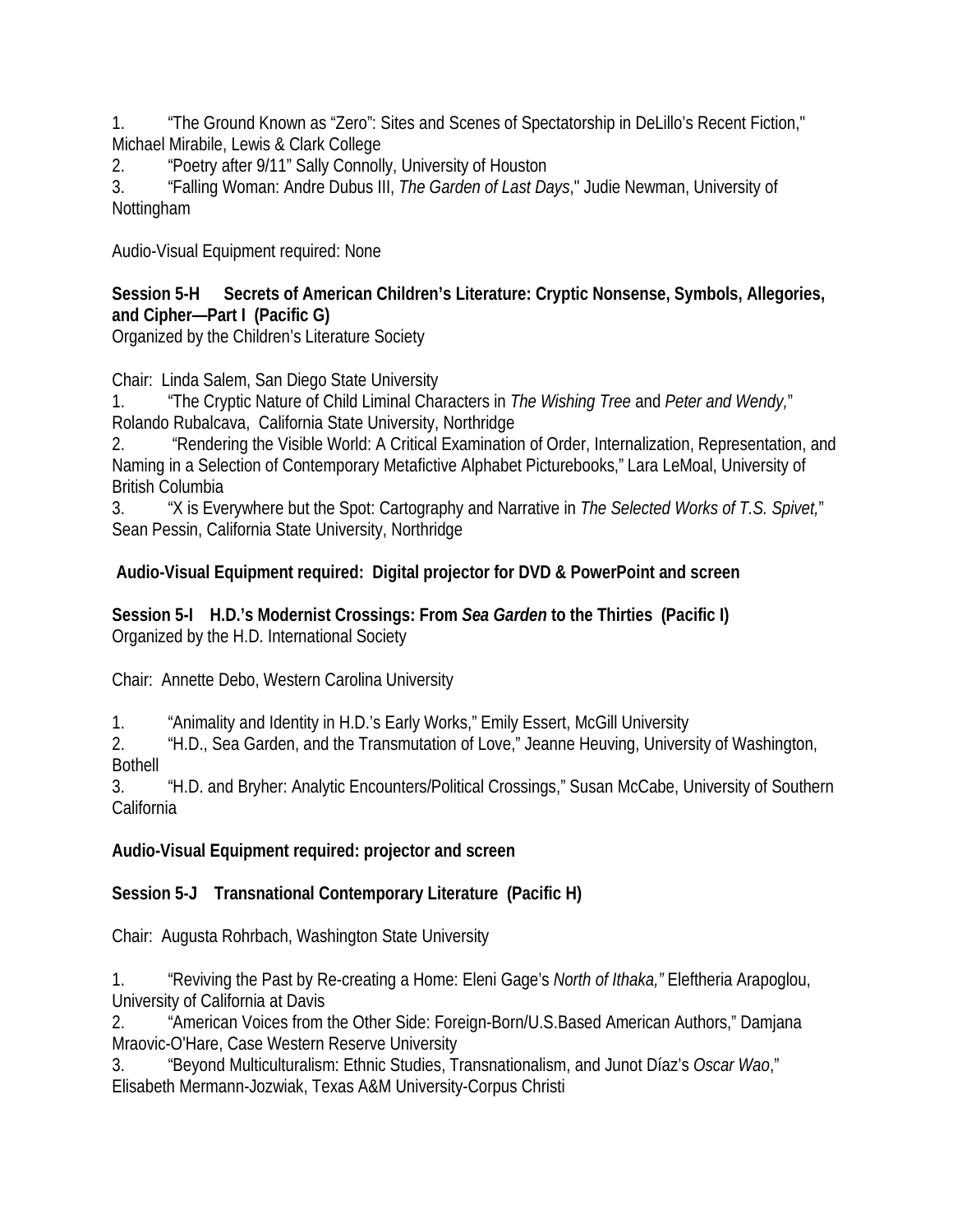Audio-Visual Equipment required: None

**Session 5-K Business Meeting: Dreiser Society (Pacific A)**

**Session 5-L Business Meeting: John Dos Passos Society (Bay Level: Seacliff A)**

**Session 5-M Business Meeting: Poe Studies Association (Pacific B)**

## **Thursday, May 24, 2012 4:30 – 5:50 pm**

## **Session 6-A Regionalism and Technology: Encounters in Modern America (Pacific K)**

Organizer and Moderator: Robert Jackson, University of Tulsa

1. "Rewiring Regionalism: Electricity in American Western Literature," Jennifer L. Lieberman, Cornell **University** 

2. "Transforming Tradition in Appalachia: Three 1920s-Era Field Recording Sessions and Their Legacies," Ted Olson, East Tennessee State University

3. "Automotive Technology and the South," Deborah Clarke, Arizona State University

4. "Mapping Modernity: Context and Content Development of the Historic American Buildings

Survey," Virginia Price, Historic American Buildings Survey

5. "Southern Poverty and the Problem of Modern Time," David A. Davis, Mercer University

6. "Jean Toomer Visionary: Looking Out from Taos After the Bomb," Carolyn Dekker, University of Michigan

7. "The Mechanics of Regionalism: Local Writing and the New Technologies," Sarah Gleeson-White, University of Sydney

Audio-Visual Equipment required: None

**Session 6-B Innovative Nostalgia (Pacific E)**

Organized by: Keith D. Leonard, American University

Chair: Herman Beavers, University of Pennsylvania

1. "Walking "*Into and Out of Dislocation*": C.S. Giscombe's Innovative Excavation of the Past," Meta DuEwa Jones, University of Texas, Austin

2. "For the Love of Chocolate City: Thomas Sayers Ellis Post-Soul Black Aesthetic," Keith D.

Leonard, American University

3. "A Renegade Poet Writes Back," Evie Shockley, Rutgers University

Audio-Visual Equipment required: None

**Session 6-C Margaret Fuller's Lives II (Bay Level: Seacliff D)**  Organized by the Margaret Fuller Society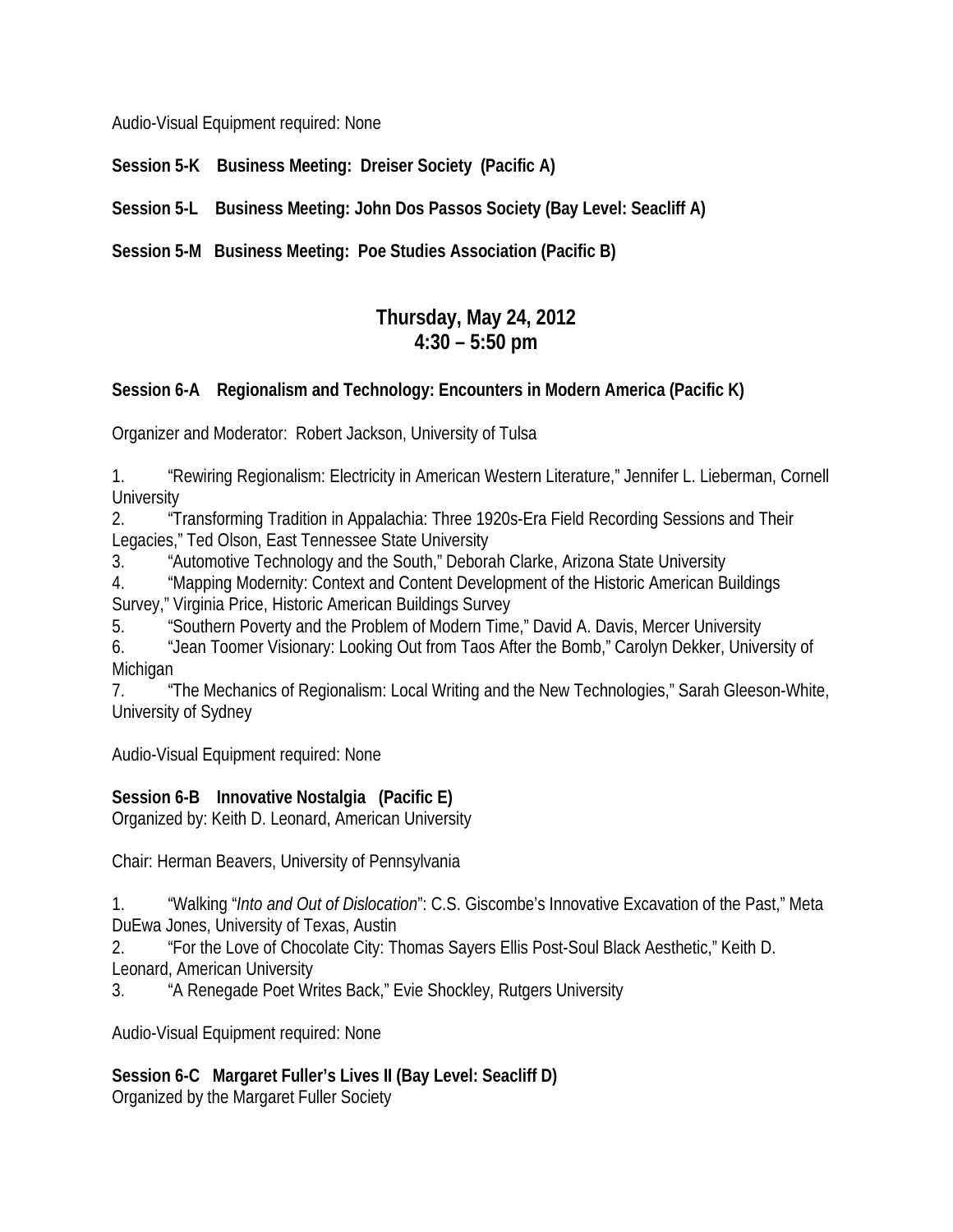Chair: Jeffrey Steele, University of Wisconsin at Madison

1. "The Work of Friendship," Carter Neal, Indiana University

2. "Margaret Fuller and Role-Playing: 'More than One Phase of Character,'" Martha Davidson, Central Texas College

3. "Establishing Connections: From Transcendentalist Margaret Fuller to New Dealer Clara Beyer," Meg McGavran Murray, Mississippi State University

Audio-Visual Equipment Required: None

## **Session 6-D Urban Landscapes in Southern Literature II (Pacific F)**

Organized by The Society for the Study of Southern Literature

Chair: Tara Powell, University of South Carolina

1. "'Same Damn Corners': Alternative Education in Baltimore from Frederick Douglass to *The Wire*," Ted Atkinson, Mississippi State University

2. "Christine Wiltz's *Glass House*: The Urban Spaces and Racial Enclaves of Contemporary New Orleans," Suzanne W. Jones, University of Richmond

3. "Cormac McCarthy's Vanishing Urban Wilderness: Knoxville and McAnally Flats," William Moss, Wake Forest University

4. "Faulkner's Memphis: The Big City in *Sanctuary* and *The Reivers*," J. Christopher O'Brien, University of Mississippi

## **Audio-Visual Equipment required: Digital Projector**

#### **Session 6-E Charles Olson at Black Mountain: Writings, Lectures, Influence (Pacific H)** Organized by the Charles Olson Society

Chair: Jeff Gardiner, City College of San Francisco

1. "'[A] new awakening: which is a reversal': The Influence of Charles Olson on William Carlos Williams' 'The Descent,'" Krista Daniel, University of Washington

2. "Opening Up Organic Form: Charles Olson's Poetics at Black Mountain College," Michelle Niemann, University of Wisconsin

3. "A Special View of Olson: Charles Olson-John Wieners, Influence & Relationship," Michael Seth Stewart, CUNY

4. "Olson's Influence on the Investigative Poetics of 5 Contemporary Female Poets," Lee Ann Brown, St. John's University

Audio-Visual Equipment Required: None

**Session 6-F American Crime Fiction: Past, Present, and Future (Pacific C)** Organized by the Crime Fiction Group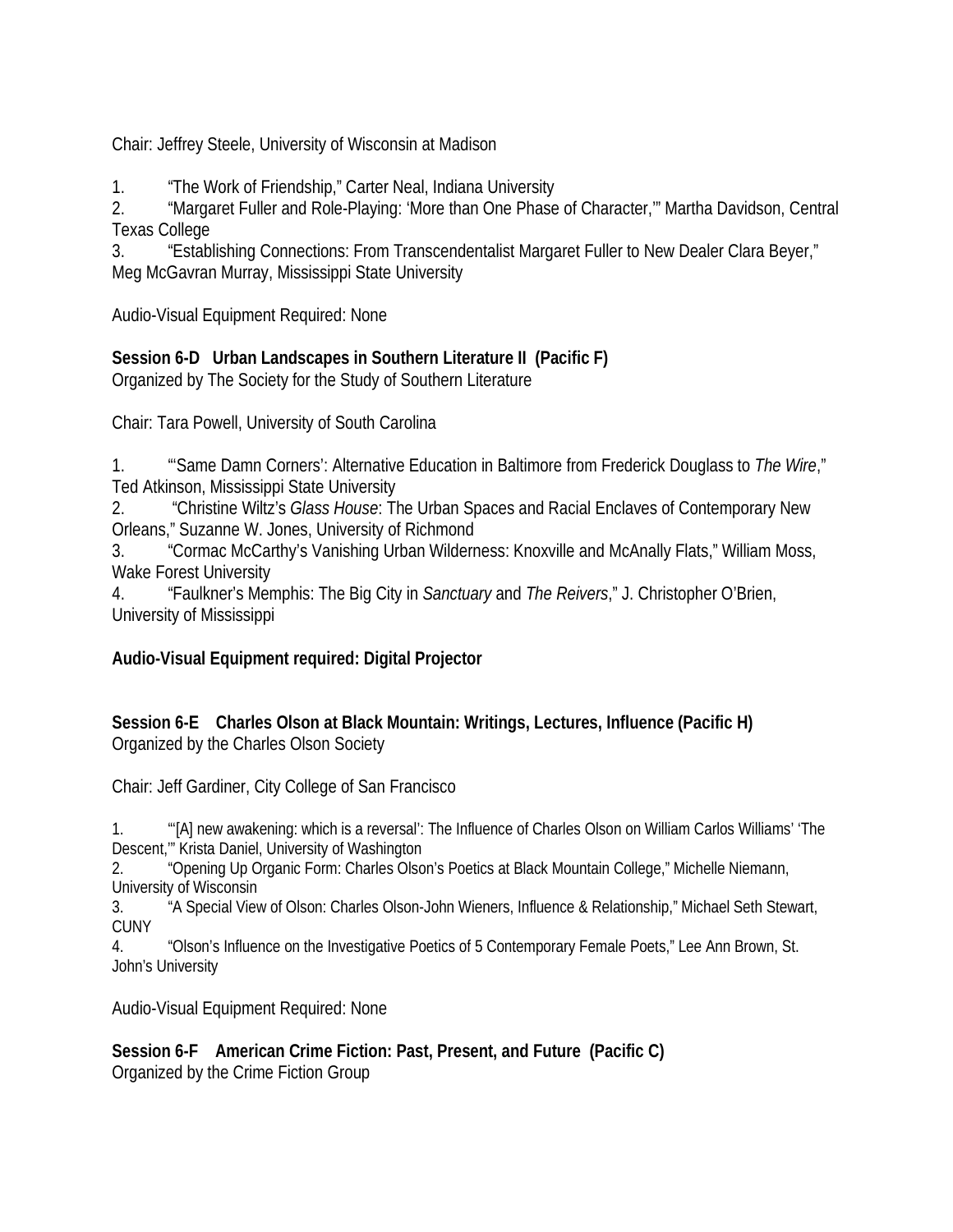Chair: John Gruesser, Kean University

1. "Weird Investigations: Lovecraft, Hammett, and the Racial Politics of Pulp Crime," Brooks E. Hefner, James Madison University

2. "Crimes of History: Detective Fiction and the Politics of Memory in Sara Paretsky's *Total Recall*," Cindy Hamilton, Liverpool Hope University

3. "Back to the Future: American Crime Fiction and Neoliberalism," David Schmid, University at Buffalo

Audio-Visual Equipment required: None

**Session 6-G Frank Norris: Sadism, Capitalism, and the Gothic (Pacific G)** Organized by the Frank Norris Society

Chair: Nicole DeFee, Louisiana Tech University

1. "'Fighting Against the Earth Itself': Sadism, Epistemophilia, and the Nature of Market Capitalism in Frank Norris's *The Pit*," Adam H. Wood, Salisbury University

2. "'Many Other Kinds of Man': Authorial Doubling as Cross-Class Experimentation in Frank Norris's Fiction," Gillian Bauer, Loyola University Chicago

3. "'From Dawn to Dark': The Nocturnal World of Frank Norris's *McTeague*," Charlotte Quinney, Denver Art Museum

#### **Audio Visual Equipment Required: PowerPoint Projector and Screen**

**Session 6-H Prospecting in California's Culture Industries (Pacific I)** Organized by Jennifer S. Tuttle, University of New England

Chair: Faye Halpern, University of Calgary

1. "Sarah Winnemucca on the San Francisco Stage," Nicole Tonkovich, University of California, San Diego

2. "'New England Innocent' in the Land of Sunshine: Charlotte Perkins Gilman and California," Jennifer S. Tuttle, University of New England

3. "B.M. Bower and the Origins of Hollywood as Cultural Empire," Victoria Lamont, University of Waterloo

#### **Audio-Visual Equipment required: Projector and screen suitable for PowerPoint**

**Session 6-I Women, Migration, Movement and Mobility in Toni Morrison's Fiction (Pacific J)**  Organized by the Toni Morrison Society

Chair: Alma Jean Billingslea, Spelman College

1. "'This disorganized world': Scripting New Geographies in Toni Morrison's *A Mercy,*" Johanna X.K. Garvey, Fairfield University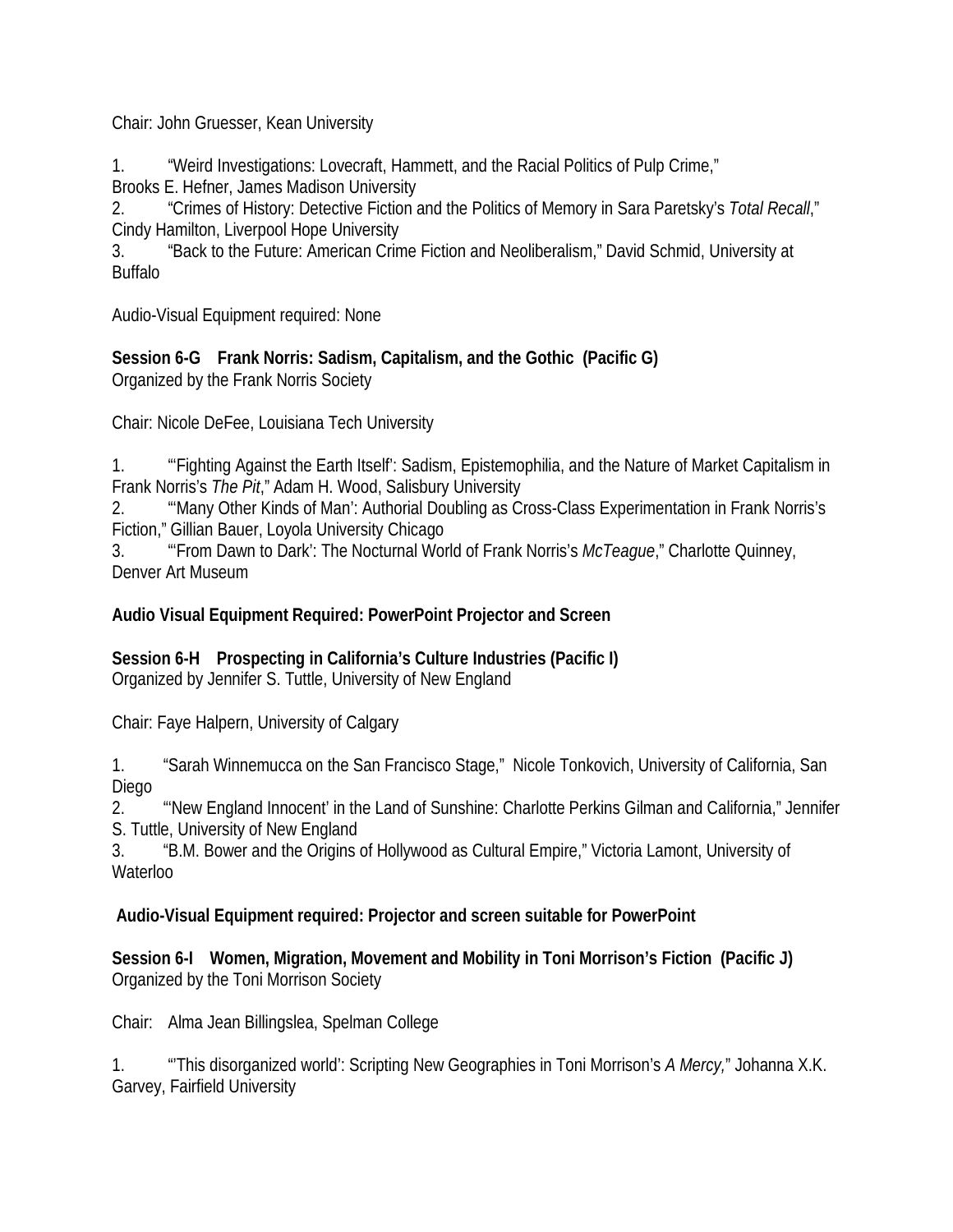2. "'Home Is Not A Little Thing': Gender, Diaspora and Nostalgia in *Paradise*," Cynthia Dobbs, University of the Pacific

3. "Toni Morrison's Sounds of Change: A Musical Transit through the Wounded Modernity of *Desdemona,* Lenore Kitts, University of California at Berkeley

Audio-Visual Equipment required: None

## **Session 6-J Teaching John Dos Passos: A Round Table Discussion (Pacific D)**

Chair: Wesley Beal, Lyon College

1. "Modernism in the Shadow of the Epic Tradition: Teaching John Dos Passos's *One Man's Initiation*  and *1919*," Aaron Shaheen, University of Tennessee at Chattanooga

2. "Teaching the Historical Novel in an Ahistorical Age: Entertainment as Information in *The Big Money*," Stanley Corkin, University of Cincinnati

3. "Empowering Readers with the Preamble to Dos Passos's *The 42nd Parallel* in First-Year Writing," Victoria M. Bryan, University of Mississippi

4. "Dos Passos in Secondary and University Instruction in Madeira, Portugal," Lisa Nanney, independent scholar

5. "Filling Out the Political Form in *USA*," Matthew Stratton, University of California, Davis

6. "Print, Conveyors, and the Digital Humanities: Analogies for Teaching *The 42nd Parallel*," Wesley Beal, Lyon College

## **Audio/Visual: Projector and Screen**

## **Session 6-K Philosophical Considerations in American Literary Culture (Pacific B)**

Chair: Paul Lauter, Trinity College

1. "To Be "Rational, Responsible, and Self-Depending Beings": Catharine Sedgwick's Contributions to Early American Philosophy," Lucinda Damon-Bach, Salem State University

2. "Unhomely Creatures: Sentiment and Species Difference in Bartram and Thoreau," Neill Matheson, University of Texas at Arlington

3. "Lafcadio Hearn's "Re-told" Ghostly Narrative: Evoking Ghosts and Creating Home in a Foreign Landscape," Hitomi Nabae, Kobe City University of Foreign Studies

Audio-Visual Equipment required: None

**6-L Business Meeting: John Edgar Wideman Society (Pacific A)**

**6-M Business Meeting: Society for Contemporary Literature (Bay Level: Seacliff A)**

## **6:00 – 6:45 pm**

## **Featured Reading**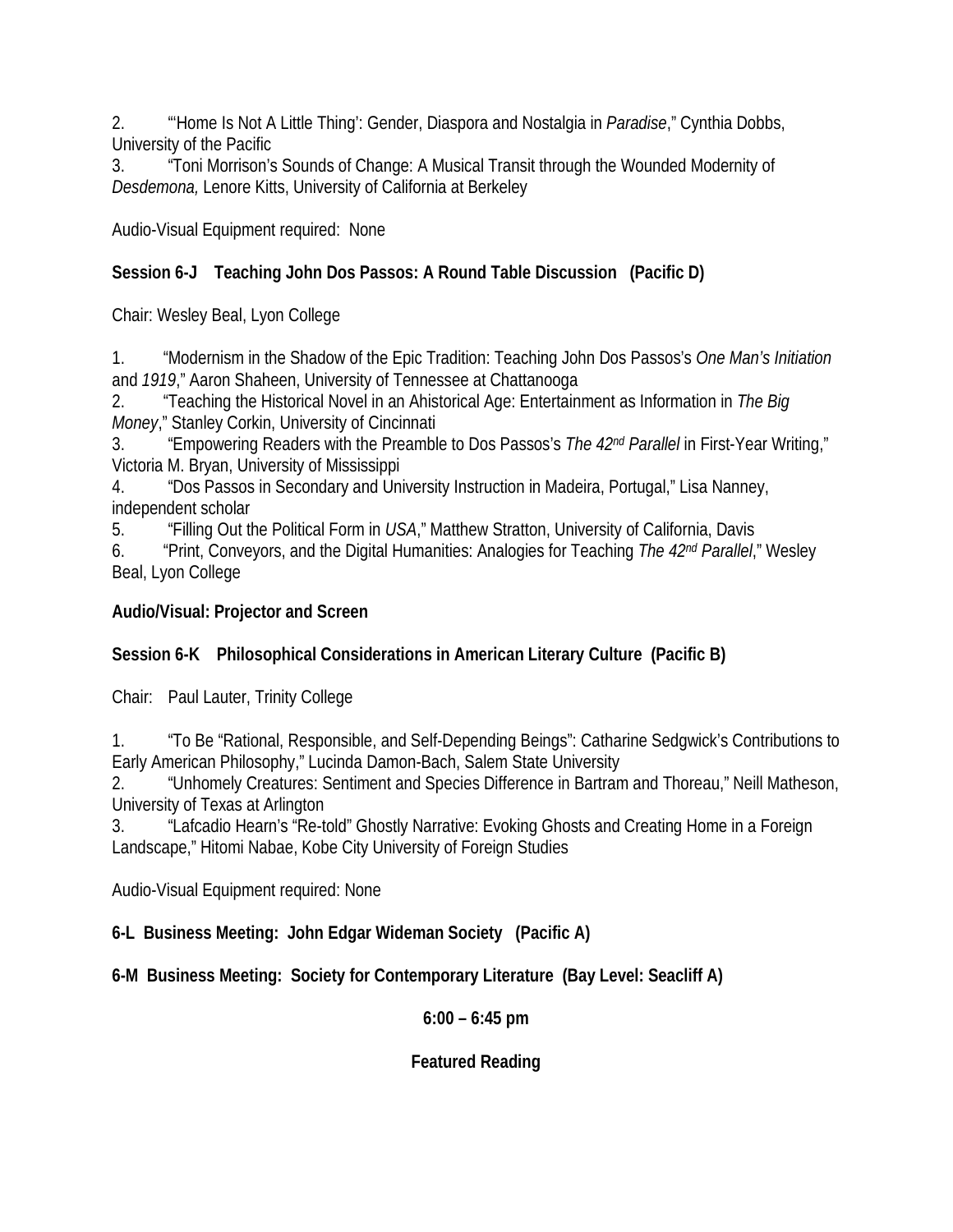#### **Reading by Giannina Braschi**

Introduction by Manuel Broncano, Texas A&M International University

AmazonCrossing has just released a series of books by celebrated Hispanic-American author Giannina Braschi, including the explosive new work of fiction UNITED STATES OF BANANA, the Pulitzer-nominated Spanglish novel YO-YO BOING! and the postmodern poetry classic EMPIRE OF DREAMS. Her cuttingedge work dramatizes the trials and triumphs of the American immigrant. With a Ph.D. from SUNY-Stony Brook, she has taught at Rutgers, Queens, and Colgate Universities and has received honors from the National Endowment for the Arts, New York Foundation for the Arts, El Diario, PEN, Ford Foundation, Danforth Scholarship, Instituto de Cultura Puertorriqueña, and The Reed Foundation. Giannina Braschi and her editor Tess O'Dwyer will perform a medley of dramatic excerpts from her collected works.

Those attending the session will receive free copies of Braschi's books compliments of AmazonCrossing. A book signing will follow.

**(Room Bay Level: Seacliff B/C)** 

**Welcoming Reception**

**6:45- 7:45 pm (Atrium)**

## **Welcoming Reception 6:45-8:00 pm Pacific Concourse**

# **Friday, May 25, 2012**

Registration, (Pacific Concourse): open 7:30 am - 5:30 pm Book Exhibits (Pacific L-M-N-0): open 9:00 am – 5:00 pm

## **Friday, May 25, 2012 8:10 – 9:30 am**

## **Session 7-A Pynchon's Landscapes (Pacific E)**

Chair: John Miller, National University

1. "Pynchon's Monstrous Landscapes," Abeer Abdel Raouf Fahim, American University of Sharjah.

2. "Money, Real Estate, and Other Lies: Underground Economies in Pynchon's *V.*, *Against the Day*, and *Inherent Vice*," Sam Schwartz, Virginia Commonwealth University.

3. "'Straight Down Into the Map': Surveying Hollow World Geographies in the Fiction of Thomas Pynchon," Scott McClintock, National University.

4. "'Maybe He'd Have to Just Keep Driving,' or, Pynchon on the Freeway," Stephen Hock, Virginia Wesleyan College.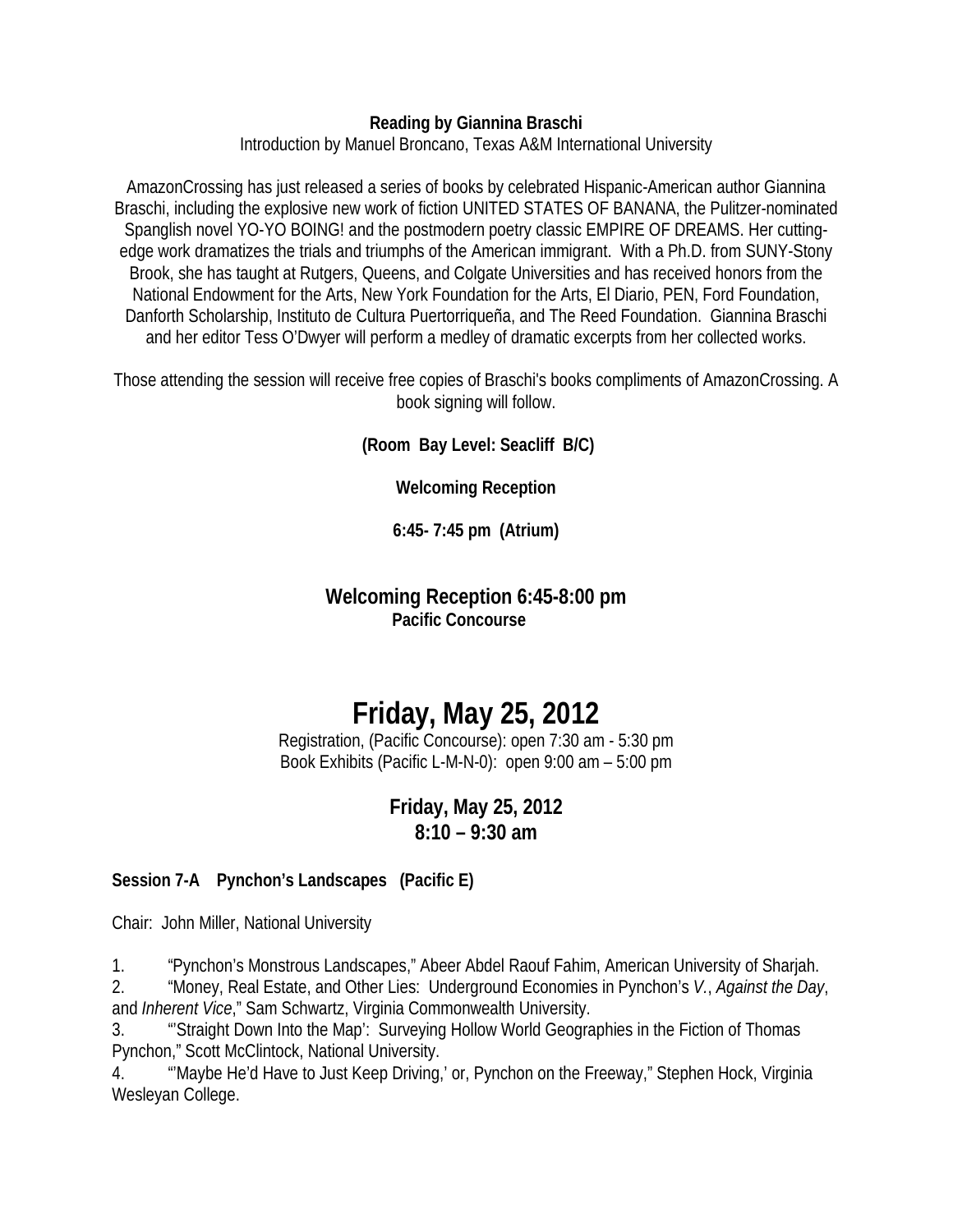Audio-visual equipment required: None

**Session 7-B New Directions in Black Chicago Renaissance Studies (Pacific G)** Organized by: Richard A. Courage, Westchester Community College/SUNY

Chair: Richard Yarborough, University of California Los Angeles

1. "*Nihil ex Nihilo*: Chicago's New Negro Intellectuals of the 1920s and the Emergence of the Black Chicago Renaissance," Richard A. Courage, Westchester Community College / State University of New York

2. "A New Deal Town: Federal Funding for Arts and Culture on Chicago's South Side," Brian Dolinar, University of Illinois at Urbana-Champaign

3. "Destined for Freedom: Radio Dramatist Richard Durham and the Black Chicago Renaissance," Sonja Williams, Howard University

#### **Audio-visual equipment: digital projector**

**Session 7-C Secrets of American Children's Literature: Cryptic Nonsense, Symbols, Allegories, and Cipher—Part 2 (Pacific F)** Organized by the Children's Literature Society

Chair: Linda Salem, San Diego State University

1. "'The interrupted story': Children's Literature and Elizabeth Bishop's Exploratory Aesthetics," Jessica R. McCort, Duquesne University

2. "*A Wonder Book for Girls and Boys* and Children's Gothic Secrets," Derek Pacheco, Purdue **University** 

3. "Subversive Ideologies and Queer Gothic Narratives in Stephenie Meyer's *The Twilight Saga,"*  Norma Aceves, California State University, Northridge

## **Audio-Visual Equipment required: Digital projector for DVD & PowerPoint and screen**

**Session 7-D Placed and Raced in America: Place, Race, and Gender Identity from Three Centuries of America (Pacific K)** Organized by: Chris Ruiz-Velasco, California State University, Fullerton

Chair: Catherine Cucinella, California State University, San Marcos

1. "To Train Them for Work: Manhood, Morality, and Black Conduct Discourse in the Antebellum North," Erica L. Ball, California State University, Fullerton

2. "'A Complexion so Different' Race and Space in *The Female American*," Rebecca M. Lush, California State University, San Marcos

3. "'Down in the White World with No Place to Go': Whiteness and Place in the Novels of Chester Himes and Walter Mosley," Chris Ruiz-Velasco, California State University, Fullerton

Audio-Visual Equipment required: None

## **Session 7-E Constructions of Experience in American Literature and Historiography (Pacific C)**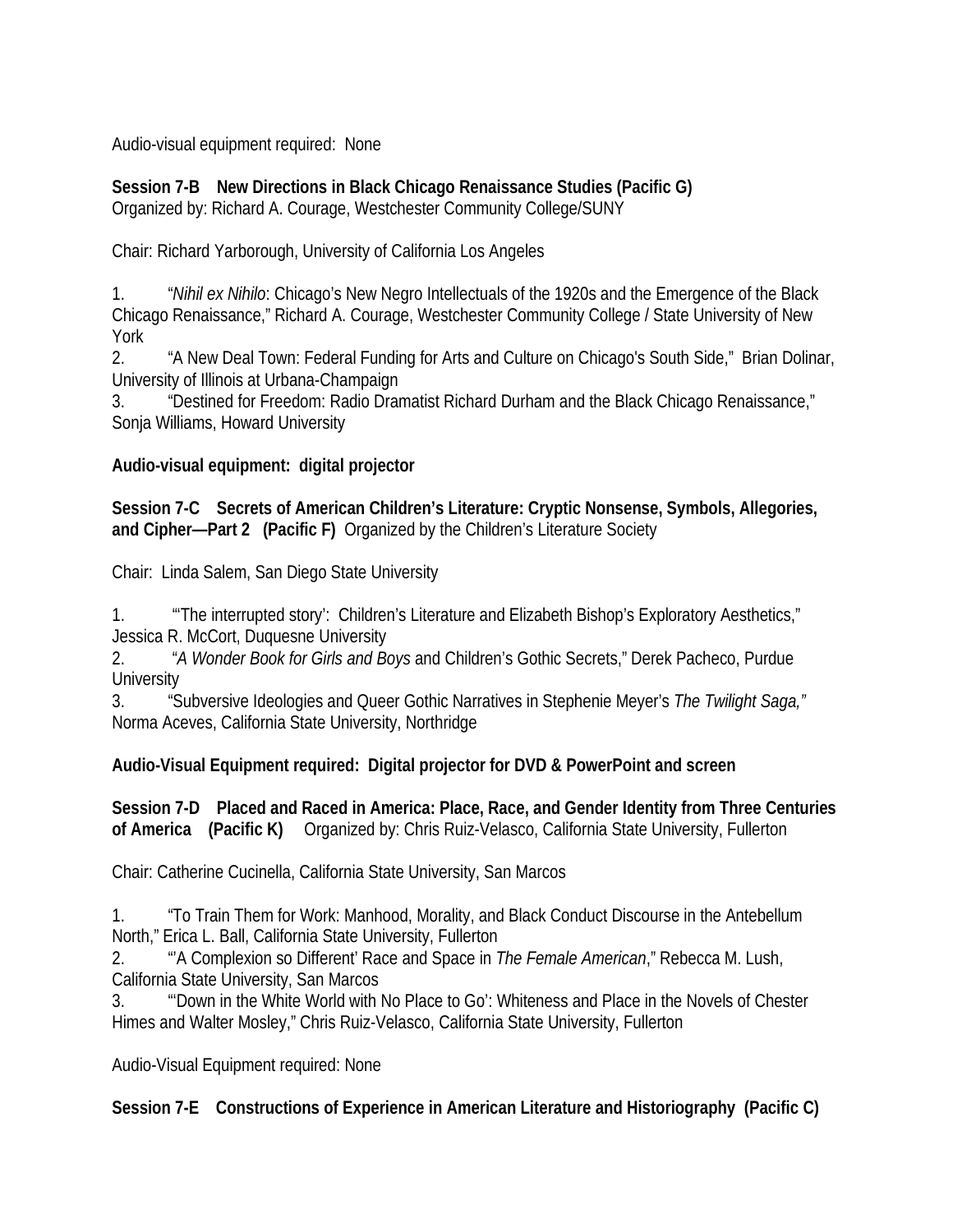Organized by: Andy Dorsey, California State University, Stanislaus

Chair: Margaret Crumpton Winter, California State University, Stanislaus

1. "Dream a Little Dream of Not Me: Emerson's Demonology of Experience," Richard Hardack, Independent Scholar

2. "A Rhetoric of American Experience: Thomas Shepard's Confessions and the Discourse on Spiritual Hypocrisy," Andy Dorsey, California State University, Stanislaus

3. "Lived Experience as Epistemological Intervention in Marcus Rediker's *The Slave Ship*," Sueanna Smith, University of South Carolina

Audio-Visual Equipment required: None

## **Session 7-F American Literature through Cultural Contexts (Pacific D)**

Chair: Rene H. Trevino, Texas A&M University

1. "The First Peak: Literature in the Age of Oil," Justin Neuman, Yale University

2. "'An image of Being': William James and Eadweard Muybridge's Depictions of Human Nature," Dominique Zino, CUNY Graduate Center

3. "Martí, Maceo, and Gómez as Dime-Novel Action Heroes, 1895-1898," Nathaniel Williams, University of Kansas

## **Audio-Visual Equipment required: Digital Projector needed for all presenters**

**Session 7-G Contemporary Fiction (Pacific J)** 

**Chair:** Loretta Woodard, Marygrove College

1. "Richard Price's Lower East Side: Cops, Culture, and Gentrification," Thomas Heise, McGill **University** 

2. "Ghosts in the Machine: Intertextuality in Michael Cunningham's *Specimen Days*," Katherine V. Snyder, University of California at Berkeley.

3. "Fantastic Re-conceptualizations of Interracial Desire and Romantic Love in Octavia Butler's *Fledgling*," Marie-Luise Loeffler, University of Leipzig, Germany

## **Audio-Visual Equipment required: Digital Projector**

## **Session 7-H Fulbright: A World of Opportunities (Workshop) (Pacific I)**

Organized by: Council for International Exchange of Scholars

Chair/Presenter: Jennifer Fox, Senior Program Officer for the Western Hemisphere

Jennifer Fox of the Council for International Exchange of Scholars will explore components of the Fulbright Scholar Program that contribute to faculty development and globalization of higher education. Attendees will learn how to use the Fulbright Scholar Program to internationalize their campuses. Special attention will be given to opportunities available for specialists in American literature, tips for preparing successful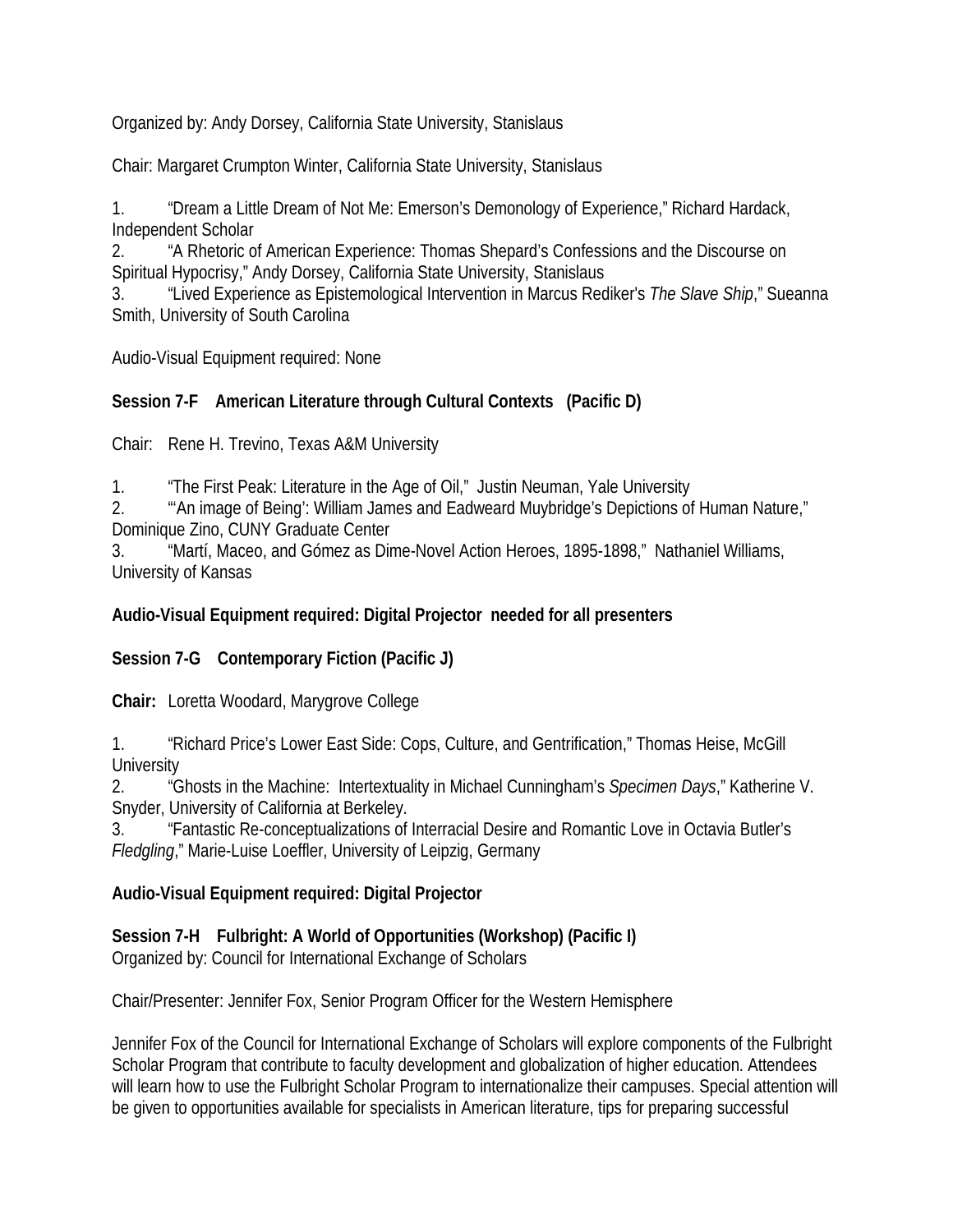applications, and making contacts abroad. The workshop will also present information on how to bring visiting Fulbright Scholars to U.S. campuses through the Traditional and Scholar-in-Residence Programs and the Occasional Lecturer Fund. The presentation will include time for discussion.

**Audiovisual Equipment Required: data projector and screen**

## **Friday, May 25, 2012 9:40 – 11:00 am**

**Session 8-A Melville in the Darbies: Of Bonds, Binds, and Bondage (Pacific D)** Organized by the Melville Society

Chair: Peter Coviello, Bowdoin College

1. "*White-Jacket's* 'Snakelike Rope': Sailors, Slaves, and the History of Masochism," Mark Miller, Hunter College, CUNY

2. "Is Melville's Materialism Speculative?" Meredith Farmer, Wake Forest University

- 3. "Melville's Silent Bodies," Shari Goldberg, University of Texas at Dallas
- 4. "Melville and Martyrdom," Caleb Smith, Yale University

## *Audio-Visual Equipment required: video projection equipment (for showing of slides from a laptop)*

**Session 8-B Unchartered Territory: The Discovery of Eugene O'Neill's** *Exorcism* **(Pacific I)** Organized by the Eugene O'Neill Society

Chair: Beth Wynstra, Babson College

1. "*Exorcism*: The Context, The Critics, The Creation," Jeff Kennedy, Arizona State University

2. "A Warm Bed of Quicklime: Gender, Memory, and Form in *Exorcism*," Kurt Eisen, Tennessee Tech **University** 

3. "Dramaturging the Dead: A Dramaturg's Experience Excavating Eugene O'Neill's *Exorcism* for Film and Stage," Kati Donovan, San Diego State University

4. "*Exorcism:* The Lost Prequel to *Long Day's Journey into Night*," Robert Dowling, Central Connecticut State University

## *Audio-Visual Equipment required: Projector and screen for power point presentation*

**Session 8-C Revisiting/Revising Critical Approaches to African American Literary Studies (Pacific E)** Organized by the African American Literature and Culture Society

Chair: Wilfred D. Samuels, University of Utah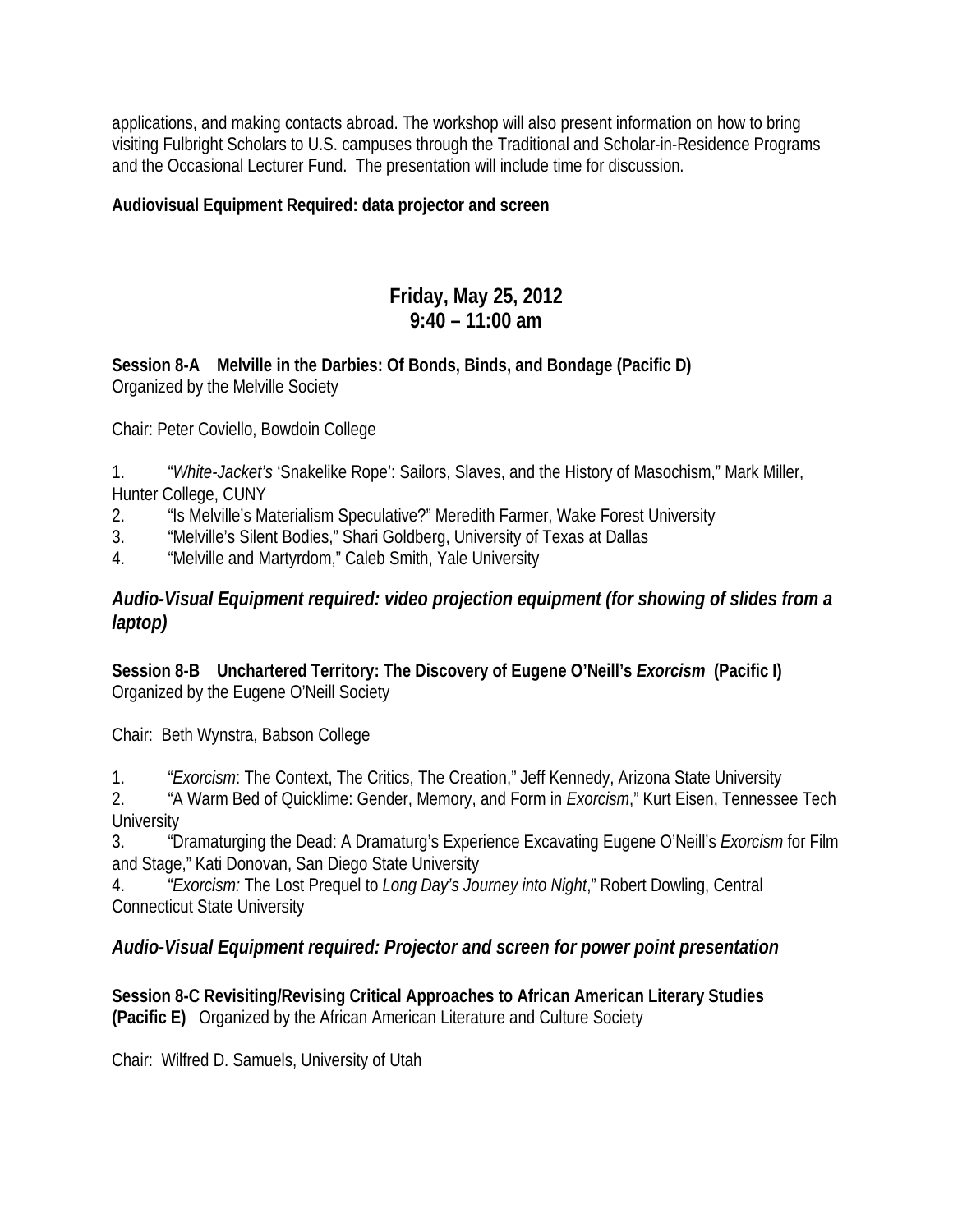1. "Twenty Years of *Playing in the Dark*: Assessing Toni Morrison's Critical Legacy for Nineteenth-Century Literary Study," Lori Leavell, University of Central Arkansas

2. "Diaspora and African American Autobiography, 1901-1940," Dennis Chester, Cal State East Bay

3. "Black Lesbian Literature and the Politics of Representation," Stephanie Allen, Purdue University

4. "Reassessing the Meaning of Folklore in Nineteenth-Century African American Literature," Shirley Moody-Turner, Pennsylvania State University

Audio-Visual Equipment required: None

## **Session 8-D Southern Necrologies I (Pacific F)**

Organized by The Society for the Study of Southern Literature

Chair: Eric Gary Anderson, George Mason University

1. "Celebrating the Quick and the Dead: The Gothic Short Stories of Faulkner and Caldwell as a Southern *Danse Macabre*," Elsa Charléty, Sorbonne University

2. "To Be a True Historian, You Have to Mourn Amply and Well: Mapping *Swamplandia!*'s Geography of Death, Development, and Disaster," Anthony Dyer Hoefer, George Mason University 3. "Of Commerce and Corpses: Cormac McCarthy and the Necro-Logic of Late Capitalism," Joshua

Lundy, University of Mississippi

4. "Now the Dead Sit Up with Us: The South, the American Way of Death, and Zombies," Jay Ingrao, University of Texas

## **Audio-Visual Equipment required: Digital Projector**

## **Session 8-E Uncharted Territories (Pacific J)**

Organized by The Arthur Miller Society

Chair: Peter Hays, University of California, Davis

1. "A Bridge between Peace, Justice, Religion, and Community," Tamera Izlar, Goshen College

2. "*All My Sons* and the Madoffs in the Light of Jauss's Reception Theory and Bakhtin's "Great Time"," Vivian Casper, Texas Woman's University

3. "Witches as excuse: *The Crucible* and the preemptive surveillance methods in the contemporary American society," Vanessa Cianconi, Universidade Federal Fluminense

## **Audio-Visual Equipment required: Digital Projector**

## **Session 8-F Dickinson's Endings (Pacific H)**

Organized by the Emily Dickinson International Society

Chair: Martin Griffin, University of Tennessee

1. 'Dickinson's Mutable God in the Context of Interdisciplinary Thinking," Linda Freedman, University of Cambridge

2. 'Dickinson and Spiritualism," Martin Greenup, Harvard University

3. "Poets Ended: The Deaths of the Author in Dickinson's Poetry," Michelle Kohler, Tulane University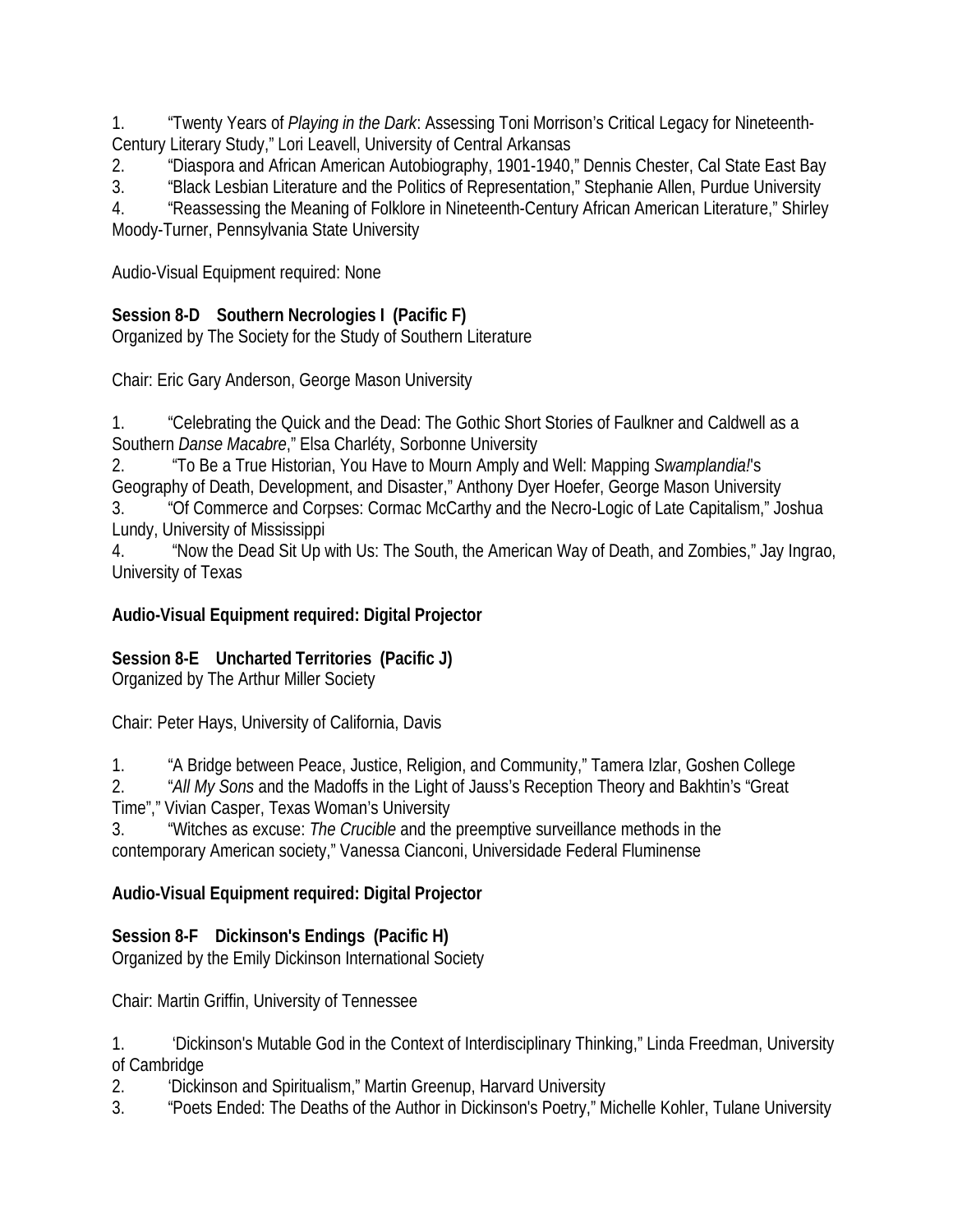Audio-Visual Equipment required: None

**Session 8-G Immigration, Refuge, and Exile in American Children's Literature (Pacific G)** Organized by the Children's Literature Society

Chair: Dorothy G. Clark, California State University, Northridge

1. "Relevance versus Practice: Teaching *The Hunger Games* Trilogy," Tamra Horton, Mt. San Antonio College

2. "Stories of Belonging and Home: (Re)Framing What It Means to Be 'American' through Latino Immigrant Narratives," Miguel G. Lopez, California State University, Monterey Bay

3. "American Dream and Lost Identity in *How I Became an American* by Karin Gundisch," Somayyeh Ghaffari, Urmia University, Iran

4. "Returning from *El Regreso:* Borders and Belonging in Jose Cruz Gonzalez's *The Highest Heaven,*" Oona K. Hatton, Northwestern University

#### **Audio-Visual Equipment required: Digital projector for DVD & PowerPoint and screen**

#### **Session 8-H Washington Irving and the Sketch (Pacific C)**

Organized by the Washington Irving Society

Chair: Tracy Hoffman, Baylor University

1. "Mockery, Mimicry, and Mutability: National Character and Literary Tradition in *The History of New York* and *The Sketchbook of Geoffrey Crayon*," Brian J. Garcia, University of California, Irvine

2. "Gothic Empire: Imperial Catholicism and the Limits of the Sketch in Irving's *The Alhambra*," AnaMaria Seglie, Rice University

3. "Going Dutch: Washington Irving and the Dutch-American Memory Machine," Michael Soto, Trinity **University** 

Audio-Visual Equipment required: None

## **Session 8-I The New Face of Contemporary American Jewish Fiction: Confessions of Edward Lewis Wallant Award Judges (Bay Level: Seacliff D)**

Organized by the Society for Study of American Jewish Literature

Chair: Daniel Walden, Penn State University

Discussants: Mark Shechner, University of Buffalo Victoria Aarons, Trinity University

Audio-Visual Equipment required: None

**Session 8-J Roundtable: Teaching Wharton's Late Fiction (Bay Level: Seacliff A)** Organized by the Edith Wharton Society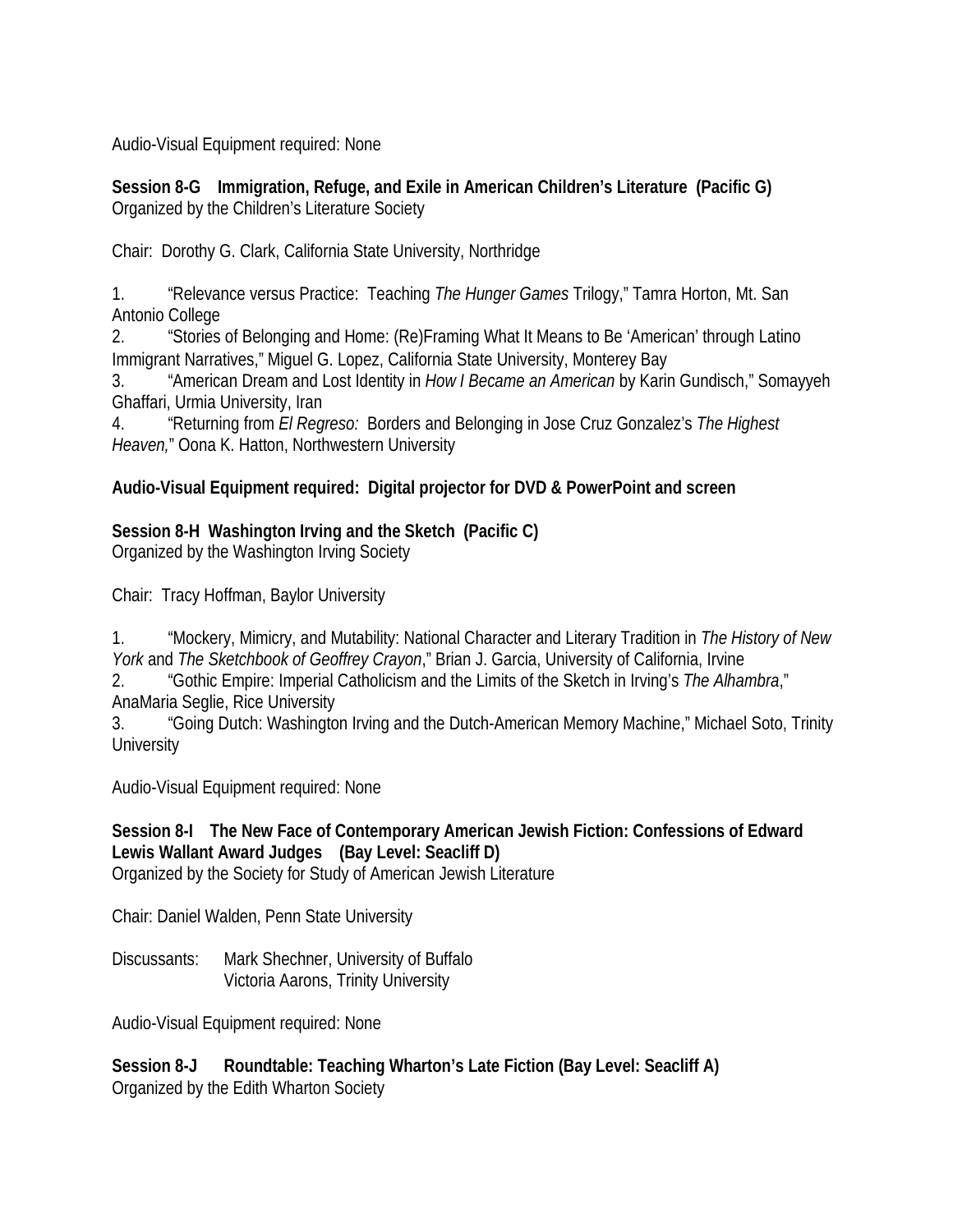Moderator: Gary Totten, North Dakota State University

Participants:

- 1. Carol Singley, Rutgers University, Camden
- 2. Meredith Goldsmith, Ursinus College
- 3. Linda Kornasky, Angelo State University
- 4. Rocki Wentzel, Augustana College

Audio-Visual Equipment required: none

**Session 8-K Louisa May Alcott and Literary Theory (Bay Level: Golden Gate Room)** Organized by the Louisa May Alcott Society

Chair: Gregory Eiselein, Kansas State University

1. "Moods and Masquerades: Alcott's Emersonian Experiments," Sean McAlister, University of British Columbia

2. "Transatlantic Louisa May Alcott," Louisa Foster, University of Leeds

3. "'Little': Souvenirs and Interiors in *Eight Cousins*," Bruce Ronda, Colorado State University

4. "'She Will Make a Charming Little Mother': Oedipal Ties and Family Fictions in *An Old-Fashioned Girl*," Ilana Vine, New York University

Audio-Visual: None

## **Session 8-L The Body of/in the Cummings Text (Pacific K)**

Organized by the E. E. Cummings Society

Chair: Bernard F. Stehle, Community College of Philadelphia

1. "Poet (writer) as Cyborg: Delivery, Composition Pedagogy, & the Organic Technologies of Cummings & Whitman," Aaron Moe, Washington State University

2. "Pursuing a Strategy of Fulfillment: Cummings's Erotic Language," Millie Kidd, Mount St. Mary's College

3. "How to Plot a Grasshopper," Michael Webster, Grand Valley State University

**Audio-Visual Equipment required: power point projector and screen.**

**8-M Business Meeting: William Dean Howells Society (Pacific A)**

## **Friday, May 25, 2012 11:10 am – 12:30 pm**

**Session 9-A Critical Intersections of Asian American and Latina/o Literature and History (Pacific I)** Organized by The Circle for Asian American Literary Studies and the Latina/o Literature and Culture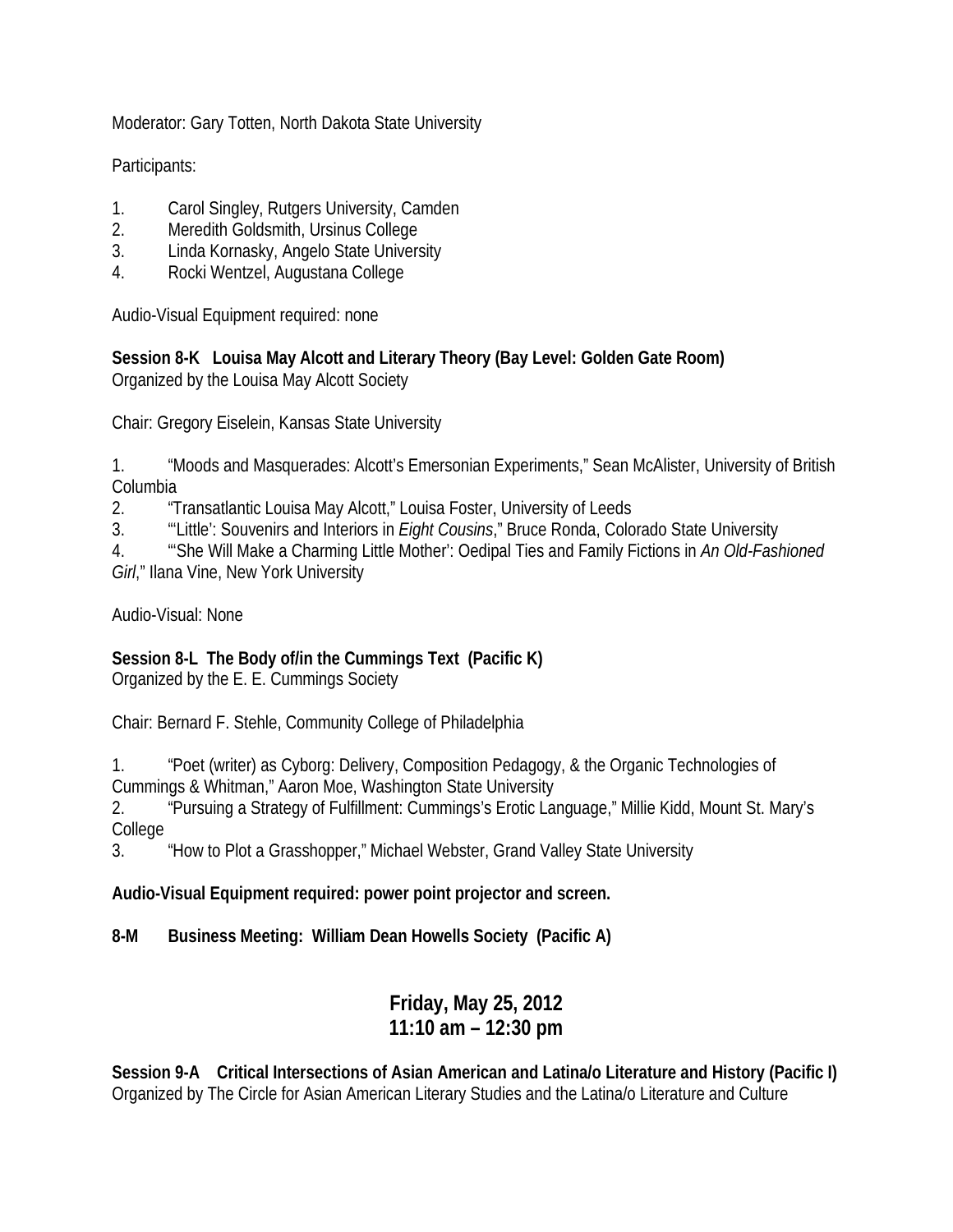#### Society

Chair: Susan Thananopavarn, University of North Carolina, Chapel Hill

1. "Esperanza Rising and A Step from Heaven: An Interethnic, Intertextual Investigation of the Intersections of Chicana and Korean American Immigrant Narratives in Fiction for Young Readers," Sandra Cox, Shawnee State University

2. "An Unknown Historiography of Chinese Coolies in Peru: Reading Ruthanne Lum McCunn's *God of Luck* as a Transnational Slave Narrative," Su Mee Lee. Dong-A University, Korea

3. "The Magic Other and Cross-Racial Alliances: The Multiracial Belonging of the Post-Civil Rights Nation," Lynn Mie Itagaki, The Ohio State University, Columbus

4. "Reimagining Asian and Latino America," Camilla Fojas, DePaul University

## **Audio-Visual Equipment required: Digital projector**

## **Session 9-B Periodicals and Working Class Cultures: 19th Century (Pacific F)**

Organized by the Research Society for American Periodicals (RSAP)

Chair: Bob Scholnick, College of William and Mary

1. "Hidden Agendas: Editorial Disconnect in *The Rural Magazine and Literary Evening Fire-Side* (1820)," Callie Kostelich, Texas Christian University

2. "A Transatlantic Working-Class Consciousness? Poetry and Self-Representation in Working-Class Newspapers, 1830-1860," Marianne Mallia Holohan, Duquesne University

3. "The Reaction of Professional Penmen to the late 19th Century Commercial and Office Revolution," Michael Knies, University of Scranton

4. "Missed Opportunity: T.S. Arthur and Early Antebellum Baltimore Working Class Periodicals," Peter Molin, United States Military Academy

#### **Audio-Visual Equipment Required: Power point screen, laptop connecting cords, and power point projector**

## **Session 9-C Cognitive Melville (Pacific D)**

Organized by the Herman Melville Society

Chair: Ralph James Savarese, Grinnell College

1. "'They Yet Suffer More in Mind than the Poor of any Other People in the World': Free-Labor Republicanism and Representations of Neurological Disorders and Poverty in 'The Piazza Tales,'" Douglass Madison Furrh, Colorado State University-Pueblo

- 2. "Cognitive Signatures and American Authenticity," Stephanie A. Smith, University of Florida
- 3. "Captain Ahab's 'One Cogged Circle,'" Wayne McDonald, University of Akron

## **Audio-Visual Equipment: ability to do Power Point**

**Session 9-D Southern Necrologies II (Pacific E)** Organized by The Society for the Study of Southern Literature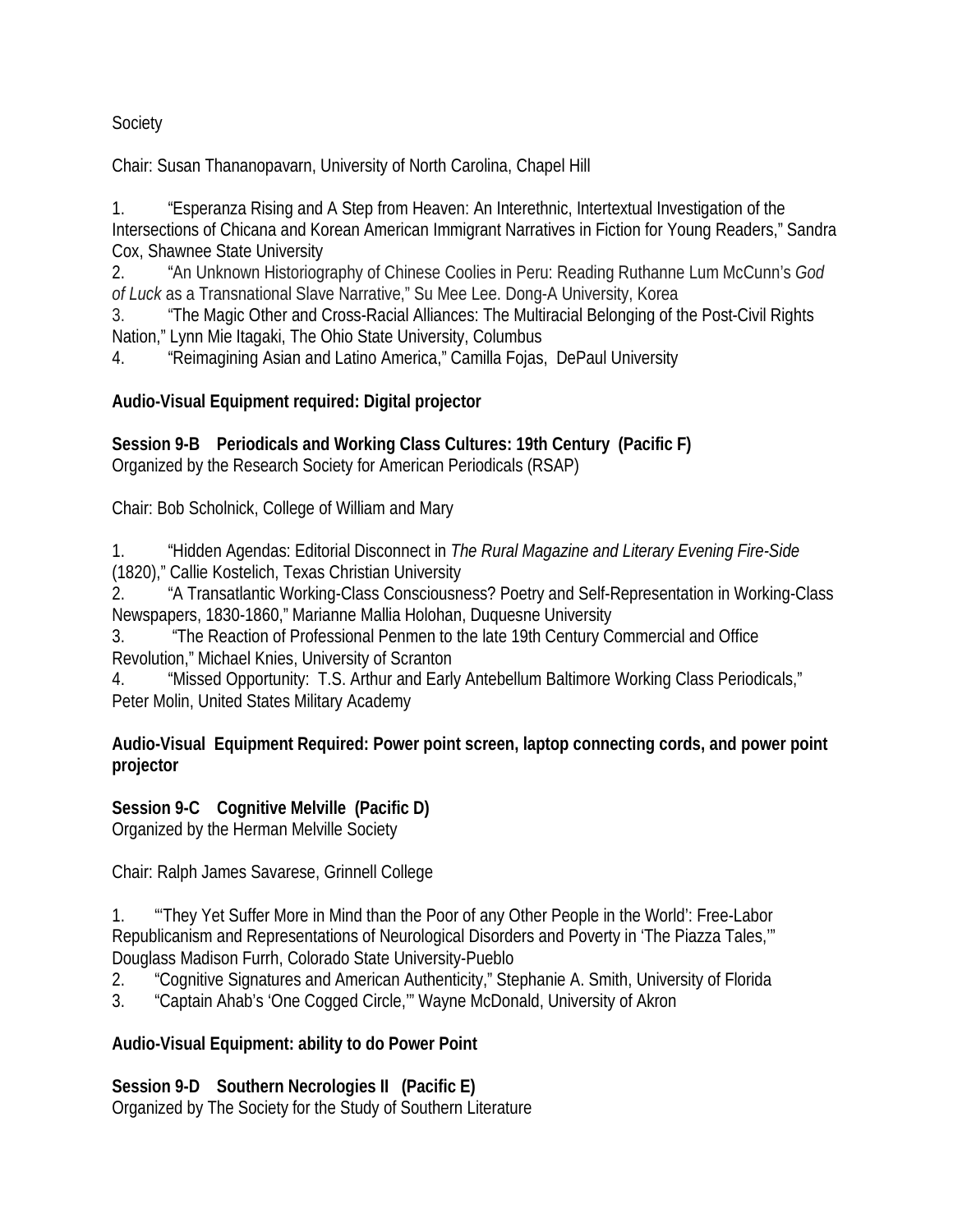Chair: Eric Gary Anderson, George Mason University

1. "When Death is a Joke: Sherwood Bonner's *Dialect Tales*," Kathryn B. McKee, University of **Mississippi** 

2. "Buried Beneath the Old Oak Tree: Yellow Fever, Quarantine, and New Orleans's Trade Economy in George Washington Cable's *The Grandissimes*," Heather Chacón, University of Kentucky

3. "Mourning Change: *Go Down, Moses* and the Performative Funeral," Elizabeth Fielder, University of Mississippi

4. "Funeral Rites, Ancestor Spirits, and Female Healers in LeAnne Howe's Novels," Kirstin L. Squint, High Point University

Audio-Visual Equipment required: None

**Session 9-E American Jewish Literature: New Voices, New Directions (Bay Level: Seacliff D)**  Organized by the Society for Study of American Jewish Literature

Chair: Victoria Aarons, Trinity University

1. "Trauma, Memory, and Hope: The Holocaust in Nicole Krauss' *Great House*," Alan Berger, Florida Atlantic University

2. "Freedom in Flux: Reading David Bezmozgis's *The Free World*," Monica Osborne, Loyola Marymount University

3. "'Did we die during the night?' Reading Englander's *For The Relief of Unbearable Urges*  Posthumously," Sandor Goodhart, Purdue University

Audio-Visual Equipment required: None

## **Session 9-F Raymond Carver: Open Panel (Pacific G)**

Organized by the International Raymond Carver Society

Chair: Angela Sorby, Marquette University

1. "Additive Editing: Exploring Lish's Role in the Creation of Carver's Collections," Randolph Paul Runyon, Miami University, Ohio

2. "Suitcases on the Train: Carver and the Novel," Robert Miltner, Kent State University at Stark

3. "For Whom the Men Fish: The Women in Raymond Carver's Fishing Stories and Poems," Takeshi Kurihara, Hiroshima University of Economics, Japan

4. "Women in the Poetry of Raymond Carver," Sandra Lee Kleppe, Hedmark University College, Norway

## **Audio-Visual Equipment: Hook-up for computer screen/Powerpoint**

**Session 9-G Dickinson's Development (Pacific H)**

Organized by the Emily Dickinson International Society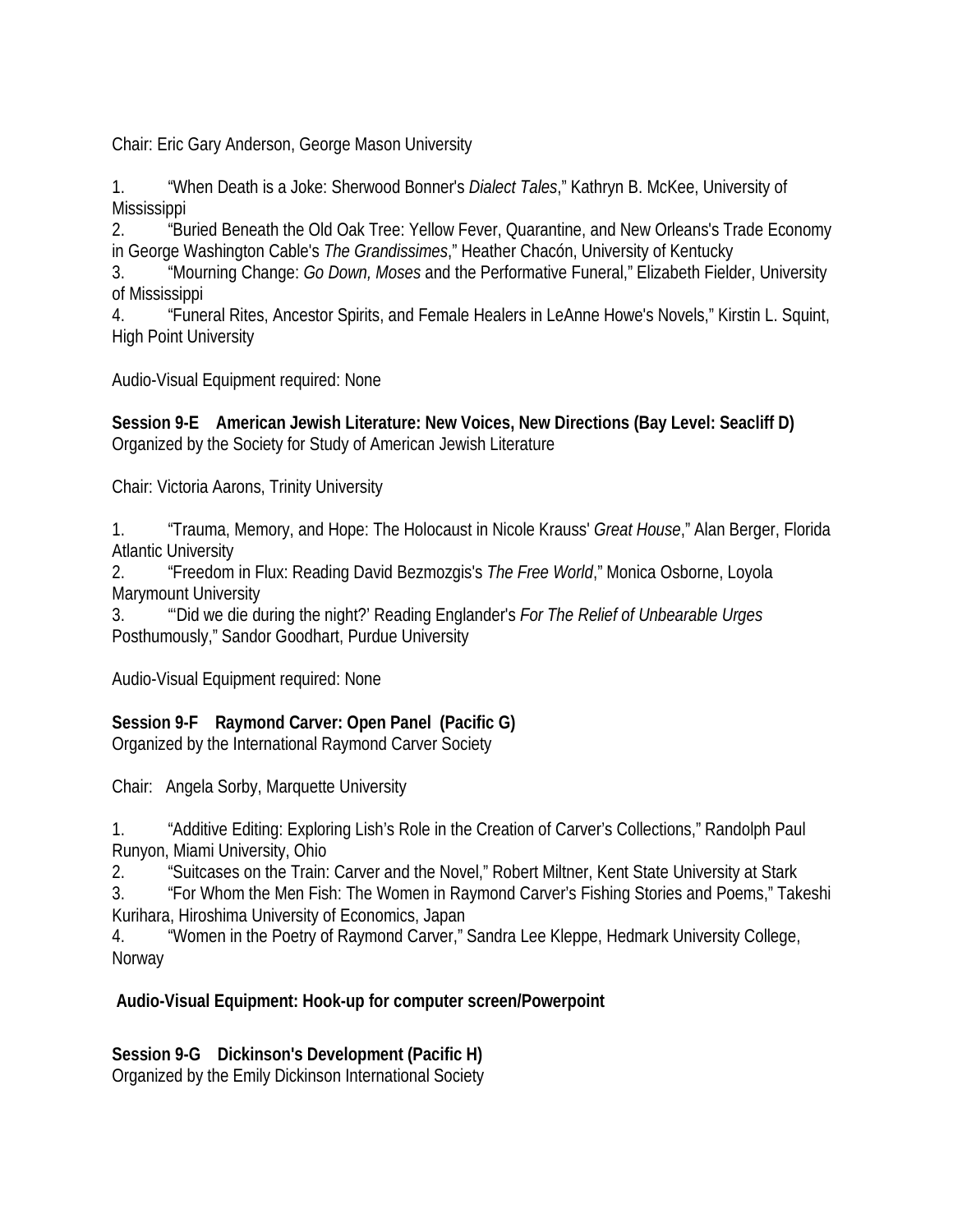Chair: Vivian Pollak, Washington University in St. Louis

- 1. "Savage Dickinson," Randall Fuller, Drury University
- 2. "Copyright, Fair Use, and Fan Fiction," Kate Dunning, Case Western University
- 3. "Emily Dickinson's Development as a Creative Thinker," Jed Deppman, Oberlin College

Audio-Visual Equipment required: None

#### **Session 9-H Feminine Figures and Scientific Discovery: Current Criticism in Sinclair Lewis Studies (Bay Level: Seacliff A)** Organized by The Sinclair Lewis Society

Chair: Corinne Martin, The Ohio State University

1. "Scientific Properties: *Arrowsmith* and the Ownership of Knowledge," Brian Matzke, University of Michigan

2. "Use Her Eyes, Use Her Voice, Use Her Soul: Gendered Cons and the Economics of Evangelism in *Elmer Gantry,"* Matthew Seybold, University of California Irvine

3. "'Think What the Baby Will See': Feminine Desire and Futurity in *Main Street*." Corinne Martin, The Ohio State University

Audio-Visual Equipment required: None

**Session 9-I Contradictions, Identities and Sex in the Work of William Dean Howells (Pacific J)**  Organized by the William Dean Howells Society

Chair: Lance Rubin, Arapahoe Community College

1. "Elaborate Contradictions: Progress and Pastoralism in 'A Sennight of the Centennial,'" Tom Kinnahan, Duquesne University

2. "Masculine Identity and the Mythic Power of American Horses in *The Rise of Silas Lapham*," Renee Boice, University of Memphis

3. "Sex with Howells," Christian Reed, University of California-Los Angeles

*Audio-Visual Equipment required: Projection and screen for laptops (for PowerPoint presentations)*

**Session 9-J Pauline Hopkins and Transnationalism (Pacific K)**

Organized by the Pauline Elizabeth Hopkins Society

Chair: April Logan, Salisbury University

1. "Refusing Partisan Lines For Humanity: The Anti-Imperialist Editorial Vision Of Pauline Hopkins," Rhone Fraser, Temple University

2. "An Undiscovered Country: Transnational Spirits and National Amnesia in Pauline Hopkins's *Of One Blood*, Sarah Ingle, University of Virginia

3. "Pauline Hopkins's Mesmerizing Modernism," Cherene Sherrard-Johnson, University of Wisconsin-Madison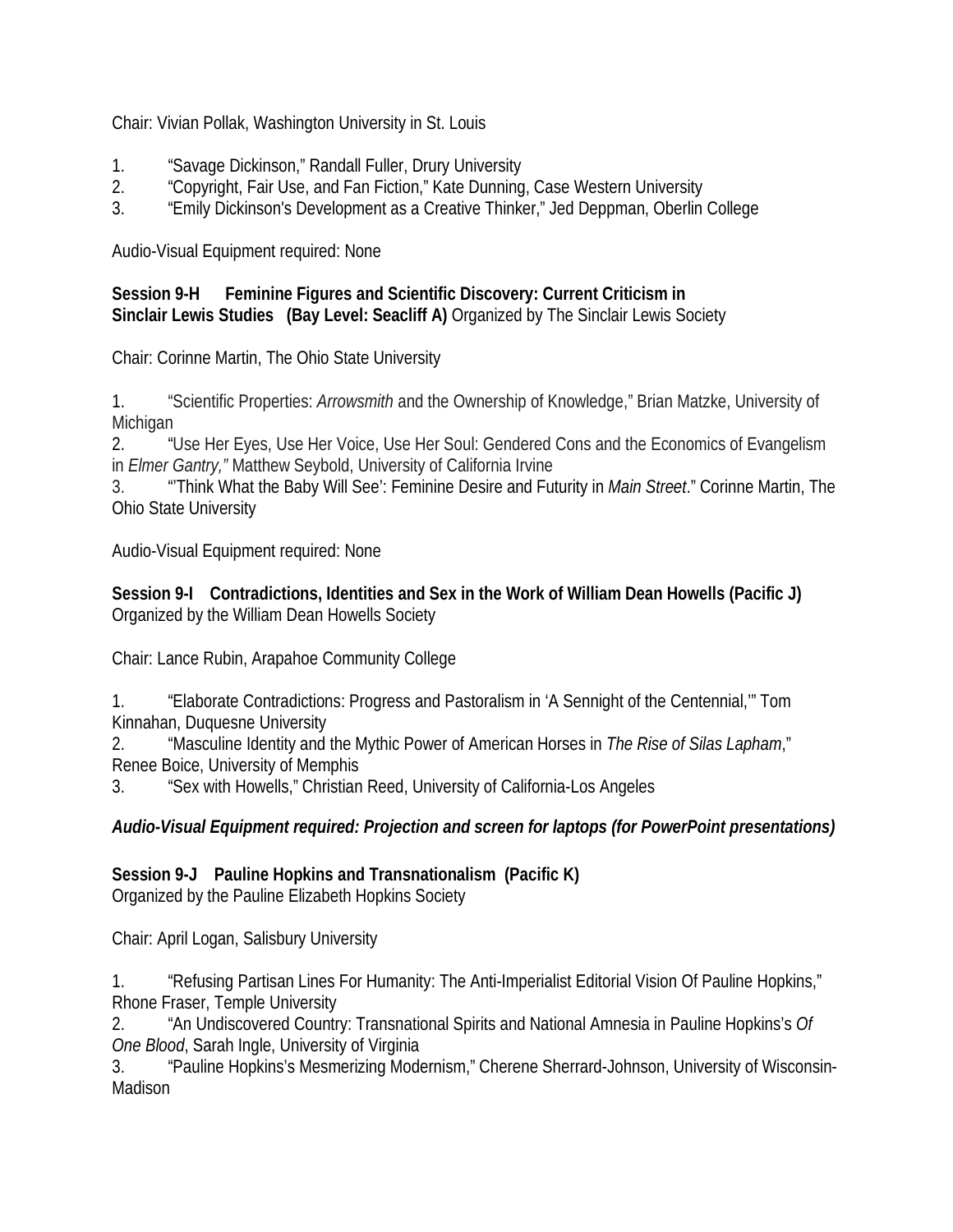#### **Audio-Visual Equipment required: Yes, standard equipment and cables required**

#### **Session 9-K Politics and Poetics: African American Literary Culture (Pacific C)**

Chair: Dorothy Randall Tsuruta, San Francisco State University

1. "Forgetting the Blues: Selective Memory, Masking and Race Identity in *The New Negro*," Dean Casale, Kean University,

2. "Vision, Revision and the Distance Traveled in the Poetry of Amiri Baraka," Amor Kohli, DePaul University

3. "Sonia Sanchez, Radical Politics, and the Black Power Movement," Annette Debo, Western Carolina University

Audio-Visual Equipment required: None

**Session 9-L Business Meeting: African American Literature and Culture Society (Pacific A)**

**Session 9-M Business Meeting: Eugene O'Neill Society (Pacific B)**

**Session 9-N: Business Meeting: Washington Irving Society and Catharine Maria Sedgwick Society (Bay Level: Golden Gate Room)**

## **Friday, May 25, 2012 12:40 –2:00 pm**

**Session 10-A Film and Literature Society Panel 2012 (Pacific F)**  Organized by Film and Literature Society

Chair: Peggy McCormack, Loyola University New Orleans

1. "True Grit: A Necessity in a Time of Scarcity," Christine Danelski, Independent Scholar

2. "Let a Gender In? An American Response to Contemporary Scandinavian Gothicism," Carol Siegel, Washington State University.

3. "The Big Sleep Abides: From Bogart to Bacall to Maude and the Dude," Christopher Chambers and Laura Tuley, Loyola University.

**Audio Visual Equipment Needs: Large Projector Screen, DVD Player, and functioning remote**

**Session 10-B American Mass Culture: Humor, Satire, Gender, Politics (Pacific D)** Organized by the American Humor Studies Association

Chair: Joseph A. Alvarez, Independent Scholar

1. "How Disney Founded the Corporate Welfare State; or, Never Trust a Humorous Homily,"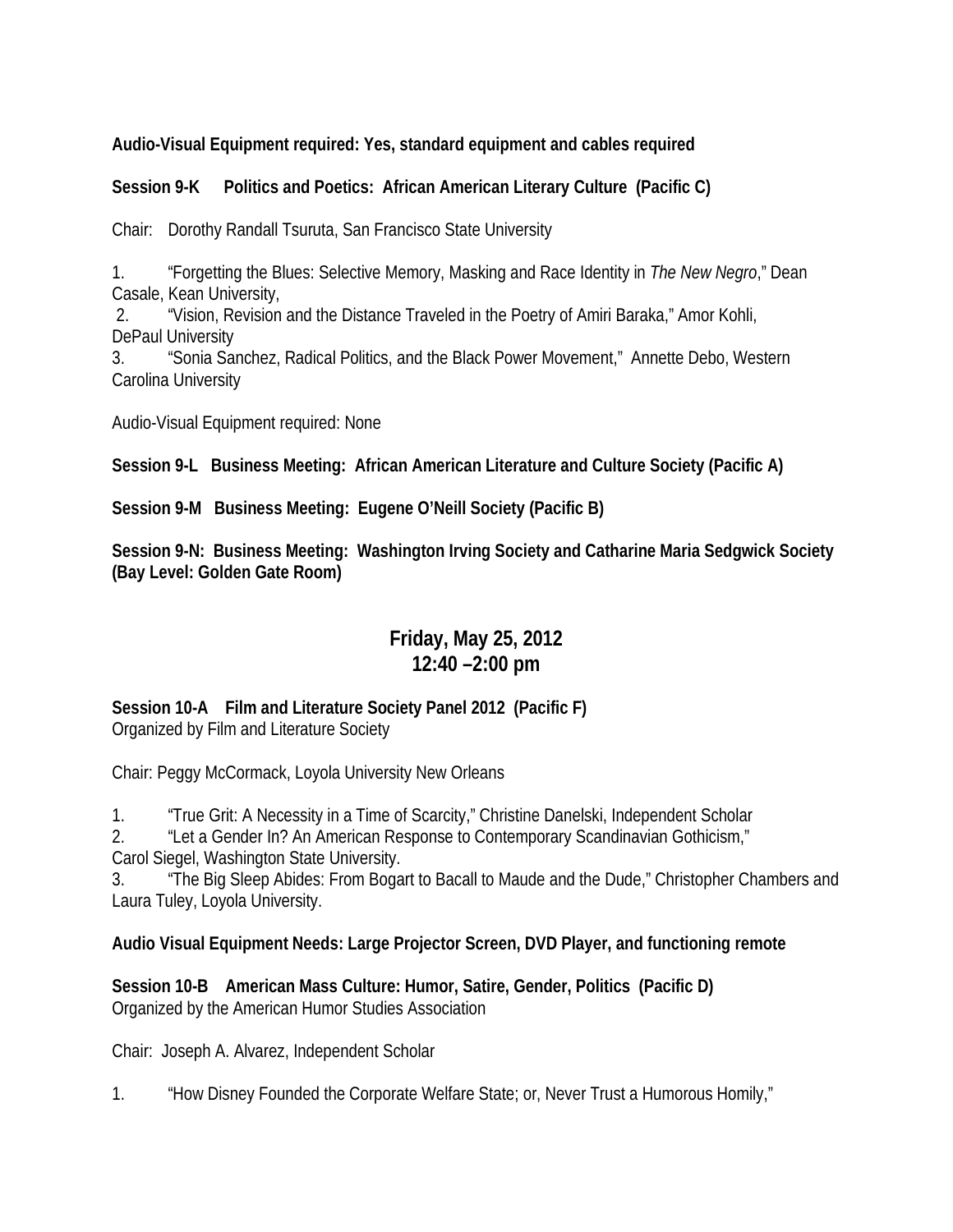Gregg Camfield, University of California, Merced

2. "Cartooning Strong-Willed Women in Antebellum America,"

Teresa Prados-Torreira, Columbia College, Chicago

3. "It's only brains that count": The Slippery Semiotics of Intellect in *Gentlemen Prefer Blondes,*" Abby Goode, Rice University

#### **Audio visual Equipment required: laptop-compatible projector, and screen**

**Session 10-C Robert Frost: Sentiment and Country Matters (Pacific E)** Organized by the Robert Frost Society

Chair: Timothy O'Brien, U.S. Naval Academy

1. "Truncated Speech and Surrogate Speakers: Frost's Evasive Sentiment," Kristin Distel, Ashland University, OH

2. "'Original Response'?: 'The Most of It,' Wordsworth's 'Boy of Winander,' and Genesis, David Sanders, Emeritus, St. John Fisher College

3 "'Don't, don't, don't don't . . . ': Resistance to Sentimentality in Frost's 'Sound of Sense,'" Roger Sedarat, Queens College, NY

Audio-Visual Equipment: NONE

#### **Session 10-D Special Issues: Scholarly Journals at the Edge (a Roundtable) (Pacific G)**

Organizer and Moderator: Jana Argersinger, Washington State University, *ESQ* and *Poe Studies*

Roundtable participants:

Martha J. Cutter, University of Connecticut, *MELUS* Elizabeth Freeman, University of California, Davis, *GLQ* Amber LaPiana, Washington State University, *ESQ* and *Poe Studies* Aaron Moe, Washington State University, *ESQ* and *Poe Studies* Nicole Tonkovich, UC San Diego, *Legacy*  Yanoula Athanassakis, University of California, Santa Barbara, *Journal of Transnational American Studies*

## **Audio-visual equipment required: projector for hook-up with participants' laptop**

**Session 10-E Uncharted Territories (Bay Level: Seacliff D)**  Organized by The Arthur Miller Society

Chair: Dr. George Castellitto, Felician College

1. "Cold War Politics and the Pathologization of Women in Arthur Miller's *The Crucible*," Paula K. Burns, University of South Dakota

2. "Anagnorisis and Resistance: from Shame and Mutual Mourning to Responsibility and Political Action in Arthur Miller's *Incident at Vichy*," Fred Ribkoff, Kwantlen Polytechnic University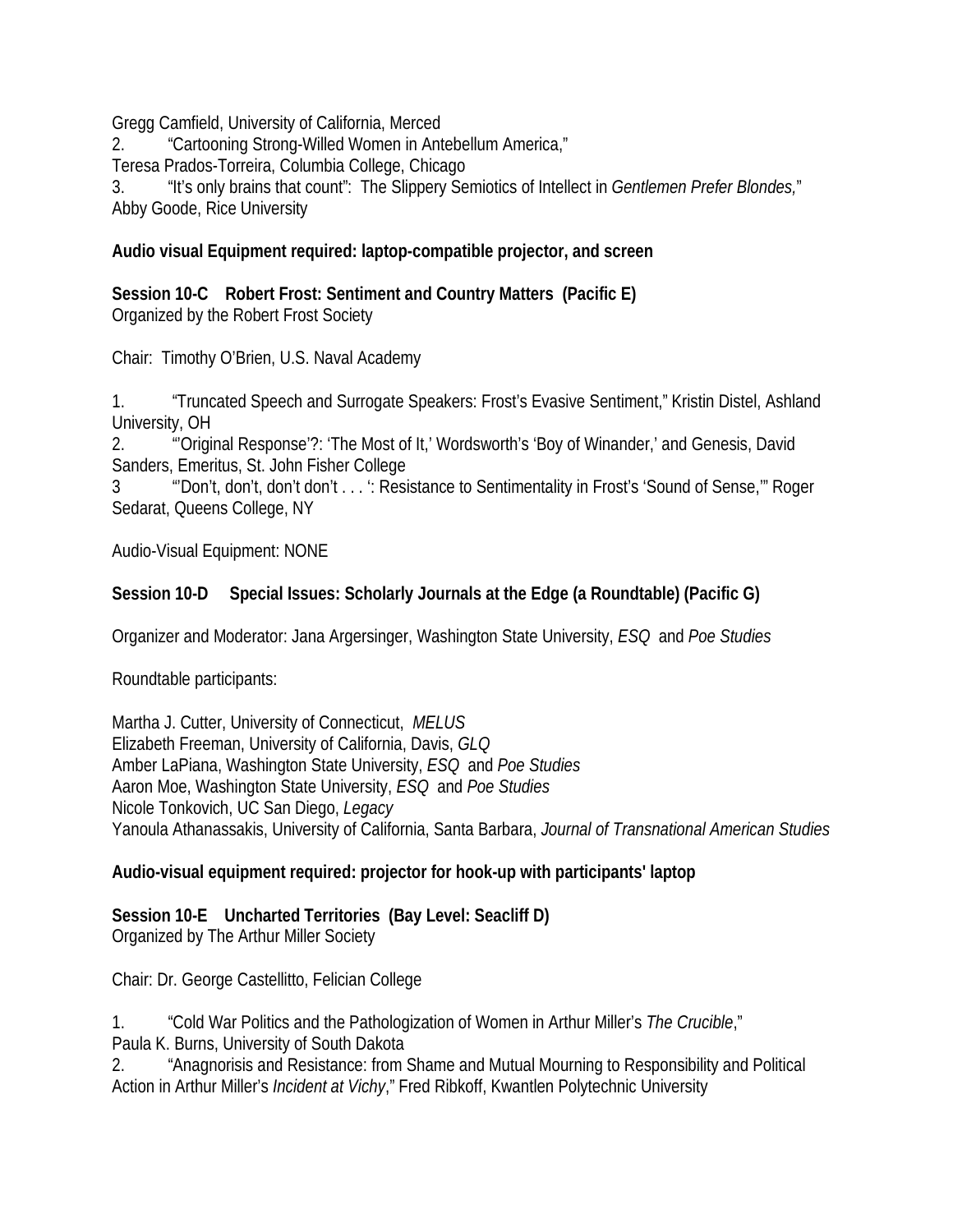3. "Art, the State, and Ectoplasm: Arthur Miller's *The Archbishop's Ceiling,*" Jeffrey Clapp, University of California, Irvine

Audio-Visual Equipment required: None

#### **Session 10-F Racial Border, Faith, and Citizenship in US Multiethnic Literature (Pacific H)** Organized by MELUS

Chair: Wenxin Li, Suffolk Community College, SUNY

1. "Crossing a Racial Border: *Black Like Me*," Doreen Fowler, University of Kansas

2. "Robert Hayden's Tortured Theodicy*,"* Derik Smith, SUNY Albany

3. "Answering 'the barbarians of civilization': Charles Alexander Eastman's revision of the U.S. citizenship ideal in *The Indian To-Day*," Chris Pexa, Vanderbilt University

4. "The Emergence of Critical Consciousness in the College-level Study of Ethnic Literature," Ann Hostetler, Goshen College, Indiana

Audio-Visual Equipment Required: none

## **Session 10-G Clarence Major at 75: A Roundtable (Pacific I)**

Organized by: Keith Byerman, Indiana State University

Moderator: Bernard Bell, Penn State University

Panelists:

Joseph Weixlmann, St. Louis University Linda Selzer, Penn State University Keith Byerman, Indiana State University

**AV request: projector and screen to show painting images**

**Session 10-H Beat Writing Beyond Borders (Pacific J)**  Organized by the Beat Studies Association

Chair: Tony Trigilio, Columbia College

1. "'on my hands and knees': The Differing Poses of Gary Snyder and Joanne Kyger in the Mythopoetic Terrain of Kyoto, Japan," Linda Russo, Washington State University

2. "The Turkish Trial of William S. Burroughs's *The Soft Machine,*" Erik Mortenson, Koc University, Istanbul.

3. "Honorary Beats, Honorary Surrealists, "Joanna Pawlik, University of Manchester, UK.

## **Audio-Visual Equipment required: laptop computer presentation**

**Session 10-I Edith Wharton in the Age of ™Information (Bay Level: Seacliff A)** Organized by the Edith Wharton Society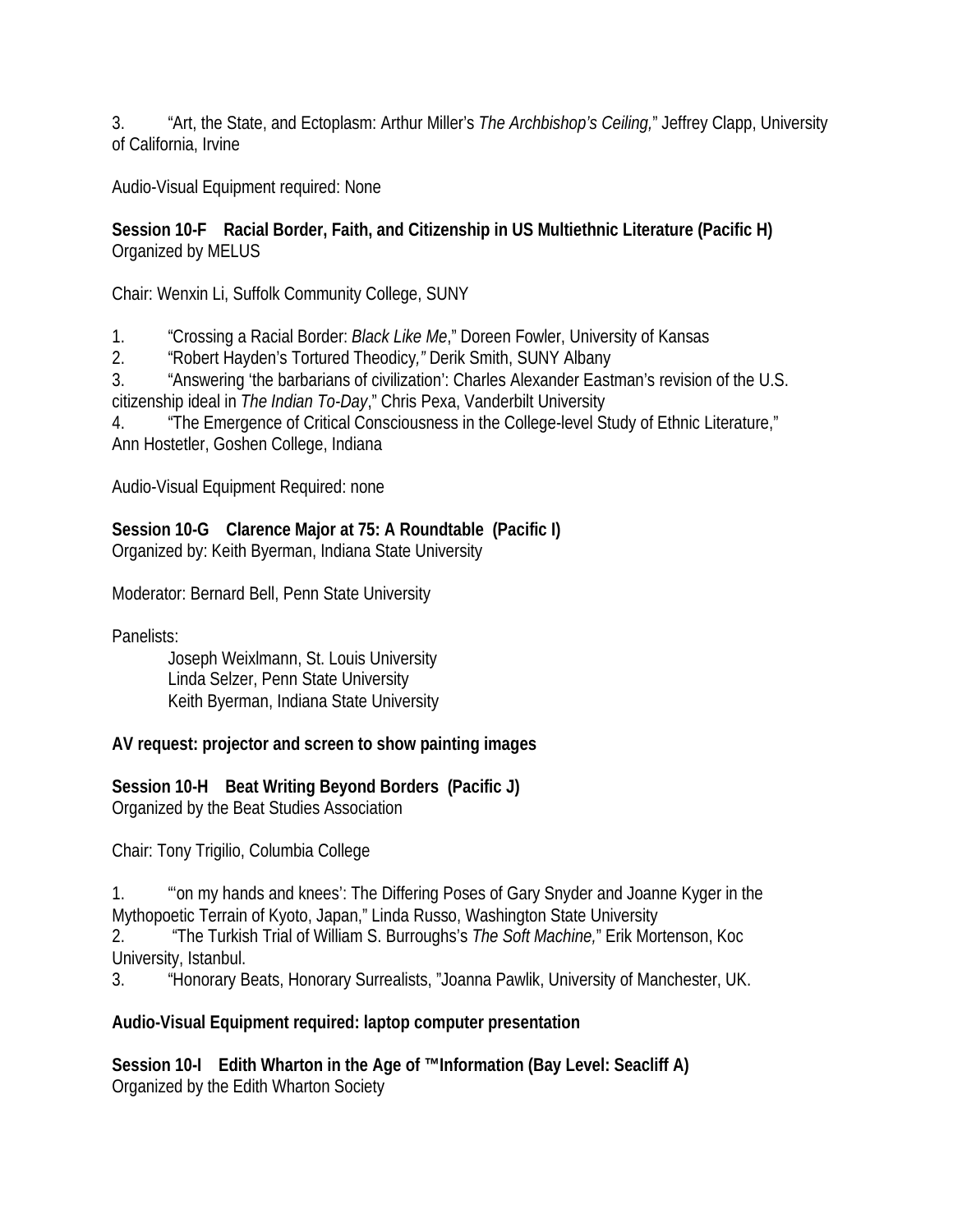Chair: Meredith Goldsmith, Ursinus College

1. "The Red Glare of a Newspaper Denunciation: Gossip and Media in Edith Wharton's Fiction," Paul Ohler, Kwantlen Polytechnic University

2. "Intentional Exposures and Coded Behaviors in the Age of Facebook: Social Constraints in *The House of Mirth*," Natalie Nuzzo, Brooklyn College

3. "Class, Cultural Capital, and Public Exposure in Edith Wharton's *Summer*," Jana Tigchelaar, University of Kansas

Audio-Visual Equipment Required: none

**Session 10-J Early American Pedagogies: Animating the Archive (Pacific K)** Organized by the Society of Early Americanists

Chair: Michael Ditmore, Pepperdine University

1. "A View from the Peripheries: Teaching *La Florida* in an Undergraduate Survey," John D. Miller, Longwood University

2. "Teaching the Early American Archive: Counterfactual Role-playing Games and The Salem Witch-Trials of 1692," Katie Simon, Georgia College

3. "Silence Dogood?: Teaching the Contexts for Alliance and Alliance-breaking in the Native American Discourses of Franklin's *Autobiography*," Susan Kalter, Illinois State University

4. "Self-Portraits in the Age of Self-Effacement: Teaching Franklin's *Autobiography* and Equiano's *Interesting Narrativ*e in the Early American Seminar," Kathryn S. Koo, St. Mary's College of California

## **Audio Visual Request: projector and screen for PowerPoint**

**Session 10-K Emerson and African American Writers (Pacific C)**

Organized by the Ralph Waldo Emerson Society

Chair: Richard Hardack, Independent Scholar

1. "Emerson, Douglass, and the Politics of Private Life," Bonnie Carr O'Neill, Mississippi State **University** 

2. "Emotions, Ethics, and Double Consciousness in the Work of Emerson and Du Bois," Ryan Schneider, Purdue University

3. "*Which* Emerson and African American Writers? The Case of Morrison's *Sula*" James M. Albrecht, Pacific Lutheran University

Audio-Visual Equipment required: None

**Session 10-L Business Meeting: International Raymond Carver Society (Pacific A)**

**Session 10-M Business Meeting: Pauline Elizabeth Hopkins Society (Pacific B)**

**Session 10-N Business Meeting: Circle for Asian American Literary Studies (CAALS) (Bay Level: Golden Gate Room)**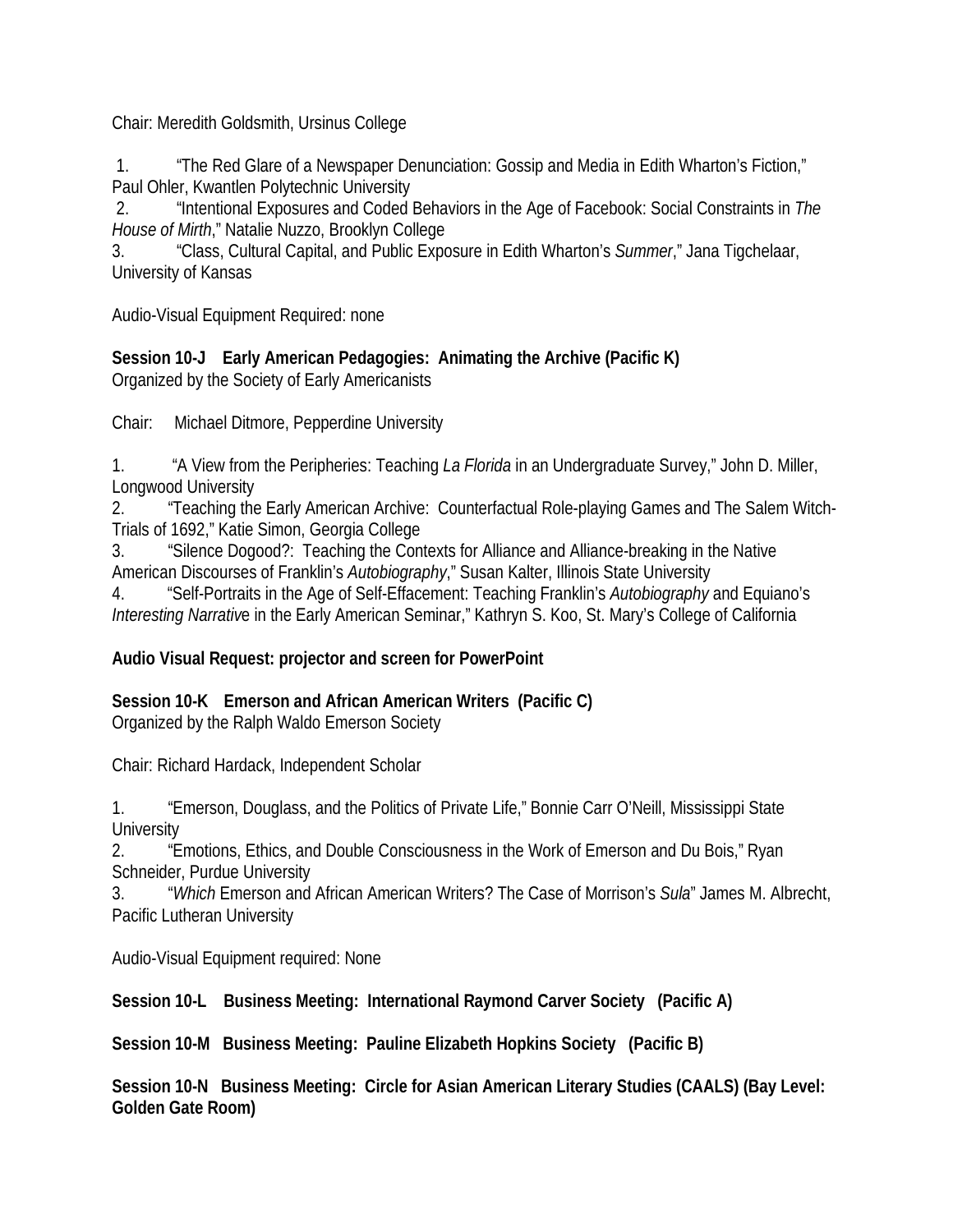# **Friday, May 25, 2012 2:10 – 3:30 pm**

**Session 11-A Institutional Memory begins (W)here: Historic Chicana/o and U.S. Latina/o Arts Institutions in San Francisco and Beyond: A Roundtable Conversation. (Pacific D)** Organized by the Latina/o Literature and Culture Society

Moderator: Ella Diaz, San Francisco Art Institute

- 1. Maurizzio Pineda, Gallery Coordinator, Mission Cultural Center for Latino Arts [MCCLA]
- 2. René Yañez, curator Somarts, curator "Chicano Visions" co-founder of Galería de la Raza
- 3. Karen Mary Davalos, Loyola Marymount University, Archival scholar for the Mexican Museum
- 4. Tere Romo, Program Director for Arts and Culture, San Francisco Foundation

#### **Audio-Visual Equipment required: digital projector and screen**

**Session 11-B Alternative Approaches to Interpreting African American Literature (Pacific E)** Organized by the African American Literature and Culture Society

Chair: Aldon Neilsen, Pennsylvania State University

1. "Orientalism and the Self-Effacement of Pecola Breedlove in Toni Morrison's *The Bluest Eye,*" Ravikumar S. Kumbar, The English and Foreign Languages University, Hyderabad, India

2. "No Bifurcation Here: The Significance of Equiano's 'Whitened Face' Trope in *The Interesting Narrative of the Life of Olaudah Equiano* (1789)," Wilfred D. Samuels, University of Utah

3. "Scatter to Gather as Propitious Verve in Gwendolyn Brooks' Womanist Novel *Maud Martha*," Dorothy Randall Tsuruta, San Francisco State University

4. "Heteroglossia and Non-Sense in Harryette Mullen's *Sleeping with the Dictionary*," Gretchen Busl, University of Notre Dame

Audio-Visual Equipment required: None

**Session 11-C Literary Reception and the American Civil War (Pacific G)** Organized by the Reception Study Society

Chair: Philip Goldstein, University of Delaware

1. "The Recovery of Readers: Newspaper Poetry and the Civil War," Elizabeth Lorang, University of Nebraska-Lincoln

2. "Soldiers, Readers, and the Reception of Victor Hugo's *Les Misérables* in Civil War America," Vanessa Steinroetter, Washburn University

3. "Whitman's Ethiopian Flag and the Anglo-Abyssinian War of 1867-8," Nadia Nurhussein, University of Massachusetts, Boston

#### **Audio-Visual Equipment required: Digital projector and screen**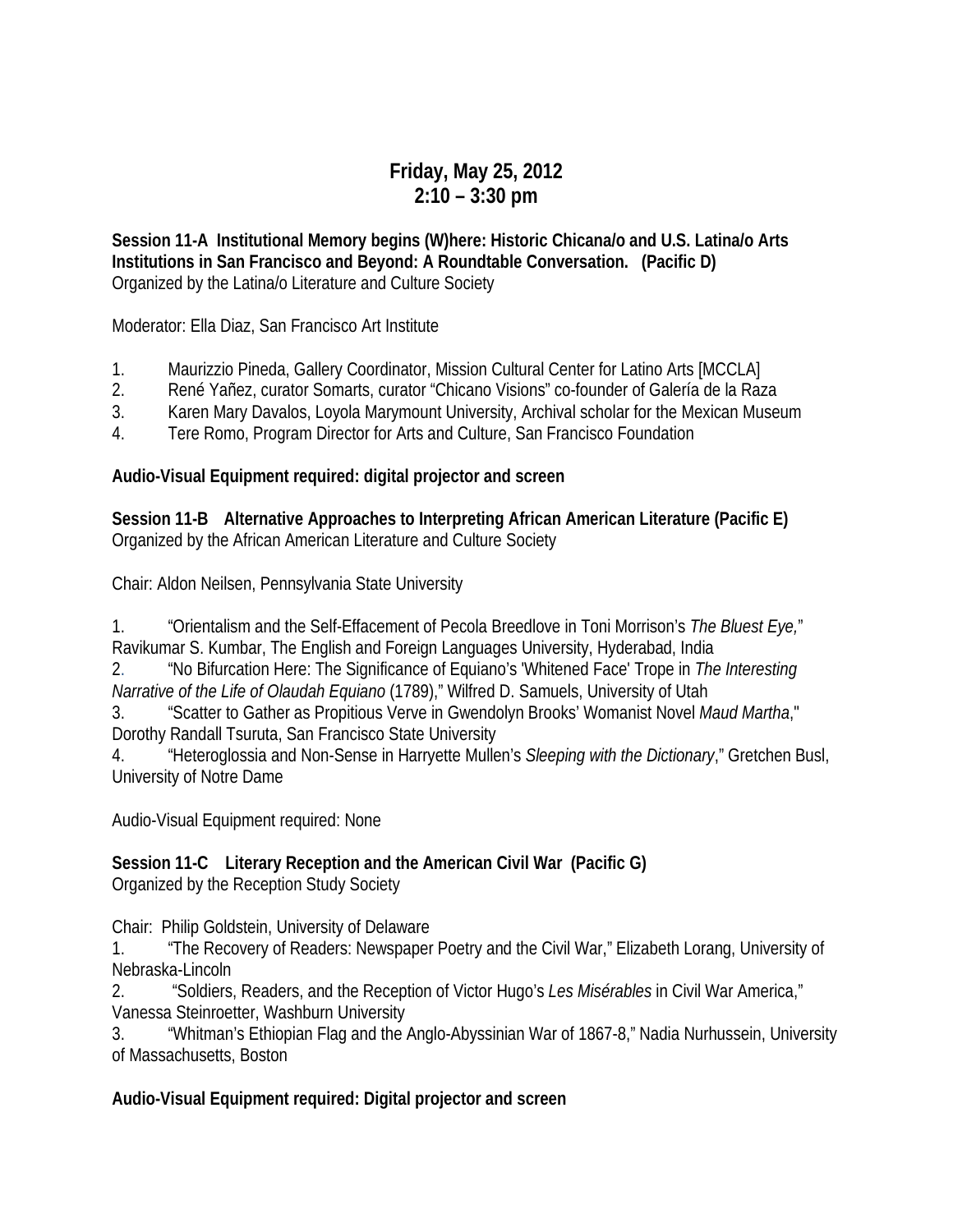Abstracts available at http://receptionstudy.org//upcomingevents.html

**Session 11-D The Late William Dean Howells (Bay Level: Seacliff D)**  Organized by the William Dean Howells Society

Chair: Lance Rubin, Arapahoe Community College

1. "Another Look at *An Imperative Duty*," Jason Williams, University of Akron

2. "Edithas and Eidolons: Howells's *Between the Dark and the Daylight* and Occult Realism," Daniel Mrozowski, Trinity College

3. "Postmodern Howells: 'The Angel of the Lord' as a Model for Reading," Paul R. Petrie, Southern Connecticut State University

Audio-Visual Equipment required: None

**Session 11-E Marianne Moore as Mentor and Precursor (Pacific J)** 

Organized by the Marianne Moore Society

Chair: Bethany Hicok, Westminster College

1. "'Mountains Being a Language with Me': Marianne Moore, Marsden Hartley, and Modernist Revision," Emily Setina, Baylor University

2. "John Ashbery on Late Moore," Luke Carson, University of Victoria

3. "Quotation and the Literal in the Poetry of Marianne Moore & James Schuyler," Susan Rosenbaum, University of Georgia

#### **Audio-Visual Equipment Required: Powerpoint projector**

**Session 11-F Willa Cather, Culture, and the Burden of History (Pacific I)** Organized by the Willa Cather Foundation

Chair: John N. Swift, Occidental College

1. "'Its Peculiar Kind of Savage Beauty': Contemplating American Culture and Aesthetics in Wharton's *Custom of the Country* and Cather's *O Pioneers!*," Eric Aronoff, Michigan State University 2. "Learning to Live without Delight: Alienation and the Art of Happiness in *The Professor's House*,"

Stefanie Herron, Touro College South

3. "'Pueblo in the Sky': Re-imagining Willa Cather's 'The Mass at Acoma,'" Tara Causey, Georgia State University

# **Audio-Visual Equipment Required: Digital projector**

**Session 11-G James Agee: Directions New and Old (Pacific H)** Organized by The James Agee Society Chair: Hugh Davis, Piedmont College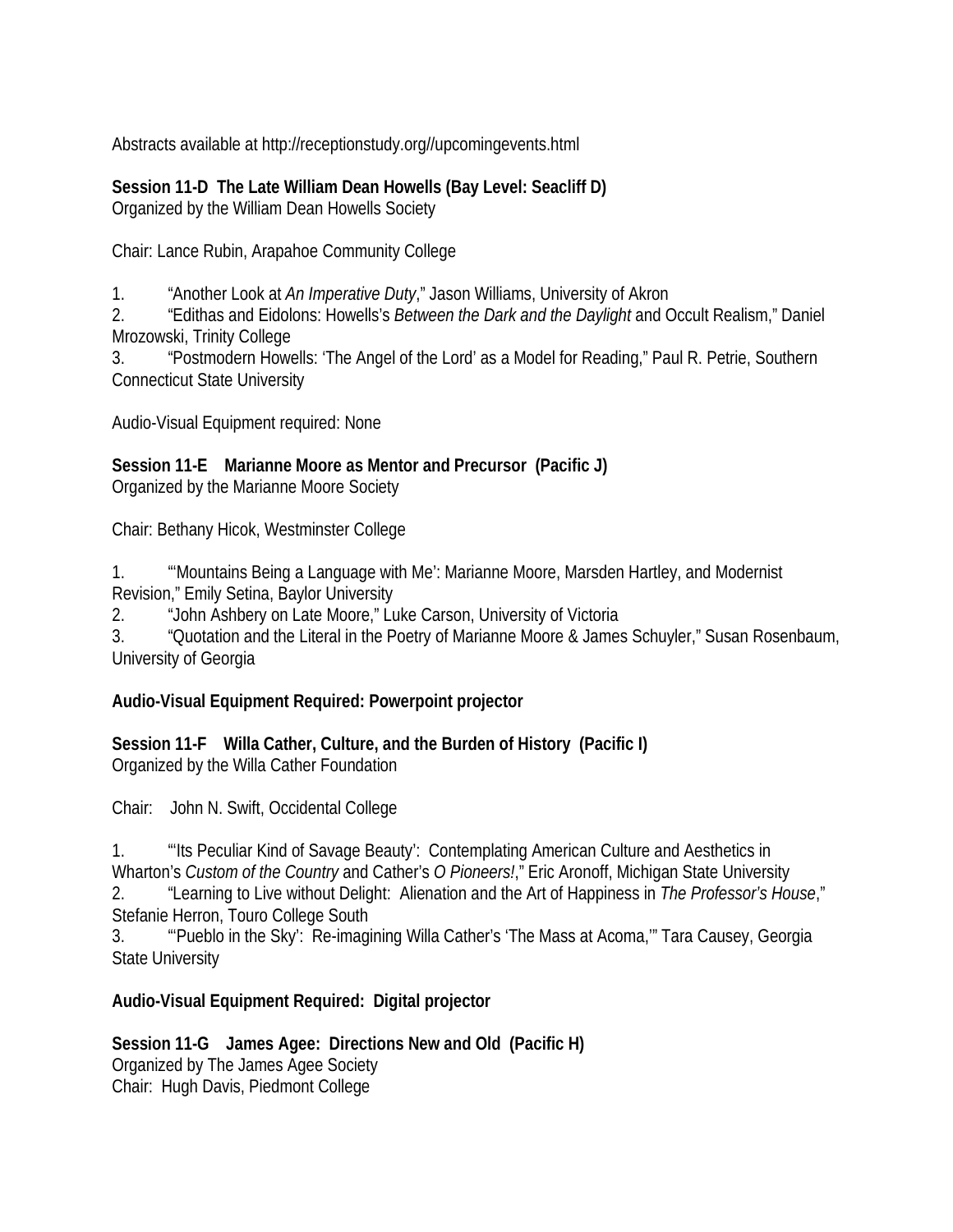1. "Bridging the Ontological Divide: The Documentary Humanism of *Let Us Now Praise Famous Men,*" Michael Jacobs, Berkeley College

2. "Picturing the Poor: James Agee and the Culture of Poverty," Brandon Gordon, University of California, Irvine

3. "The Uses of Agee: A Consideration of Six Months of Google Alert References," John Wranovics, Independent Scholar

Audio-Visual Equipment required: None

# **Session 11-H Clarence Major: A Reading (Bay Level: Seacliff B/C)**

Organizer and Chair: Keith Byerman

Among the most prolific of modern African American writers, Clarence Major is the author of fourteen volumes of poetry, nine works of fiction, three anthologies, two collections of essays, two dictionaries of African American slang, and a memoir. He has also been a painter for most of his 75 years and has participated in approximately thirty group exhibitions and fifteen one-man shows. He is best known as an experimental novelist, with three of his works published by the Fiction Collective.

#### **AV request: depending on the room, a microphone may be needed.**

**Session 11-I Dead Reckonings: Positioning the Undead in American Literature (Pacific C)** Organized by: Bridgitte Barclay, Aurora University

Chair: Amy Branam, Frostburg State University

1. "Walkers in the Wilderness: Madness and Survival in an Undead World," John Edward Martin, Louisiana Tech University

2. "Young Adult Zombies: Daniel Waters' *Generation Dead* as Sociopolitical Intervention," Christy Tidwell, University of Texas at Arlington

3. "Fear, Desire, and Zombies: Undead Literary Naturalism," Nicole de Fee, Louisiana Tech **University** 

4. "Disemboweled Suburbs: Teaching Zombie Fiction as Gothic Literature," Bridgitte Barclay, Aurora **University** 

Audio-Visual Equipment required: None

**Session 11-J Catharine Maria Sedgwick and the Long 19th Century (Pacific K)** Organized by the Catharine Maria Sedgwick Society

Chair: Pat Kalayjian, California State University-Dominguez Hills

1. "Maenad-in-Motion: Catharine Maria Sedgwick's Transatlantic Negotiation and Revival of Classical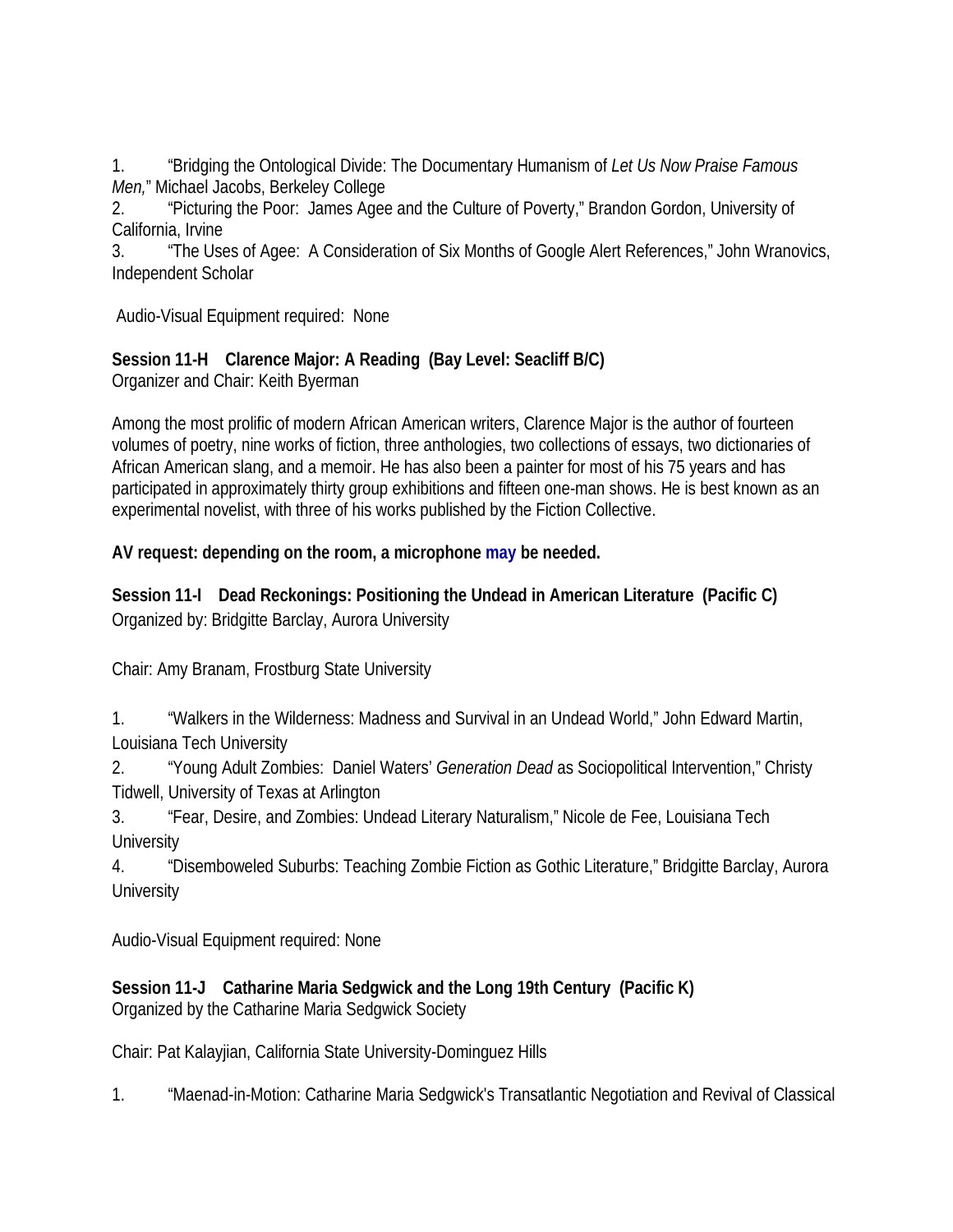Art and Culture in *A New-England Tale*," Michaela Keck, Carl von Ossietzky University. 2. "Fighting the 'flippant idlers of fashionable life': Prescriptive Education in Catharine Maria Sedgwick's *Clarence: A Tale of Our Own Times*," Jordan L. Von Cannon, Louisiana State University. 3. "The Prospects of the American Woman: Women, Marriage, and Nation in Sedgwick and Wharton," Tarah Demant, Mills College.

# **AV: projector for ppt (person bringing laptop)**

**Session 11-K Uncharted Territories: Thornton Wilder (Pacific F)**  Organized by the Thornton Wilder Society

Chair: Park Bucker, University of South Carolina Sumter

1. "Pullman Car Hiawatha As Dance-Theater," Paul Bernstein, Rutgers University

2. "Sex and Religion in Thornton Wilder's `Someone from Assisi,'" John Brooks, University of South **Carolina** 

3. "`Render Unto God:' Money and Religion in Thornton Wilder's Shadow of a Doubt," Michael Krahel, The College of New Jersey

#### **Audio-Visual Equipment Required: dvd and screen.**

#### **Session 11-L Genre, Reception, and Inner Form (Bay Level: Seacliff A)** Organized by the E. E. Cummings Society

Chair: Michael Webster, Grand Valley State University

- 1. "Cummings and the Problem of Genre," April D. Fallon, Kentucky State University
- 2. "E. E. Cummings and Kurt Vonnegut, Adult Adolescents," Rai Peterson, Ball State University
- 3. "Portrait Textures in the Poetry of E. E. Cummings," Richard D. Cureton, University of Michigan

Audio-Visual Equipment required: None

# **Session 11-M Business Meeting: the American Humor Studies Association (Pacific A)**

**Session 11-N Business Meeting: Edith Wharton Society (Pacific B)**

# **Friday, May 25, 2012 3:40 – 5:00 pm**

#### **Session 12-A Roundtable on Teaching Latina/o Literature (Pacific D)** Organized by the Latina/o Literature and Culture Society

Moderator: Eliza Rodriguez y Gibson, Loyola Marymount University

1. Marci McMahon, University of Texas, Pan American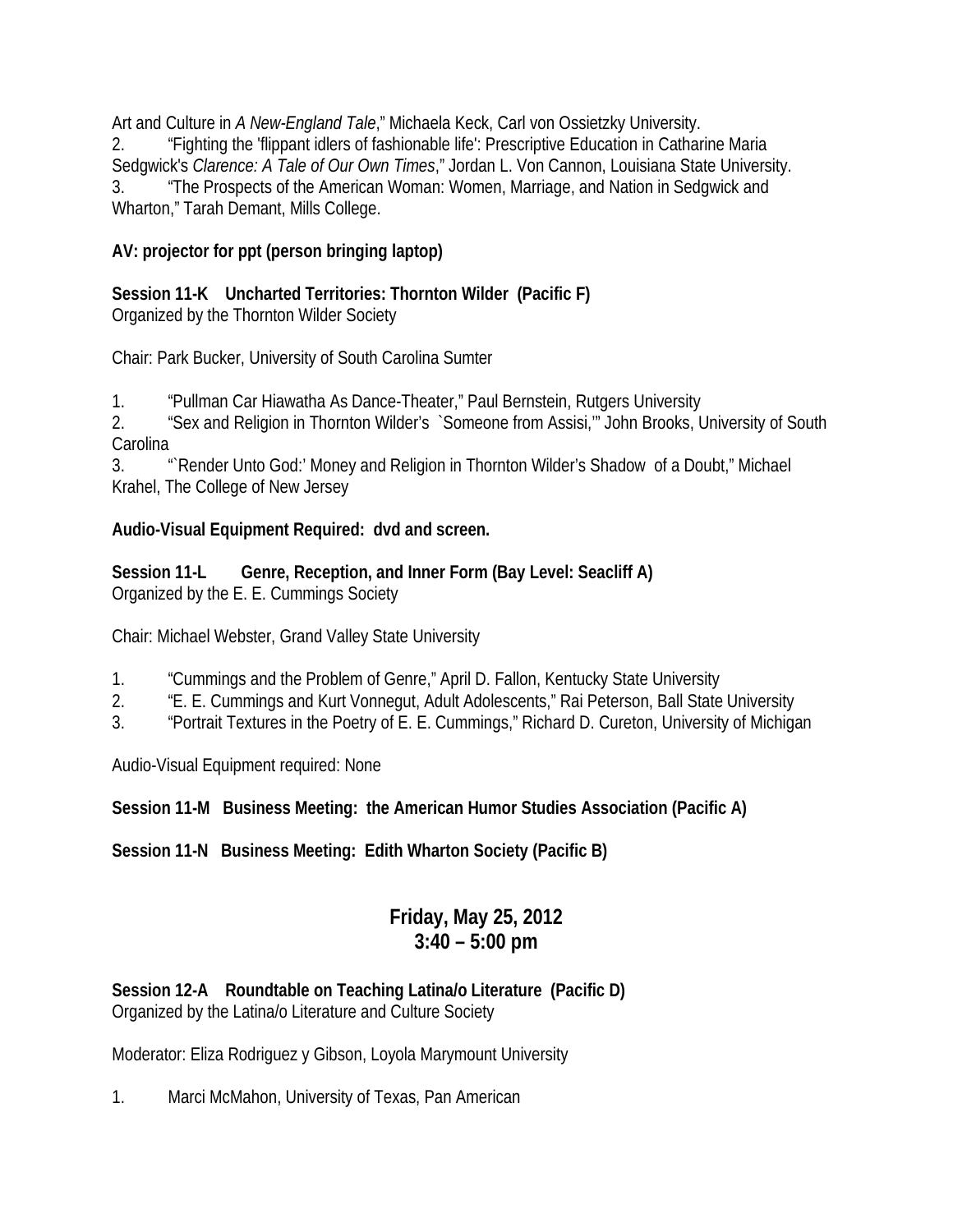- 2. Heather Alumbaugh, College of Mt St Vincent
- 3. Silvia Toscano Villanueva, Pasadena City College
- 4. Lourdes Alberto, The University of Utah
- 5. Tanya González, Kansas State University

#### **Audio-Visual Equipment required: Digital Projector**

#### **Session 12-B Faulknerian Objects (Pacific F)**

Organized by the William Faulkner Society

Chair: Jay Watson, University of Mississippi

1. "Commodifying Freedom: Horses in *The Hamlet*," Lance Langdon, University of California, Irvine

2. "Elegy, Effigy: Alchemy and the Displacement of Lament in *As I Lay Dying*," Libby Martin, University of California, Irvine

3. "The Eyes Have It: Colorizing *The Sound and the Fury*," Stephen Ross, National Endowment for the Humanities

# **Audio-Visual Equipment required: Digital Projector – participants will bring laptop**

#### **Session 12-C Native American Literature and Print Culture (Pacific H)**

Chair: Cheryl Walker, Scripps College

1. "Repurposing Evangelical Patriotism in Print: The Role of Revolutionary-Era *Topoi*

in William Apess's *Indian Nullification*," Melissa Elston, Texas A&M University

2. "Making the Indian New(s): Popular Print Culture and the Politics of (Re)Circulation," Susan Scheckel, Stony Brook University

3. "The Potency of the Pen: Constructing and Contesting Literary Indianness in *Copway's American Indian* Newspaper," David Shane Wallace, The American University in Bulgaria

# **Audio-Visual Equipment required: None**

#### **Session 12-D Multiethnic Perspectives: Truth, Resistance, and Trauma Revisited (Pacific E)** Organized by MELUS

Chair: Wenxin Li, Suffolk Community College, SUNY

1. "Sherman Alexie's Curious Truth Claims," Brian Norman, Loyola University Maryland

2. "Empowering Resistance, and Consent, to Abuse," Keja Valens, Salem State University, MA

3. "Trauma, Displacement, and the African Diaspora in Toni Morrison's *Tar Baby*," Tuire Valkeakari, Providence College, RI

4. "Imagined Futures in the Fiction of Toni Morrison and Octavia Butler," Jennifer Terry, Durham University, UK

Audio-Visual Equipment Required: none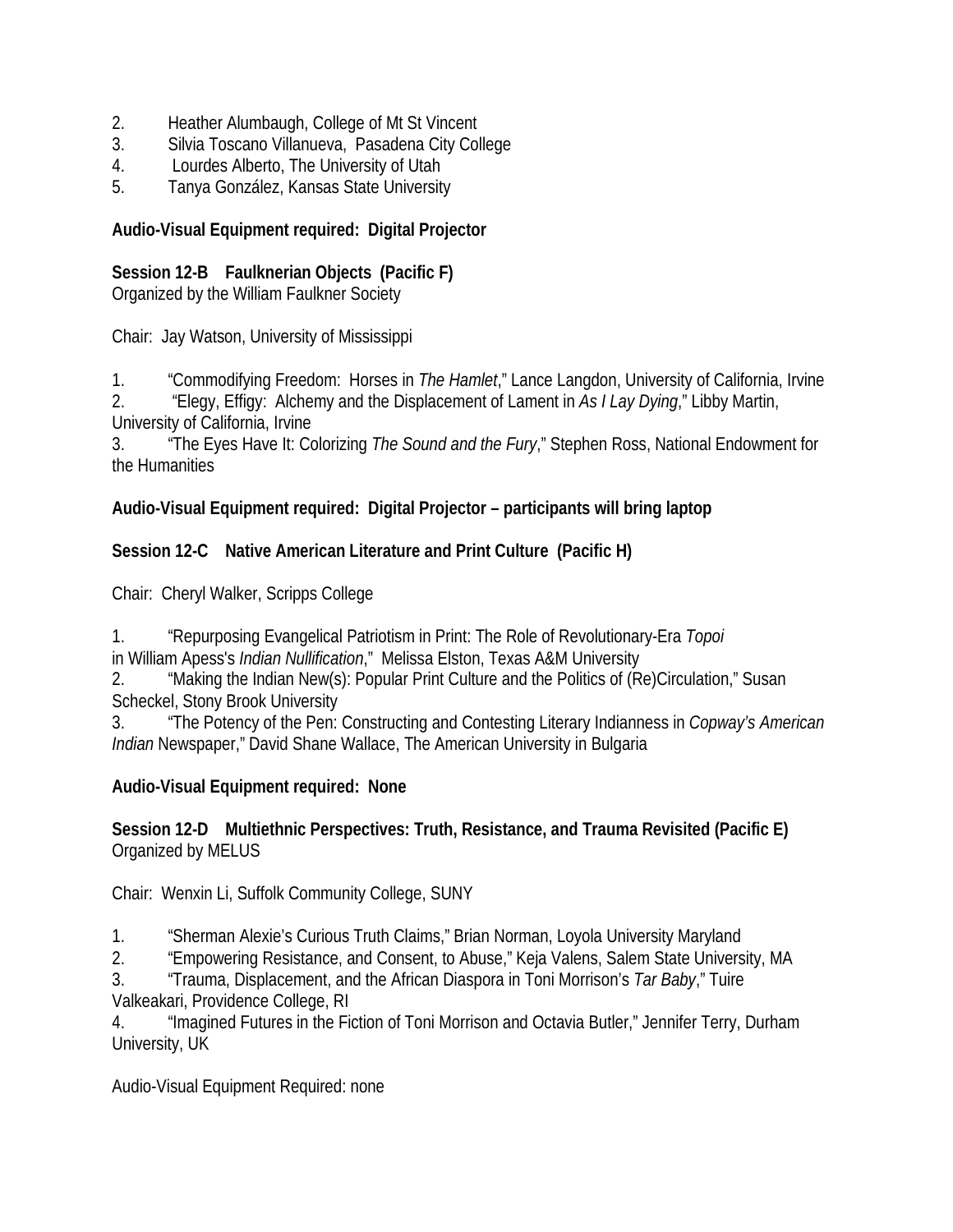#### **Session 12-E Walt Whitman (Pacific G)**

Organized by the Whitman Studies Association

Chair: Heidi Kim, University of North Carolina at Chapel Hill

1. "'Ever in Darkness Marching': Whitman's Incorporation of Dante's Inferno in His Civil War Poetry," Joshua Matthews, Dordt College

2. "'A flowing mouth and indicative hand': The Poet as Printer's Fist," Eric Conrad, University of Iowa

3. "Bulosan, Okada, and Whitman's Love between Men in Western Landscapes," R.O.P. López,

California State University, Northridge

#### **Audio-Visual Equipment required: Computer projector and screen;**

**Session 12-F Robert Frost: Politics as Personal Challenge (Pacific I)** Organized by the Robert Frost Society

Chair: Timothy O'Brien, U.S. Naval Academy

- 1. "Monstrous Liberalism: Robert Frost's Fear of Randolph Bourne," Grzegorz Kosc, University of Lodz
- 2. "Frost on the Apple," Virginia Smith, U.S. Naval Academy

3. "'We didn't talk about love or peace or any of those silly things': Robert Frost's Sarcastic War

Poetry," Russell Brickey, University of Wisconsin-Platteville

#### **Audio-Visual Equipment: LCD Projector**

#### **Session 12-G Woolson's Postbellum Itinerancy (Bay Level: Seacliff D)**

Organized by the Constance Fenimore Woolson Society

Chair: Kathleen Diffley, University of Iowa

1. "Enduring the Carpet-Baggers: Memory, Healing, and Re-Imagining in Woolson's *Rodman the Keeper*," Derek Rodgers, Independent Scholar

2. "Gender, Region, and Reconstruction in Woolson's *East Angels*," Geraldine Murphy, The City College, CUNY

3. "Woolson's England," John Pearson, Stetson University

Audio-Visual Equipment Required: NONE

#### **Session 12-H Naropa's Legacies: North American Buddhism, Beat, and Post-Beat Poetics (Bay Level: Golden Gate Room)** Organized by the Beat Studies Association

Chair: Tim Hunt, Illinois State University, Normal, IL

1. "'On a Confrontation at a Buddhist Seminary': Naropa, Guru Devotion, and a Poetics of Resistance," Tony Trigilio, Columbia College

2. "Objectivist Doha: Riding Awareness-Breath's Mindful Image & Spontaneous Insight," Marc Olmsted, Independent Scholar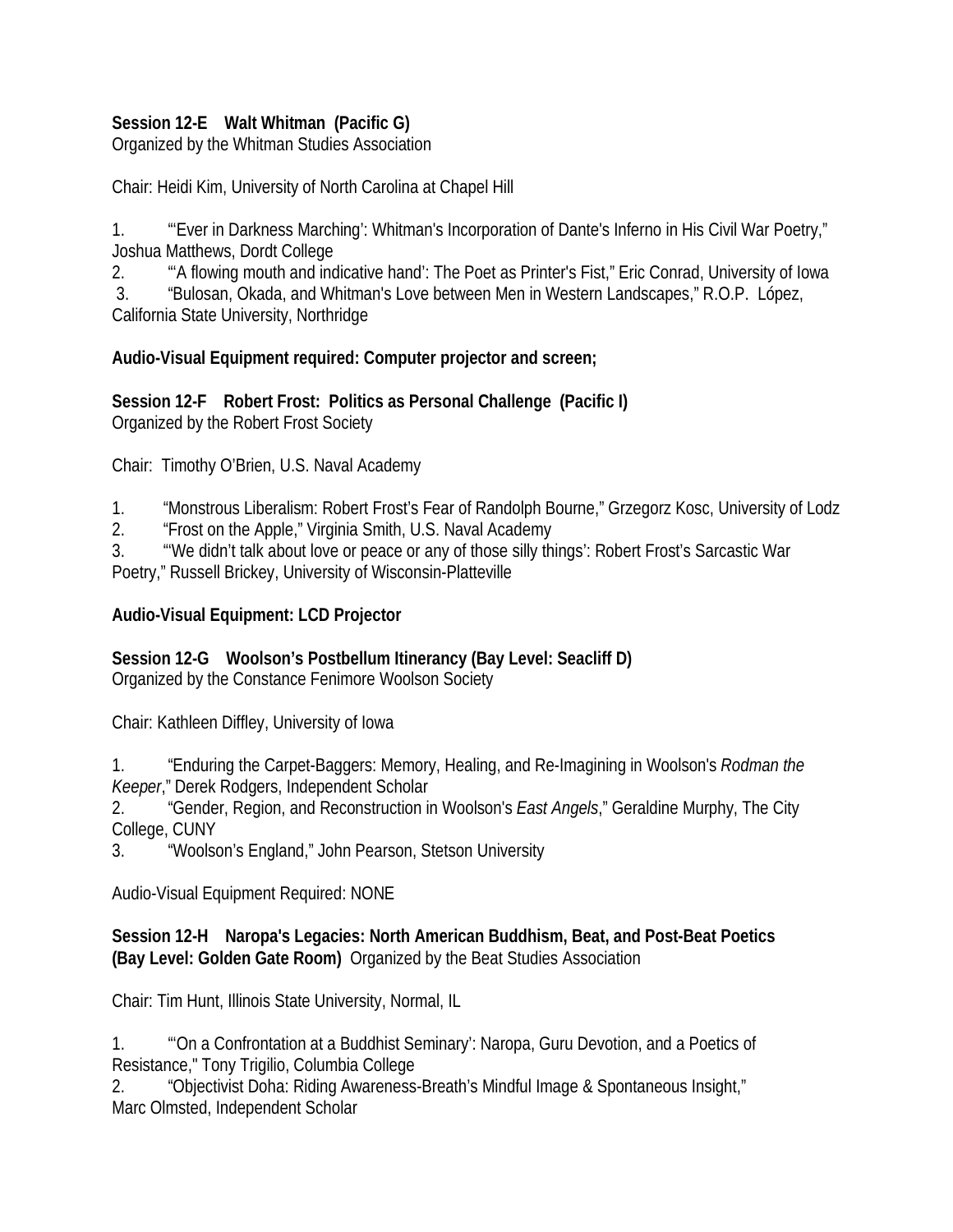3. "Some Horrible Yaargh: Post-Beat Poetry Community and the Great Naropa Poetry Wars," Rebecca Weaver, University of Minnesota

Audio-Visual Equipment required: NONE

#### **Session 12-I Embedded Texts and Mobile Forms: Alternative Constructions in Early American Literature (Pacific J)** Organized by the Society of Early Americanists

Chair: Dorri Beam, Syracuse University

1. "Exempla, Apparitions and Transatlantic Protestantism: Short Narratives in Cotton Mather's Writings, 1697-1726," Martin Seidl, University of Mainz, Germany

2. "Concluding Independence: Jefferson's Double-Columned Declaration,"Michael Ditmore, Pepperdine University

3. "The Adventurous Muse: Poetic Kinesis and Atlantic Mobility in Post-Revolutionary American Poetry," Edward Cahill, Fordham University

#### **Audio Visual Request: projector and screen for PowerPoint**

# **Session 12-J Teaching Alcott in Survey and Seminar (Pacific K)**

Organized by the Louisa May Alcott Society

Chair: Mary Lamb Shelden, Virginia Commonwealth University

1. "Alcott, Julia Ward Howe, and the Ways Logs Turn to Ashes," Gary Williams, University of Idaho

2. "Teaching Alcott in 'Law and Literature,'" Mischa Renfroe, Middle Tennessee State University

3. "Gender, Comedy, and Teaching *Eight Cousins* in the Alcott/Twain Seminar," Gregory Eiselein, Kansas State University

# **Audio-Visual: LCD Projector & Screen**

#### **Session 12-K Blue Colar, White Collar: Business Matters in Chesnutt's Fiction (Bay Level: Seacliff A)** Organized by the Charles W. Chesnutt Association

Chair: Thomas Morgan, University of Dayton

1. "Chesnutt's Black Workingman in Slavery and Freedom," Keith Byerman, Indiana State University

2. "Chesnutt's Fiction--an 'Investment' in Black Man and Womanhood," Susan Prothro Wright, Clark Atlanta University

3. "Capitalism, Patriarchy, Racial Passing, and the 'Self-Made' Man in Charles Chesnutt's Fiction," Martha J. Cutter, University of Connecticut

4. "Partisanship and the Ethics of Economic Struggle in Chesnutt's Fiction," Viktor Osinubi, Clark Atlanta University

Audio-Visual Equipment Required: NONE

**Session 12-L The Great Cities: James Purdy's Urban Backdrops: A Roundtable (Pacific C)**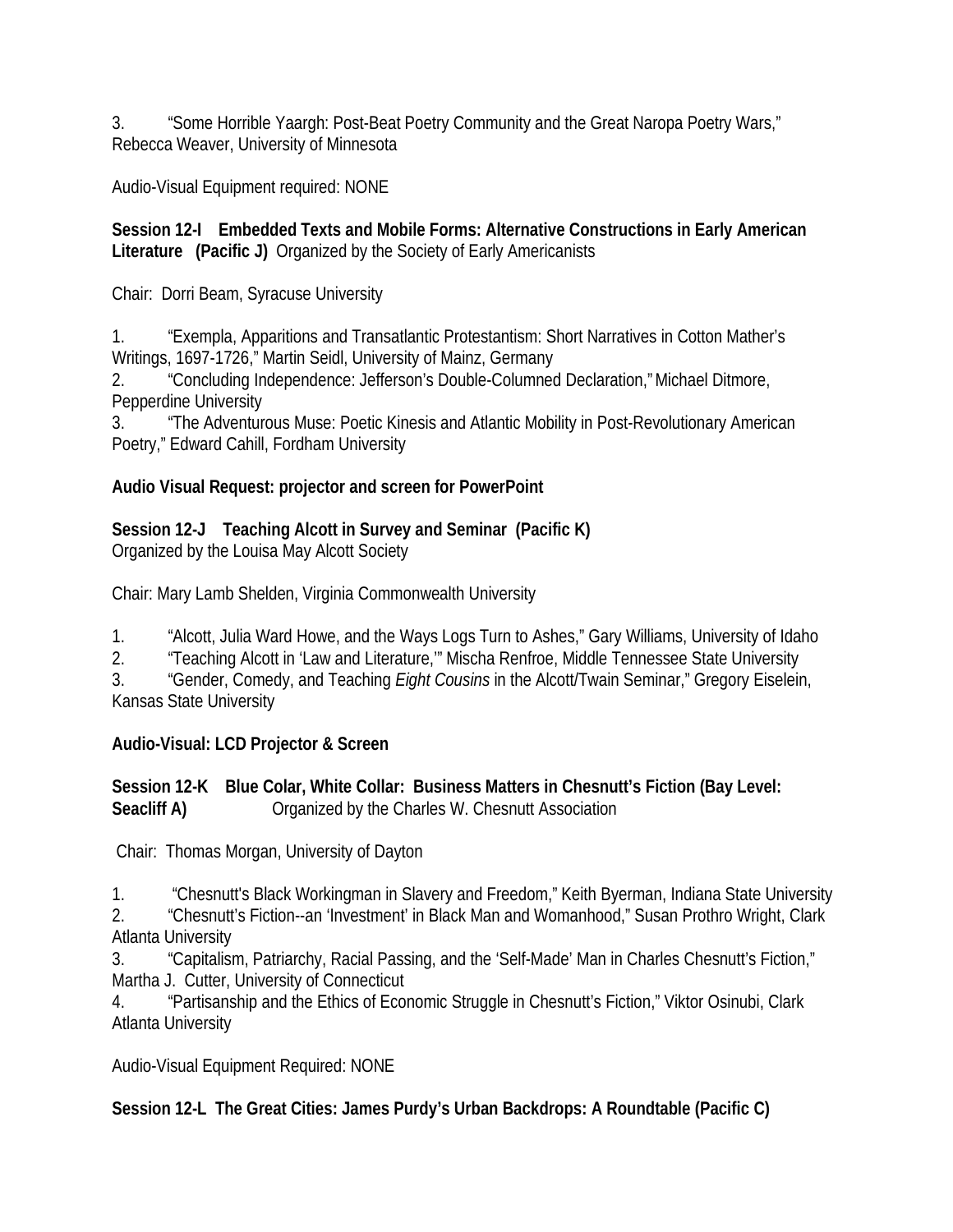Organized by the James Purdy Society

Moderator: Dennis Moore, James Purdy Society, Seattle

Barry Horwitz, Saint Mary's College of California John Uecker, Running Sun Theatre Company, NYC Loretta L. Burns, Kingston High School, New York Michael Snyder, Oklahoma City Community College Victoria Linchong, Artistic Director, Direct Arts, NYC John Wronoski, Lame Duck Books, Boston

Audio-Visual Equipment required: None

**Session 12-M Business Meeting: E. E. Cummings Society (Pacific A)**

**Session 12-N Business Meeting: The James Agee Society (Pacific B)**

# **Friday, May 25, 2012 5:10 – 6:30 pm**

**Session 14-A Periodicals and Working Class Cultures: 20th Century (Pacific G)** Organized by the Research Society for American Periodicals (RSAP)

Chair: Cynthia Patterson, University of South Florida Polytechnic

1. "Julia Ruuttila, Radical Journalism, and the Transformation of Working-Class Politics, 1945-54," Victoria Grieve, Utah State University

2. "Unity and the Makingof Canadian Class-Consciousness in the 1930s," Andrea Hasenbank, University of Alberta

3. "Shopping for Manhood: Black Mask Advertising and Working-Class Masculinity," Clare Rolens, UC San Diego

#### **Audio-Visual Equipment Required: Power point screen, laptop connecting cords, and power point projector**

#### **Session 14-B Teaching Hawthorne (Pacific E)**

Organized by the Nathaniel Hawthorne Society

Chair: Rasmus Simonsen, University of Western Ontario

1. "Poisoning our Students with Hawthorne: Teaching *Rappaccini's Daughter* as a Frame Story," Gabriela Serrano, Angelo State University

2. "'Docile Bodies': Hawthorne's House of Corrections for Women," Angela Rabin, University of Missouri-Kansas City

3. "'This is from the Bible?': Biblical Background and Teaching Hawthorne's Tales," Fay Ellwood, Independent Scholar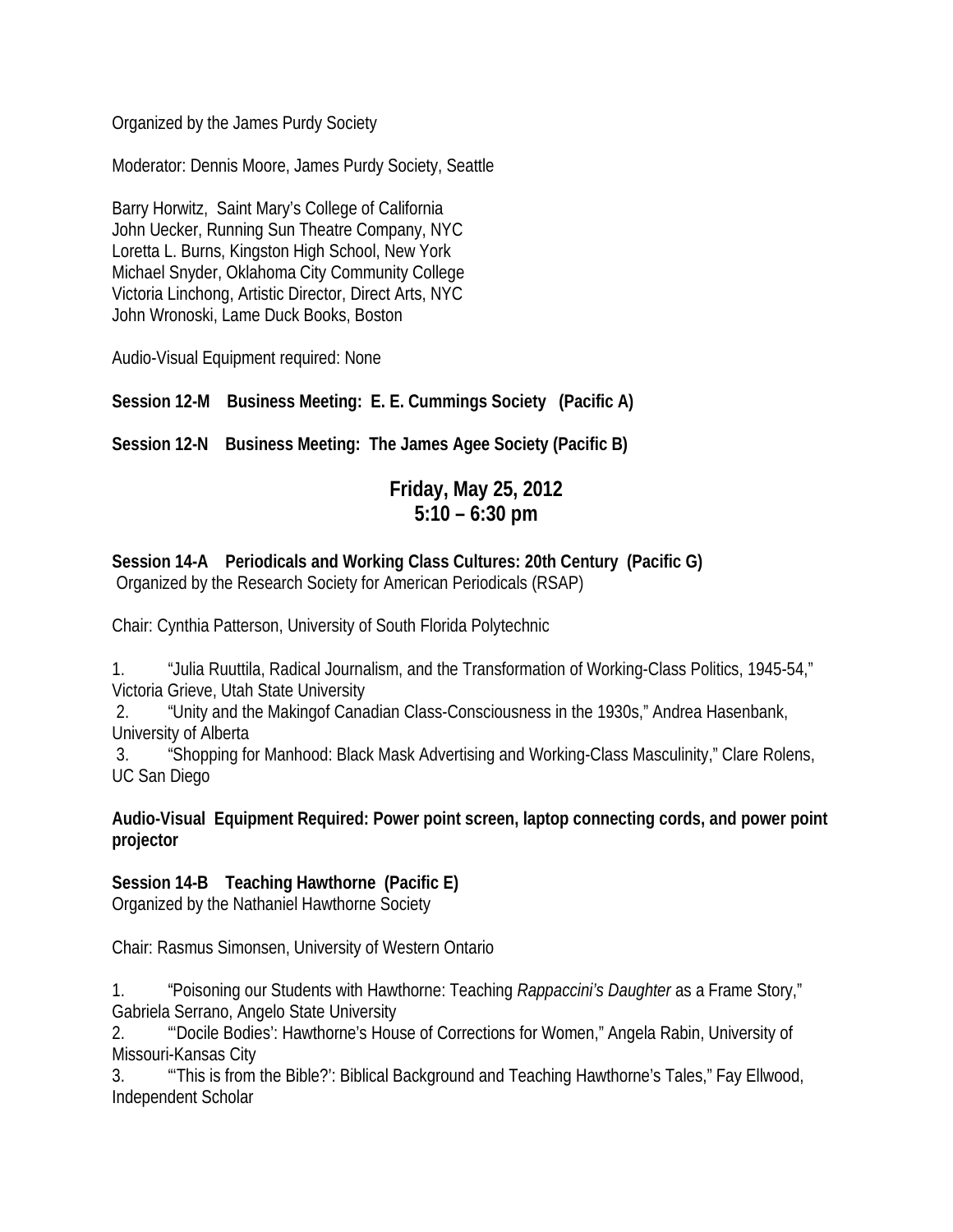Audio-Visual Equipment required: None

**Session 14-C Mad About** *Mad***: Humor, Satire, and Culture in** *Mad Magazine* **(Pacific D)** Organized by: John Bird, Winthrop University Chair: Judith Yaross Lee, Ohio University

1. "Dave Berg: Chronicling American Dystopia," Joseph A. Alvarez, Independent Scholar

2. "Joseph Orlando: His *Mad* Encounters," Jules A. Hojnowski, Independent Scholar

3. "Sing Along With Alfred: Humor, Satire, and Culture in the Music of *Mad*," John Bird, Winthrop **University** 

#### **Audio-Visual Equipment Required: Projector and Screen**

**Session 14-D American Gothic from Early Times to the Present (Pacific H)** Organized by the International Gothic Association

Chair: Melanie R. Anderson, University of Mississippi

1. "Some Gothic Thoughts on European History: Elizabeth Kostova's *The Historian,*" Andrew Smith, University of Glamorgan

2. "Flanerie, the Problem of Population and the Production of gothic Space in E. A. Poe's 'The Man of the Crowd' (1840) and R. H. Davis's Life in the Iron Mills (1861)," Bob Hodges, University of Washington 3. "Daniel Woodrell's Ozarkian Gotohic: *Winter's Bone*," Nancy McClure, Missouri State University, West Plains

4. "1950s Gothic, *Peyton Place*," Benjamin F. Fisher, Emeritus, University of Mississippi

Audio-Visual Equipment required: None

# **Session 14-E African American Haiku (Pacific C)**

Organized by the Haiku Society of America

Chair: Susan Antolin, President, Haiku Poets of Northern California

1. "'To sing the haiku the american way is a beautiful thing': The haiku of Etheridge Knight," Thomas L. Morgan, University of Dayton

2. "Sequences of Events: Communal Narratives in Lenard D. Moore's Haiku," Ce Rosenow,

President, Haiku Society of America

3. "Blyth Spirit: Richard Wright's Haiku Influence," Michael Dylan Welch, 1<sup>st</sup> Vice President, Haiku Society of America

Audio-Visual Equipment required: None

**Session 14-F Emerson and Lincoln (Pacific I)** Organized by the Ralph Waldo Emerson Society

Chair: Susan Dunston, New Mexico Tech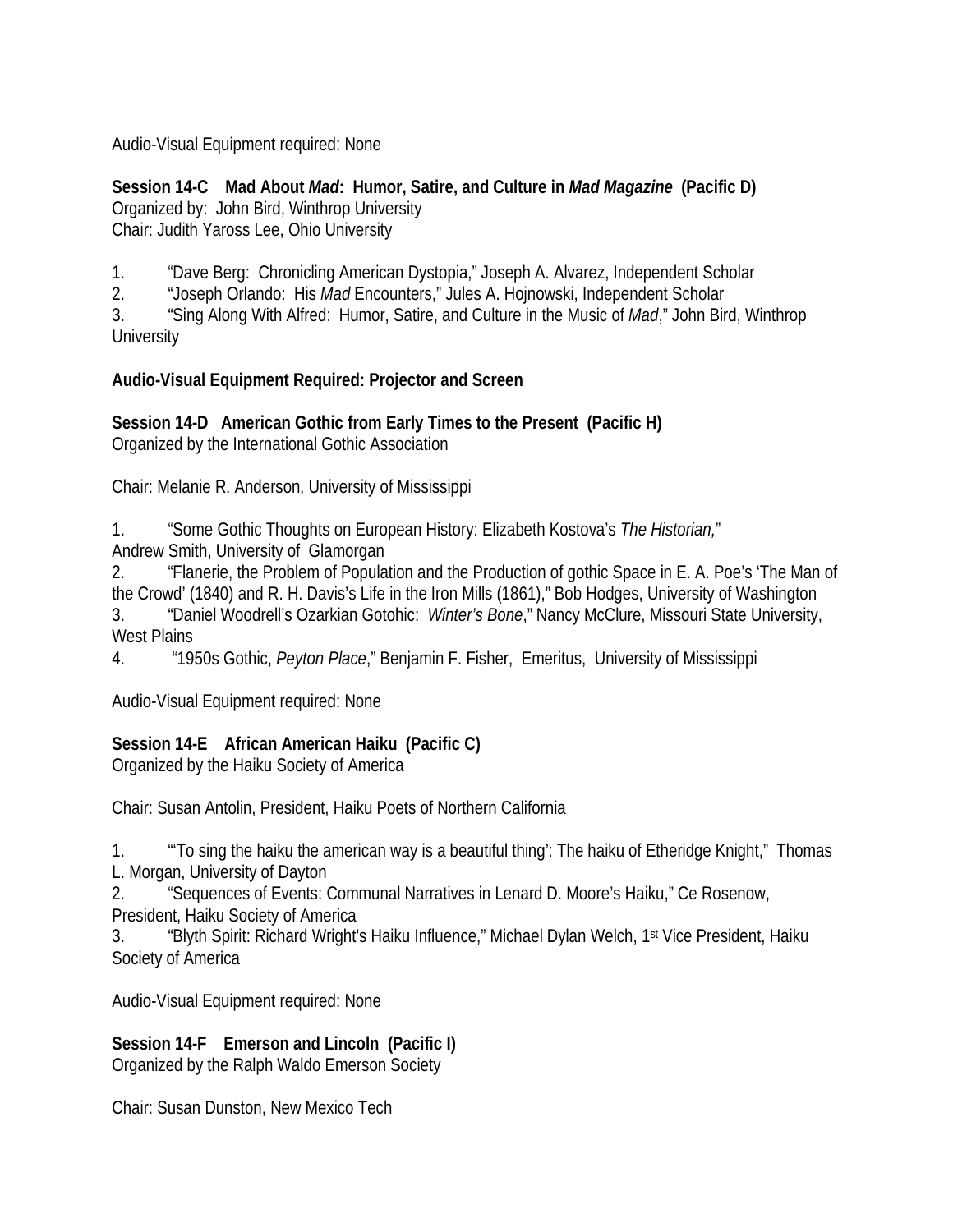1. "The Emerson-Lincoln Relationship," Jean M. Mudge, Independent Scholar and Documentary Filmmaker

2. "Lincoln, Emerson, and the American Representative Man," Matthew McClelland, New York **University** 

3. "The Craft of Freedom: Emerson, Lincoln, and the Artisanal Ideal," Peter Betjemann, Oregon State **University** 

# **Audio-Visual Equipment required: Laptop and projector (for Powerpoint slides)**

**Session 14-G Teaching Roundtable: Teaching the Essays of Ralph Ellison (Pacific K)** Organized by the Ralph Ellison Society

Chair: Adam Bradley, The University of Colorado

1. "Teaching Ellison's Essays," John Callahan, Lewis and Clark College

2. "Returning to the Deck of the San Dominick: Teaching Ellison's Post-Invisible Man Americanist Interventions," Kevin Moore, University of California Los Angeles

- 3. "The Ellison Essays: A Teaching Challenge," Adam Bradley, The University of Colorado
- 4. "Teaching Ellison's Non-Fiction," Lena Hill, The University of Iowa
- 5. "Ellison the Essayist," Michael Hill, The University of Iowa

Audio-Visual Equipment required: None

# **Session 14-H Jack London (Pacific F)**

Organized by the Jack London Society

Chair: Chris Million, A Million Images, San Francisco, Calif.

Announcement of new London documentary: *Jack London: Twentieth-Century Man*

1. "Coming to a Crossroad: Cormac McCarthy's *The Road* and Jack London's *The Scarlet Plague*," Michael J. Martin, Stephen F. Austin State University

2. "Jack London, Sailor," Keith Newlin, University of North Carolina at Wilmington

3. "Jack London and the Natural History of Love," Eric Carl Link, University of Memphis

# **Audio-Visual Equipment required: lcd projector with computer cables, screen, remote, dvd player**

# **Session 14-I Ezra Pound in H.D.'s Work (Bay Level: Seacliff D)**

Organized by the Ezra Pound Society

Chair: Ira B. Nadel, University of British Columbia, Canada

1. "Tracking the Emergence (and Convergence) of H.D.'s and Ezra Pound's Modernist Aesthetics: 1911 to 1919," Sara Dunton, University of New Brunswick

2. "The Echoing Spell of Ezra Pound in H.D.'s Prose," Matthew Robinson, Saint Thomas University, Canada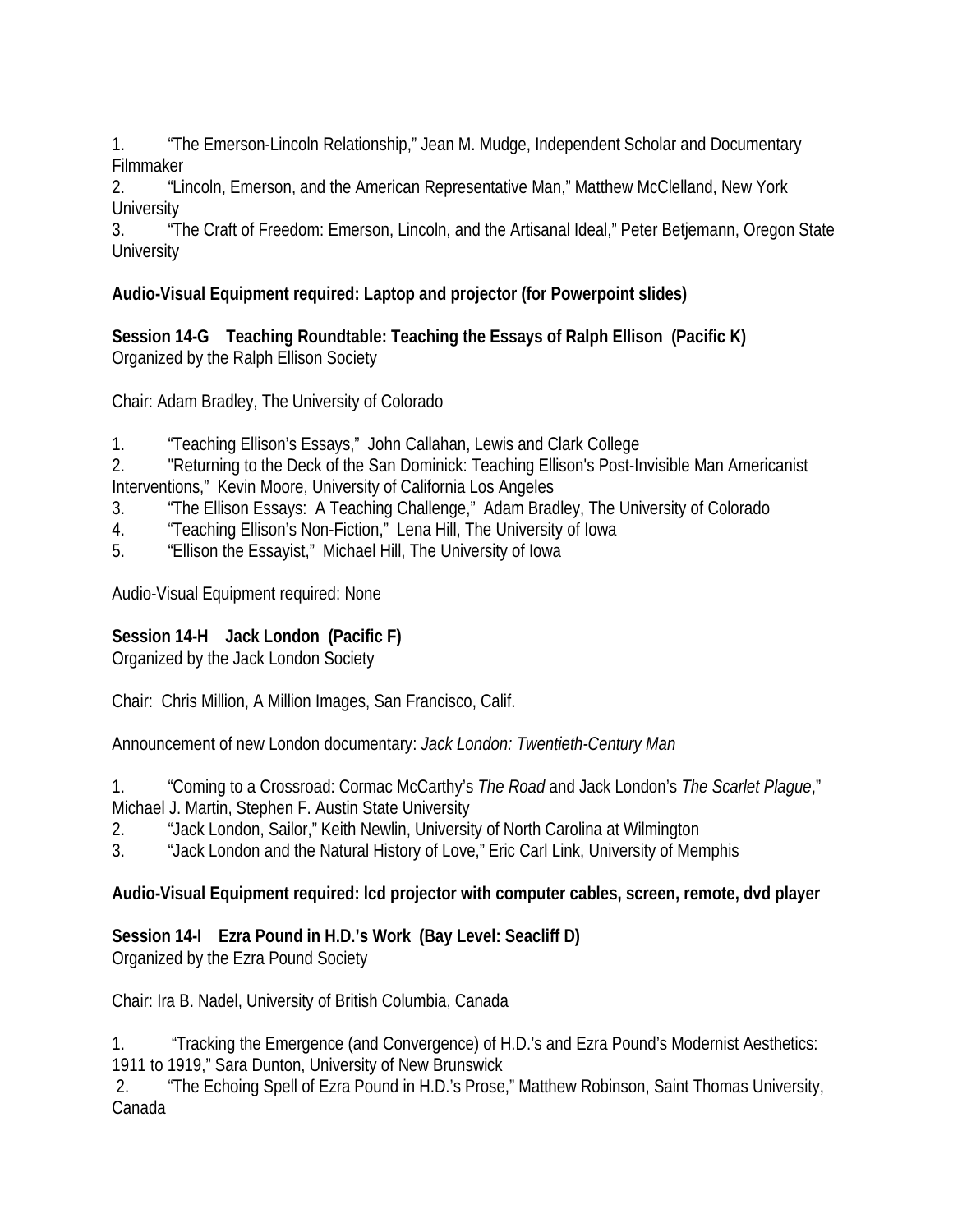3. "H.D. Remembering Ezra Pound in her Autobiographical Prose of the 1950s," Demetrios P. Tryphonopoulos: University of New Brunswick

Audio-Visual Equipment required: None

**Session 14-J** *Ship of Fools* **50th Anniversary: A Panel Discussion (Bay Level: Seacliff A)** Organized by the Katherine Anne Porter Society

Chair: Jerry Findley

Participants:

Thomas Austenfeld, University of Fribourg Beth (Ruth M.) Alvarez, University of Maryland Darlene Unrue, University of Nevada at Los Vegas Alexandra Subramanian, President of the Katherine Anne Porter Society

Audio-Visual Equipment required: None

#### **Session 14-K Getting Funded in the Humanities: An NEH Workshop Organized by the National Endowment for the Humanities (Pacific J)**

Chair: John D. Cox, NEH

John D. Cox, senior program officer at the National Endowment for the Humanities (NEH), will highlight recent awards and outline current NEH funding opportunities. This workshop will emphasize NEH programs that support individual and collaborative research and will include a discussion of grant writing tips and strategies. A question-and-answer period will follow.

**Audio-Visual Equipment required: Computer projector for PowerPoint** 

**Session 14-L Business Meeting: Alcott Society (Pacific B)**

**Session 14-M Business Meeting: Faulkner Society (Bay Level: Golden Gate Room)**

**Session 14-N Business Meeting: Chesnutt Society (Pacific A)**

# **Friday, May 25, 2012 6:30 – 8:00 pm**

#### Poetry Reading by **Harryette Mullen** ,

who will also be receiving the 2012 Stephen Henderson Award from the African American Literature and Culture Society. A reception hosted by the African American Literature and Culture Society, the Charles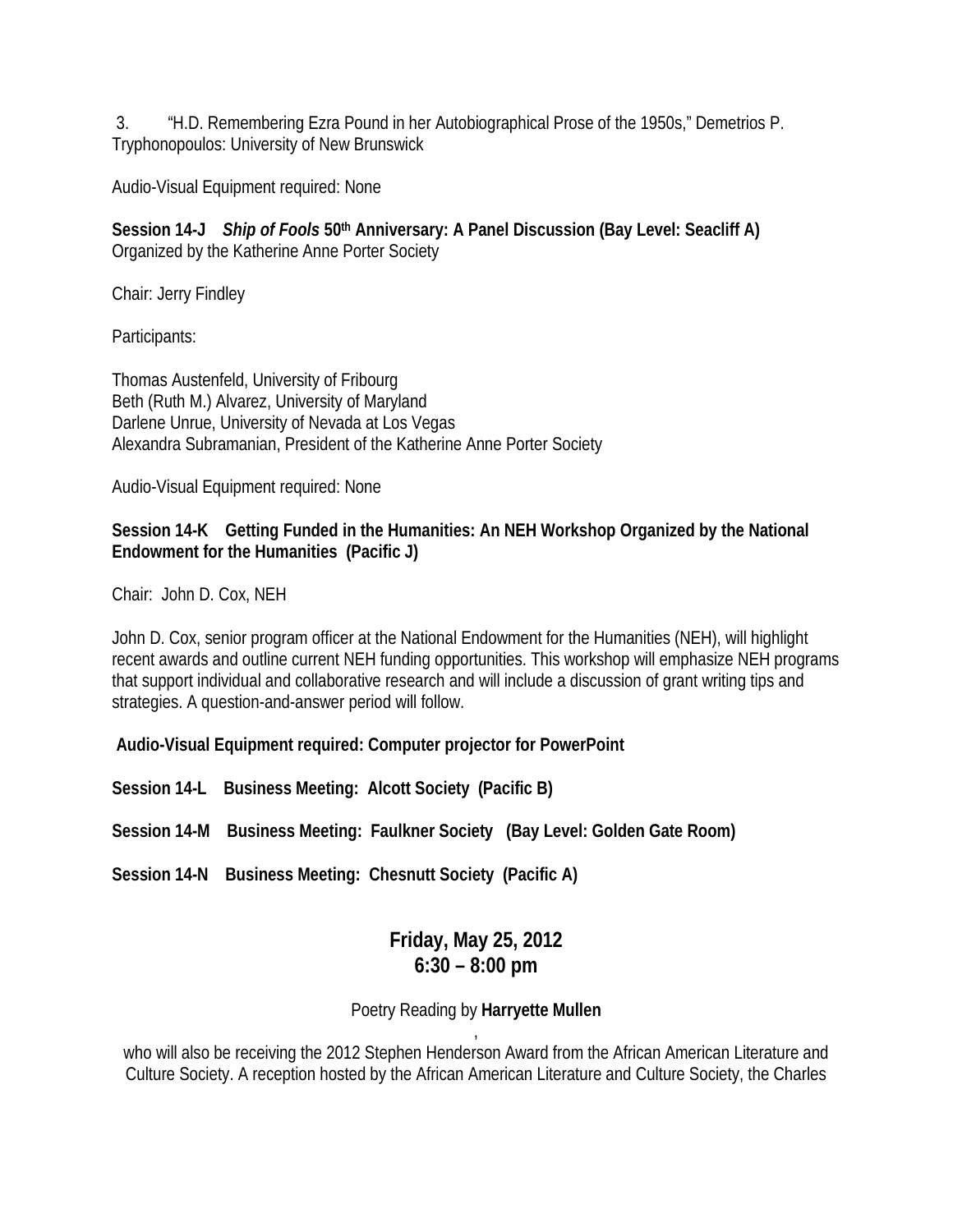Chesnutt Association, the Paul Laurence Dunbar Society, the Pauline Hopkins Society, the Toni Morrison Society, the Ralph Ellison Society, and the John Edgar Wideman Society will follow the presentation.

# **(Bay Level: Seacliff B/C)**

# **Saturday, May 26, 2012**

Registration (Pacific Concourse): open 7:30 am - 3:00 pm Book Exhibits (Pacific L-M-N-O): open 9 am – 1:00 pm

# **Saturday, May 26, 2012 8:10 – 9:30 am**

#### **Session 15-A Visual Culture and Trans/National Identities (Pacific D)** Organized by the Latina/o Literature and Culture Society

Chair: Tanya González, Kansas State University

1. "New Technologies in Latino Theater: Resisting Cultural Impositions and Patrolling Democracies" Claudia Villegas-Silva, California State University Fullerton

2. "Brown Threat: Conflating Latina/os and Middle Eastern Muslims in the U.S. American Imagination Post-9/11," Christopher Rivera, Bilkent University, Turkey

3. "Visual Origins: Chicana/o Representation in Film and Narrative," Fabio Chee, Independent **Scholar** 

4. "Imagine That: Chinese Mexican Grammars of Mestizo Nationalism," Jason Oliver Chang, University of Connecticut, Storrs

#### **Audio-Visual Equipment required: digital projector and screen**

**Session 15-B Sentimental Unions: Douglass, Dixon, and Micheaux Write Race and Nation (Pacific F)** Organized by: Allison Berg, Michigan State University

Chair: John Ernest, West Virginia University

1. "Frederick Douglass, Marriage, and the Construction of the Black Male Citizen," Ellen Weinauer, University of Southern Mississippi

2. "National Desire and the Making of Whiteness in *The Leopard's Spots*," Lori Robison, University of North Dakota

3. "Spectacular Sympathies: Oscar Micheaux's *Within Our Gates*," Allison Berg, Michigan State **University** 

**Audio-Visual Equipment required: a laptop-compatible projector and screen**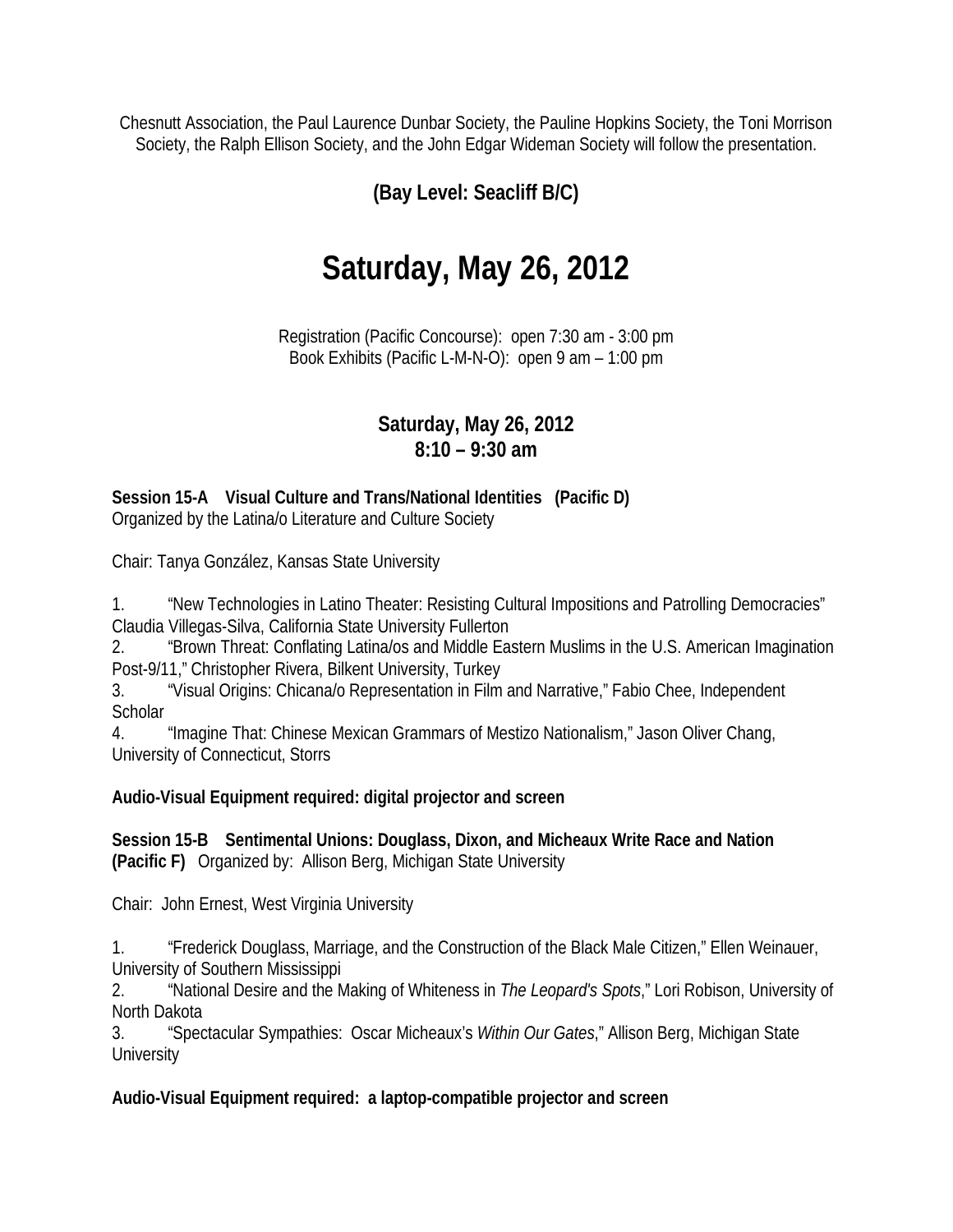**Session 15-D Foreign Entanglements: Narrative, "American" Political Economy, and the International Scene** (Pacific E) Organized by: David Witzling, Manhattan College

Chair: Andrew Sargent, West Chester University

1. "Looking beyond the Ivory Tower: Cultural Patrimony and Restless Foreign Sensibilities in James's Early-Twentieth Century America," June Hee Chung, DePaul University

2. "Convulsing the Sleep of Nations: Adams, Didion, and Democracy," Martin Griffin, University of Tennessee, Knoxville

3. "Exporting 'Harlem:' Baldwin, Jones/Baraka, and the Internationalization of Black Cultural Representation," David Witzling, Manhattan College

Audio-Visual Equipment required: None

**Session 15-E Negotiating Native Identity & Empowerment through American Indian Drama & Performance (Pacific G)** Organized by the Association for the Study of American Indian Literatures

Chair: Courtney Elkin Mohler, Santa Clara University

1. "'Playing a Different Indian': for Sovereignty: The Transnational Performances of the Radical Indian Sovereignty Movement of the Late Cold War," Gyorgy Toth, University of Iowa

2. "Savage Cultural Performance in the Poetry of Pauline Johnson," April C. Logan, Salisbury **University** 

3. "The Indigenous Mask in Dryden's 'The Indian Queen' and Voltaire's 'Alzire,'" Myrton Running Wolf, Stanford University

**Audio-Visual Equipment required: projector & screen (powerpoint capable).**

**Session 15-F Forms of Transnational American Literature (Pacific I)**

Chair: Gloria Cronin, Brigham Young University

1. "Adam Mickiewicz and James Fenimore Cooper: A Reappraisal," Zygmunt Mazur & Barbara Rumbinas, Jagiellonian University (Poland)

2. "Venice and the Re-Building of Colonial Space in the Era of U.S. Imperialism," Sandra Tomc, University of British Columbia

3. "Transnational Fiction in the Socialist Yiddish Press, ca 1910: Artsybashev, Turgenev and de Maupassant on East Broadway," Ellen Kellman, Brandeis University

4. "'Lady Saheb, always traveling' : American Women Writing India in the 1920s," Shealeen A. Meaney, Russell Sage College

# **Audio-Visual Equipment required: Digital Projector**

**Session 15-G Contemporary American Fiction (Pacific K)**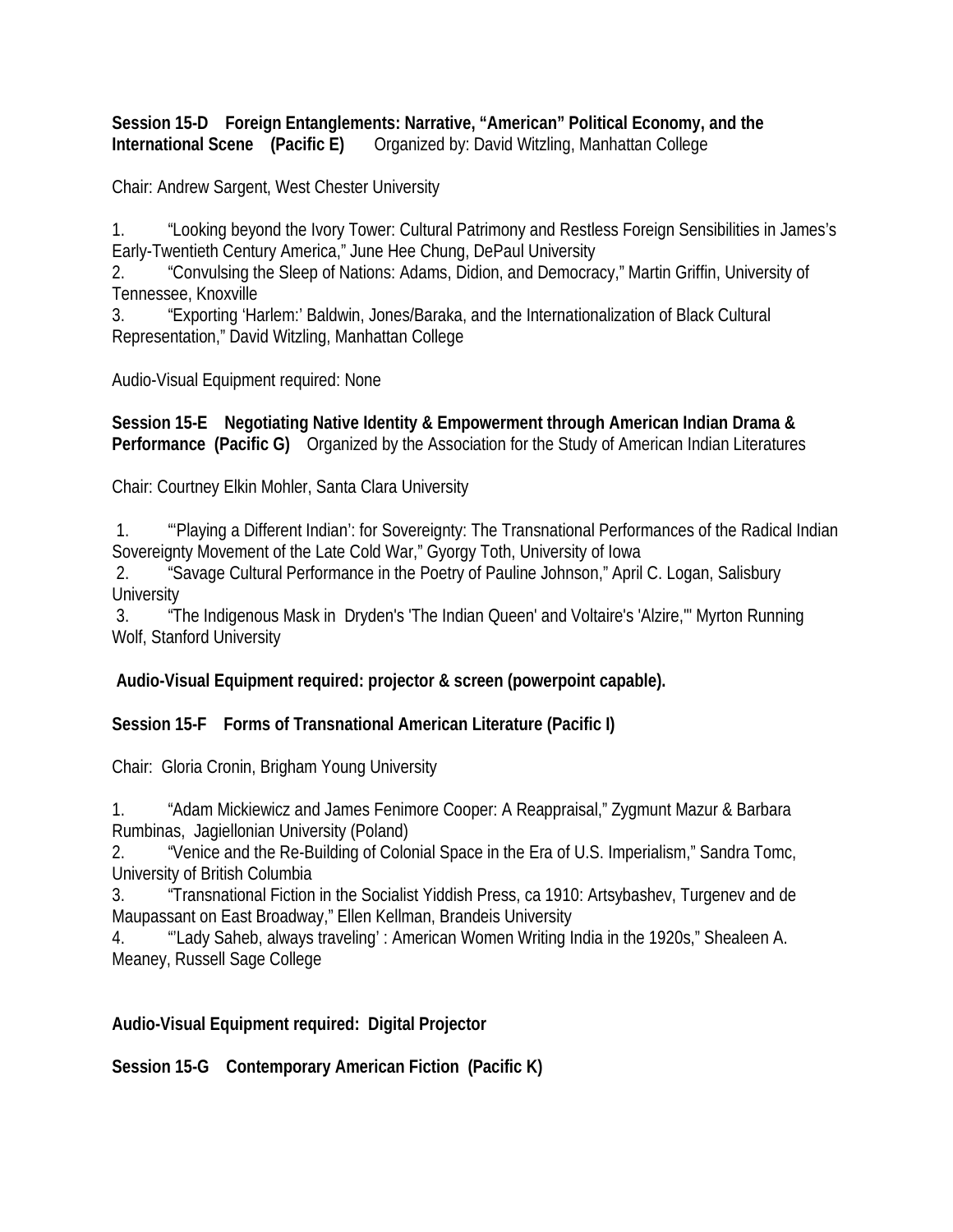Chair: Eleftheria Arapoglou, University of California at Davis

1. "Lydia Minatoya, Taoism, and the Ecology of Human Relationships," Keith Lawrence, Brigham Young University

2. "Work, Gender and Identity in the Fiction of Paley, Ozick, Olsen, and Greenberg," Gail B. Sherman, Reed College

3. "Tom Robbins's Comic/Satiric Vision," Liam Purdon, Doane College

Audio-Visual Equipment required: None

**Session 15-H ProQuest & RSAP Article Prize Winners Roundtable – Strategies for Success (Pacific J)** Organized by the Research Society for American Periodicals (RSAP)

Chair: William J. Hardwig, University of Tennessee, Knoxville

1. "'Americans As They Really Are': *The Colored American* and the Illustration of National Identity," Benjamin Fagan, American Academy of Arts and Sciences

2. "Boys Write Back: Self-Education and Periodical Authorship in Late-Nineteenth-Century American Story Papers," Sara Lindey, St. Vincent College

3. "'Their faces were like so many of the same sort at home': American Responses to the Indian Rebellion of 1857," Nikhil Bilwakesh, University of Alabama

**Audio-Visual Equipment Required: Power point screen, projector and cords.**

**Session 15- I Business Meeting: Katherine Anne Porter Society (Pacific A)**

# **Saturday, May 26, 2012 9:40 – 11:00 am**

**Session 16-A Interpretive strategies in Latina/o Literary studies: Reading the Border, the Indigenous, and the Transnational (Pacific D)** Organized by the Latina/o Literature and Culture Society

Chair: Lourdes Alberto, The University of Utah

1. "Recovering Memorias Transfronterizas: Federico Ronstandt's *Borderman* and the Remapping of "Southern Arizona" Diana Noreen Rivera, University of New Mexico

2. "La Llorona and Lechusas in Ceremony: Reading Silko's *Ceremony* as a Latina Novel," Monica E. Montelongo, Texas Tech University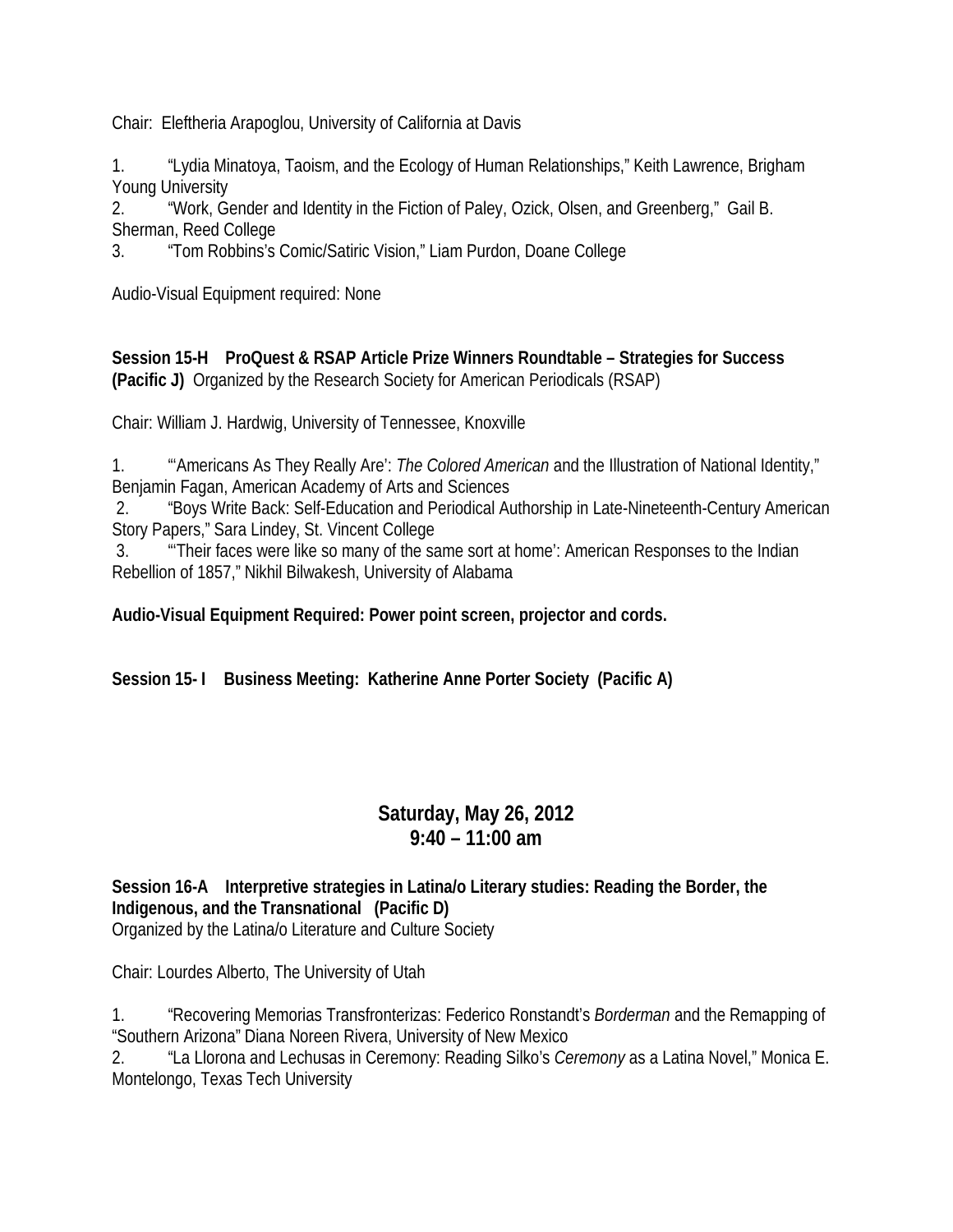3. "Of Mongooses and Men: Transnational Metaphors in *The Brief Wondrous Life of Oscar Wao*" Sarita Cannon, San Francisco State University

4. "Hemispheric Aspects of Social Justice in Héctor Tobar's The Tattoed Soldier," John Morán González, The University of Texas at Austin

#### **Audio-Visual Equipment required: digital projector and screen**

#### **Session 16-B Flannery O'Connor and History (Pacific F)**

Organized by the Flannery O'Connor Society

Chair: Mark Graybill, Widener University

1. "John Huston's Adaptation of *Wise Blood* and Hollywood's Response to the New South," Jason W. Stevens, National Humanities Center and Harvard University

2. "Dating Flannery O'Connor; or, History and Topicality in 'Everything That Rises Must Converge,'" Thomas F. Haddox, University of Tennessee, Knoxville

3. "O'Connor and 1954," Robert Donahoo, Sam Houston State University

#### **Audio-Visual Equipment required: Projector and screen for powerpoint/film clips**

**Session 16-C Ellen Glasgow and Other Writers: Professional Influences (Pacific H)** Organized by the Ellen Glasgow Society

Chair: Andrea Powell Wolfe, Ball State University

1. "Ellen Glasgow and Walter Hines Page," Susan Goodman, University of Delaware

2. "Tomorrow's Woman: Differences in the Literary Careers of Ellen Glasgow and Marjorie Kinnan Rawlings," Ashley Andrews Lear, Embry-Riddle Aeronautical University

3. "Constructing Men in Ellen Glasgow and Margaret Mitchell," Emmeline Gros, Université de Versailles St Quentin en Yvelines

Audio-Visual Equipment Required: None

#### **Session 16-D Dissent by the Bay: Framing Kay Boyle's Political Activism in San Francisco (Pacific G)** Organized by the Kay Boyle Society

Chair: Victor Turks, City College of San Francisco

1. "'On strike! Shut it down!' The San Francisco State College Strike and Strike Collection," Helene Whitson, San Francisco State University

2. "Kay Boyle as Mentor, Teacher, Activist, and Landlord: Life at 419 Frederick Street," Shawn H. Wong, University of Washington

3. "'Seeing the Sights of San Francisco' with Kay Boyle: Places and Non-Places of Active Dissidence, Bay Area, 1967-70," Anne Reynes-Delobel, Aix-Marseille Université

# **Audio-Visual Equipment Required: Digital Projector**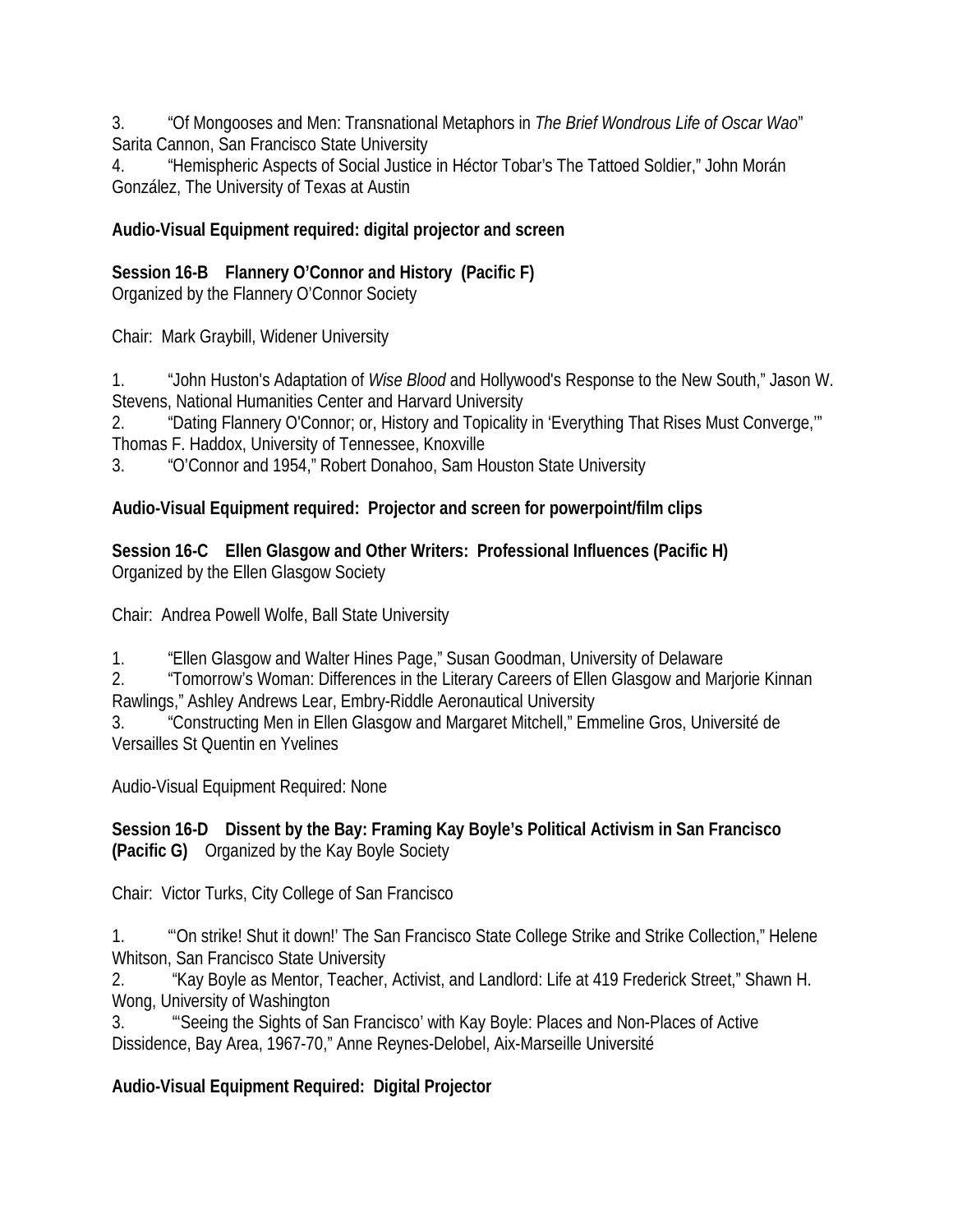#### **Session 16-E Theorizing American Humor and Wit: New Directions (Pacific K)** Organized by the American Humor Studies Association

Chair: Gregg Camfield, University of California, Merced

1. "American Humor: General Theory and Inconvenient Truth," Daniel Royot, Universite de Paris, Sorbonne

2. "The Humorist as a Category of Cultural Analysis," Tracy Wuster, University of Texas, Austin 3. "American Humor Studies for a Post-Nationalist Age: A Manifesto," Judith Yaross Lee, Ohio **University** 

Audio Visual Equipment required: none

**Session 16-F Occupy Religion Part I: Models of/for Social Transformation (Pacific C)** Organized by the American Religion and Literature Society

Chair: Martyn Oliver, American University

1. "To Wrestle with the Angel': Melville's 'Art' and the Theological Metaphysics of 19<sup>th</sup> Century Reform," Leila Mansouri, University of California, Berkeley

2. "Transcendentalists Occupying America," Elizabeth Addison, Western Caroline University

3. "A Patron Saint for Zuccotti Park? Henry David Thoreau and the Literary Aesthetics of Religious Dissent," Devin Zuber, Pacific School of Religion

#### **Audio-Visual Equipment required: None**

**Session 16-G Kurt Vonnegut, Science, and Fiction (Bay Level: Seacliff D)**  Organized by the Kurt Vonnegut Society

Chair: Robert T. Tally Jr., Texas State University

1. "'This can be useful in rocketry': Block Universes and Strange Loop Phenomena in *Sirens of Titan* and *Slaughterhouse-Five*," Francis X. Altomare, Indiana University of Pennsylvania.

2. "Escapism, or, Going Beyond in Vonnegut's Planetary System," Nikki Cheng, National Chung Cheng University, Taiwan.

3. "The Gender of Science and the Science of Gender in *Cat's Cradle*," Ralph Clare, Boise State University.

4. "'All this happened more or less': Traumatic Memory as Science Fiction in *Slaughterhouse-Five*," Amanda Wicks, Louisiana State University.

Audio-Visual Equipment Required: None

**Session 16-H Mariners, Renters, and Madmen: Herman Melville and History (Pacific E)** Organized by: Hsuan L. Hsu

Chair: Samuel Otter, University of California, Berkeley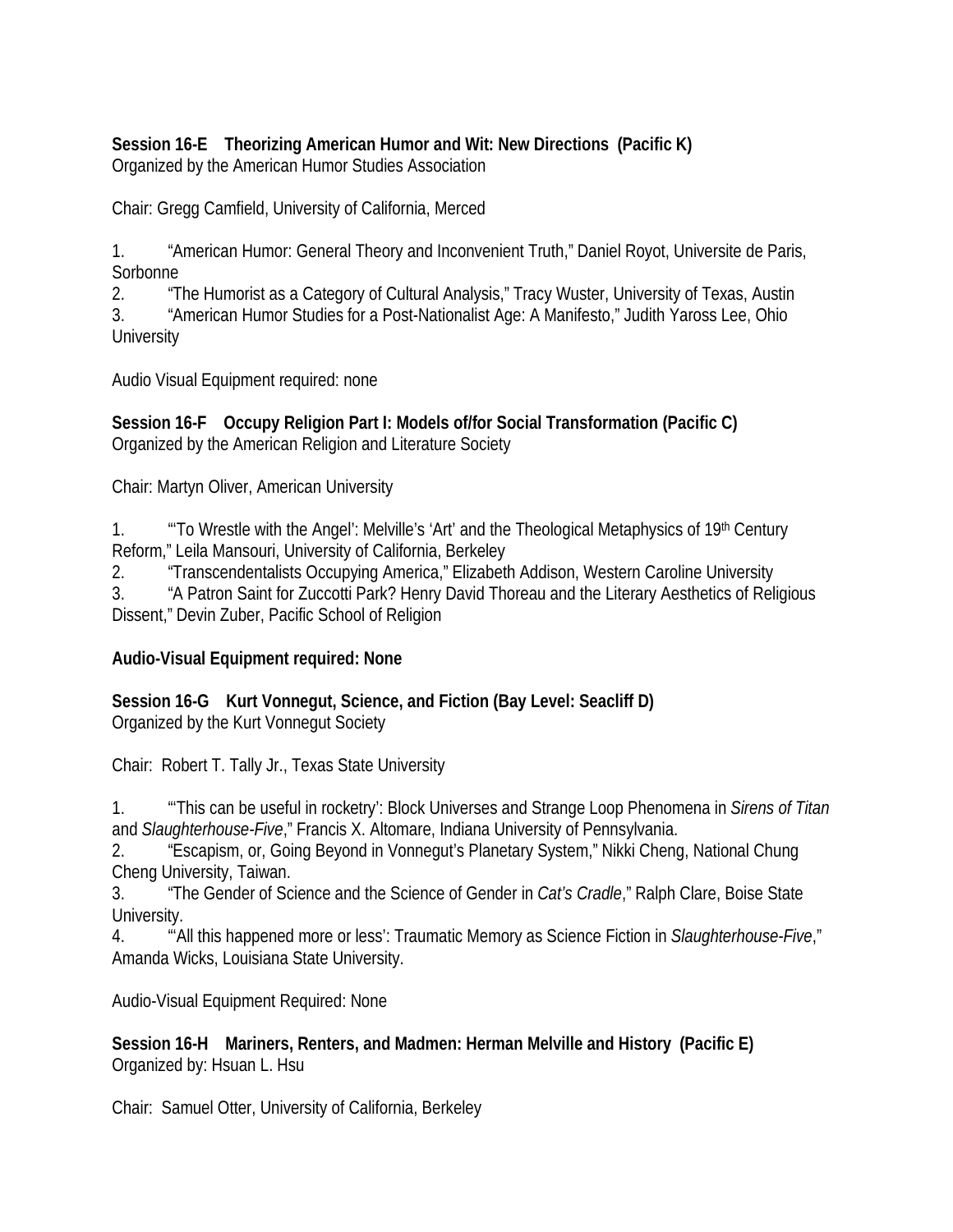1. "Lunatic Chums: Melville, Adler, and the Bloomingdale Asylum," Paul Hurh, University of Arizona

2. "*Pierre*'s Populations," Hsuan L. Hsu, University of California, Davis

3. "The Aesthetics of Time in 'Benito Cereno'; or, Melville Beyond History," Ivy Wilson, Northwestern **University** 

4. "'The striker's deed': Action, Intention, and Law in *Billy Budd, Sailor (An Inside Narrative)*," Hoang Gia Phan, University of Massachusetts, Amherst

Comment: Samuel Otter, University of California, Berkeley

Audio-Visual Equipment required: *None*

# **Session 16-I Stephen Crane (Bay Level: Seacliff A)**

Organized by the Stephen Crane Society

Chair: Benjamin F. Fisher, University of Mississippi

1. "Individual and Crowd in Stephen Crane's New York," Peter J. Bellis, University of Alabama at **Birmingham** 

2. "*Maggie: A Girl of the Streets* and the "Pathetic Fallacy": Gender, Feeling, and Literary Naturalism," Pip. Gordon, University of Mississippi

3. "Tomato Cans, Cholly Boys, and Studio Teas: Making and Re-Making the Artist in Stephen Crane's *The Third Violet*," Jennifer Leigh Moffitt, Florida State University

Audio-Visual Equipment required: *None*

# **Session 16-J New Work on the New York School (Pacific I)**

Organized by the New York School Society

Chair: Luke B. Carson, University of Victoria

1. "Secret Work on the City: Spatial Relations in O'Hara's Poetry," Bonnie Roy, University of California, Davis.

2. "The Work of Tone in the Poetry of the New York School," Maude Emerson, University of California, Berkeley

3. "Collaborative Aesthetics and The Coronation Murder Mystery," Mark Silverberg, Cape Breton **University** 

# **Audio-Visual Equipment required: Projector for Powerpoint Presentation**

# **Session 16-K American Haiku and Place (Pacific B)**

Organized by the Haiku Society of America

Chair: Ian Marshall, Pennsylvania State University Altoona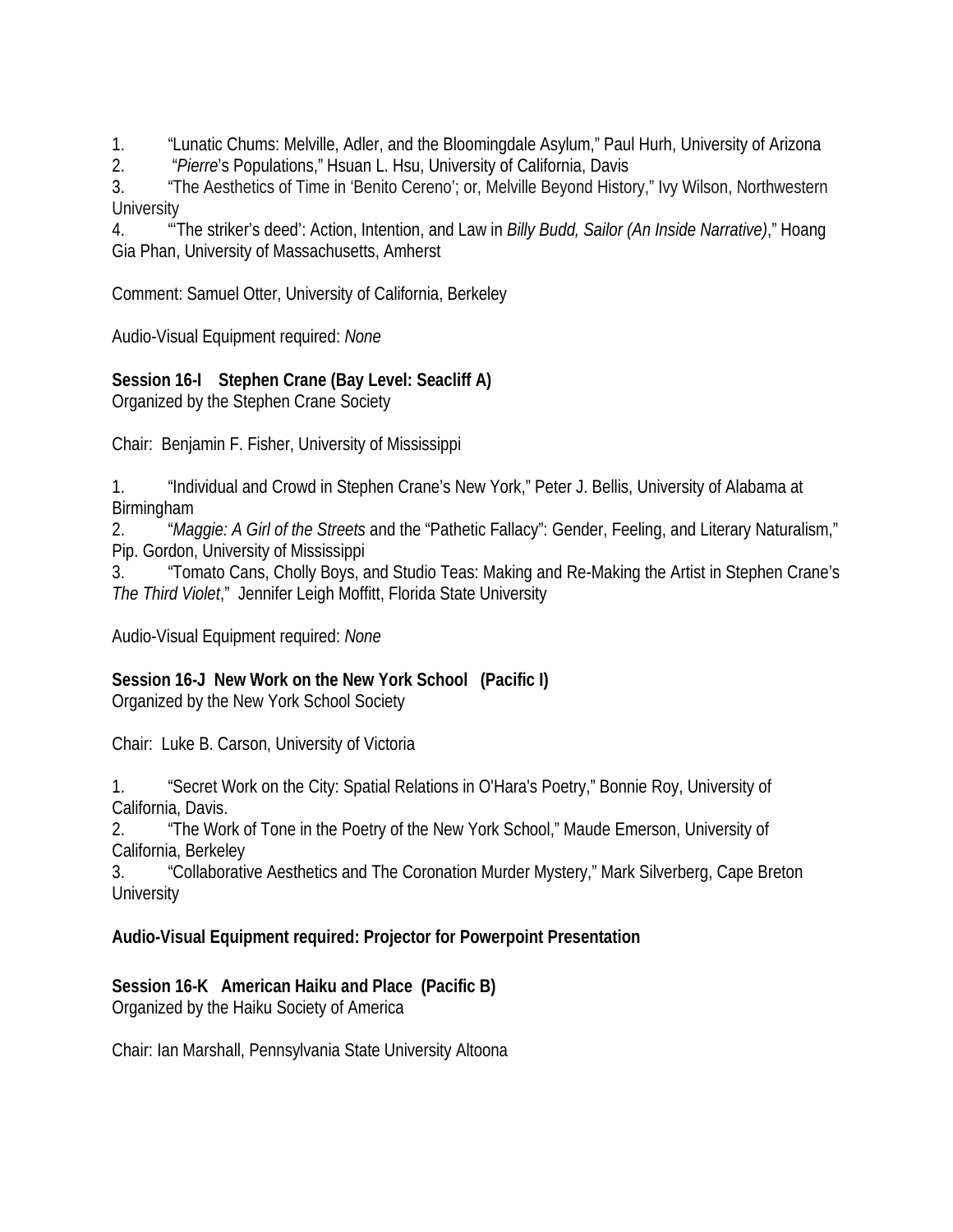1. "Beauty Behind Barbed Wire: Haiku from the Internment Camps," Margaret Chula, President, Tanka Society of America

2. "The Seasons of Place: The Potential of Chiboo Kigo in Western Haiku," Joshua Gage, Cleveland State University

3. "Writing Haiku from an Urban Perspective," Deborah P. Kolodji, Moderator, Southern California Haiku Study Group

Audio-Visual Equipment required: None

# **Session 16-L Travel Writing and American Politics (Pacific J)**

Organized by the Society for American Travel Writing

Chair: Melanie Scriptunas, University of Delaware

1. "Immigration and Amnesia in Andrew X. Pham's *Catfish and Mandala*," Lucas Tromly, University of Manitoba

2. "'An almost sublime instance of . . . superior wealth and power': Harriet Beecher Stowe, the Highland Clearances and Abolition," James Hewitson, University of Tennessee

3. "Jane Whiteley's Our Denver Story, Re-Narrating the West that Fred Harvey Built," Carrie Johnston, Southern Methodist University

**Audio-Visual Equipment required: Digital Projector**

**Session 16-M American Indian Theatre & Performance: Problematics & Potentialities of 'Playing Indian' (Bay Level: Golden Gate Room)** Organized by the Association for the Study of American Indian **Literatures** 

Chair: Gyorgy Toth, University of Iowa

1. "All the World's an Indian Stage: Sherman Alexie and the Business of Performance," Caroline Woidat, State University of New York at Geneseo

2. "Lynn Riggs Native American Plays & the Double-Edged Sword of 'Race' Specific Casting," Courtney Elkin Mohler, Santa Clara University

3. "'Indian Elvis': The Stratification of Native American Representation in Popular Culture," Adron Farris, University of Georgia

Audio-Visual Equipment required: None

**Session 16-N Business Meeting: Research Society for American Periodicals (RSAP) (Pacific A)**

# **Saturday, May 26, 2012 11:10 am – 12:30 pm**

**Session 17-A Globalization, Violence, Movement (Pacific C)** Organized by the Latina/o Literature and Culture Society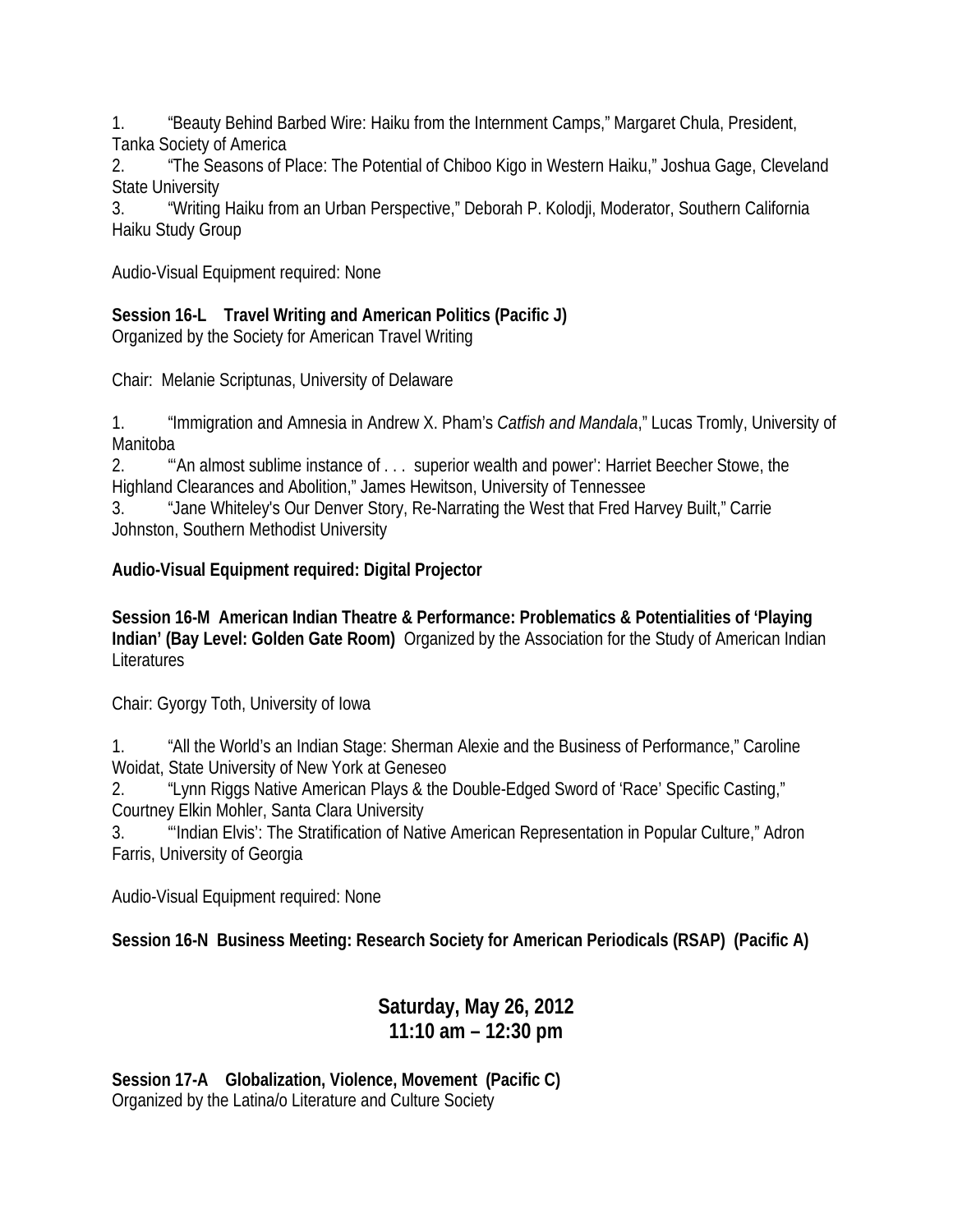Chair: Marci McMahon, University of Texas, Pan American

1. "The Necropolitical (B)order: Terrorizing Migrant Bodies," Edward Avila, University of California, San Diego

2. "'Una Herida Abierta': Reading Trauma in Manuel Muñoz's 'El Campo'," Amanda Ellis, Rice **University** 

3. "Divided Global Identities: Junot Diaz's *Drown*" Roula Kogos, University of Nevada, Reno,

4. "Running on Empty: Latina Writers on the Open Road," Ariana A. Ruiz, University of Illinois, Urbana-Champagne

Audio-Visual Equipment required: None

**Session 17-B Resistance, Radicalism, and Modernism in African American Photo-Texts (Pacific D)**  Organized by the African American Literature and Culture Society

Chair: Loretta Woodard, Marygrove College

1. "Here I Stand: Domestic Containment of Black Radicalism during the Cold War," Cedric Tolliver, University of Houston

2. "It Ain't *Nothing Personal*: James Baldwin and the Cold War Politics of Photo-text," Julia Kaziewicz, The College of William and Mary

3. "'Beheld by the Eye of God': Photography, Narrative and Revelation in Frederick Douglass's *The Heroic Slave*," Kya Mangrum, University of Michigan, Ann Arbor

# **Audio-Visual Equipment required: Projector to show video and Powerpoint**

**Session 17-C Flannery Goes to the Movies: Cinematic Art in O'Connor's Thought and Fiction (Pacific F)** Organized by the Flannery O'Connor Society

Chair: Robert Donahoo, Sam Houston State University

1. "Manichaeism and the Movies in the Writings of Flannery O'Connor," Cassandra Nelson, Harvard **University** 

2. "A Hideous Hat: Cinematic Reductions in O'Connor's 'Everything That Rises Must Converge,'" Sarah Perkins, Stanford University

3. "Aestheticism, Asceticism, and Anxiety in the 1950s: Charles Laughton's Night of the Hunter and O'Connor's Wise Blood," Mark S. Graybill, Widener University

# **Audio-Visual Equipment required: Projector and screen for powerpoint/film clips**

# **Session 17-D Getting Real: Henry James and Mark Twain (Pacific I)**

Organized by the Mark Twain Circle of America and the Henry James Society Chairs: James S. Leonard, The Citadel; John Carlos Rowe, University of Southern California

1. "Marginal James," Michael Anesko, Pennsylvania State University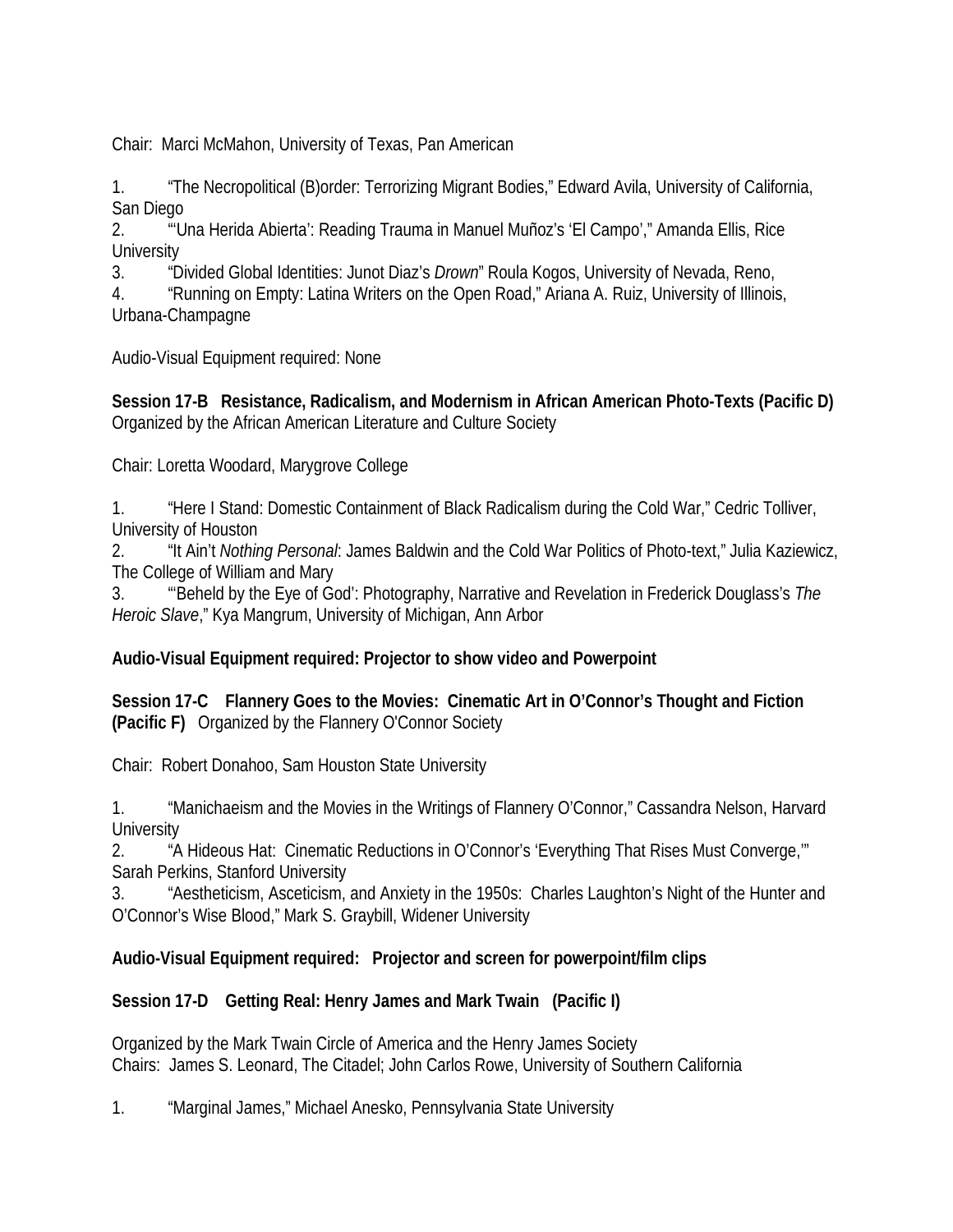2. "A Possible Biographical Connection between Mark Twain and Stephen Crane," Paul Sorrentino, Virginia Tech

3. "The Duality of the American Derived Identity Through the Narrative Lens of Henry James and Mark Twain," Jocelyn Chadwick, Harvard University

# **Audio-Visual Equipment Required: Projector [presenter will bring computer]**

**Session 17-E Steinbeck and the Progress of Humanity (Pacific G)**

Organized by the John Steinbeck Society

Chair: Michael Zeitler, Texas Southern University

1. "Steinbeck's Chinese Characters: The Oriental Other and the Cultural Savior," Tian Junwu Gao Yuan, Beihang University, China

2. "The White Female and the American Lynch Mob in Steinbeck's *Of Mice and Men*," Casey Shevlin, University of Akron

3. "Perfectibility and the Emblematic American: The Geo-Politics of Steinbeck's 'Speech Accepting The Nobel Prize in Literature,'" Kevin Hearle, Independent Scholar

# **Audio-Visual Equipment required: Projector for Powerpoint Presentation**

# **Session 17-F The American Short Story (Bay Level: Seacliff D)**

Organized by the Society for the Study of the American Short Story

Chair: Oliver Scheiding, University of Mainz

1. "Liminality and American Short Stories: A Concept and Its Uses," Jochen Achilles, University of **Wuerzburg** 

2. "Ernest Hemingway's 'Homage to Switzerland' and Johannes Brahms's 'Developing Variation,'" Nicole Camastra, University of Georgia

3. "Don DeLillo's 'Hammer and Sickle' and the Naturalist Tradition," Robert C. Clark, University of Georgia

Audio-Visual Equipment required: None

# **Session 17-G Stephen Crane (Bay Level: Seacliff A)**

Organized by the Stephen Crane Society

Chair: Benjamin F. Fisher, Emeritus, University of Mississippi

1. "Through the open doors curious eyes stared in": Slumming Fantasies and the Fantasy of the Slum in the Work of Stephen Crane," David Thomas Holmberg, University of Washington.

2. "*The Red Badge of Courage* and the Post-9/11 Generation," Richard Fusco, St. Joseph's **University** 

**Session 17-H Gertrude Stein On View (Pacific J)**  Organized by the Gertrude Stein Society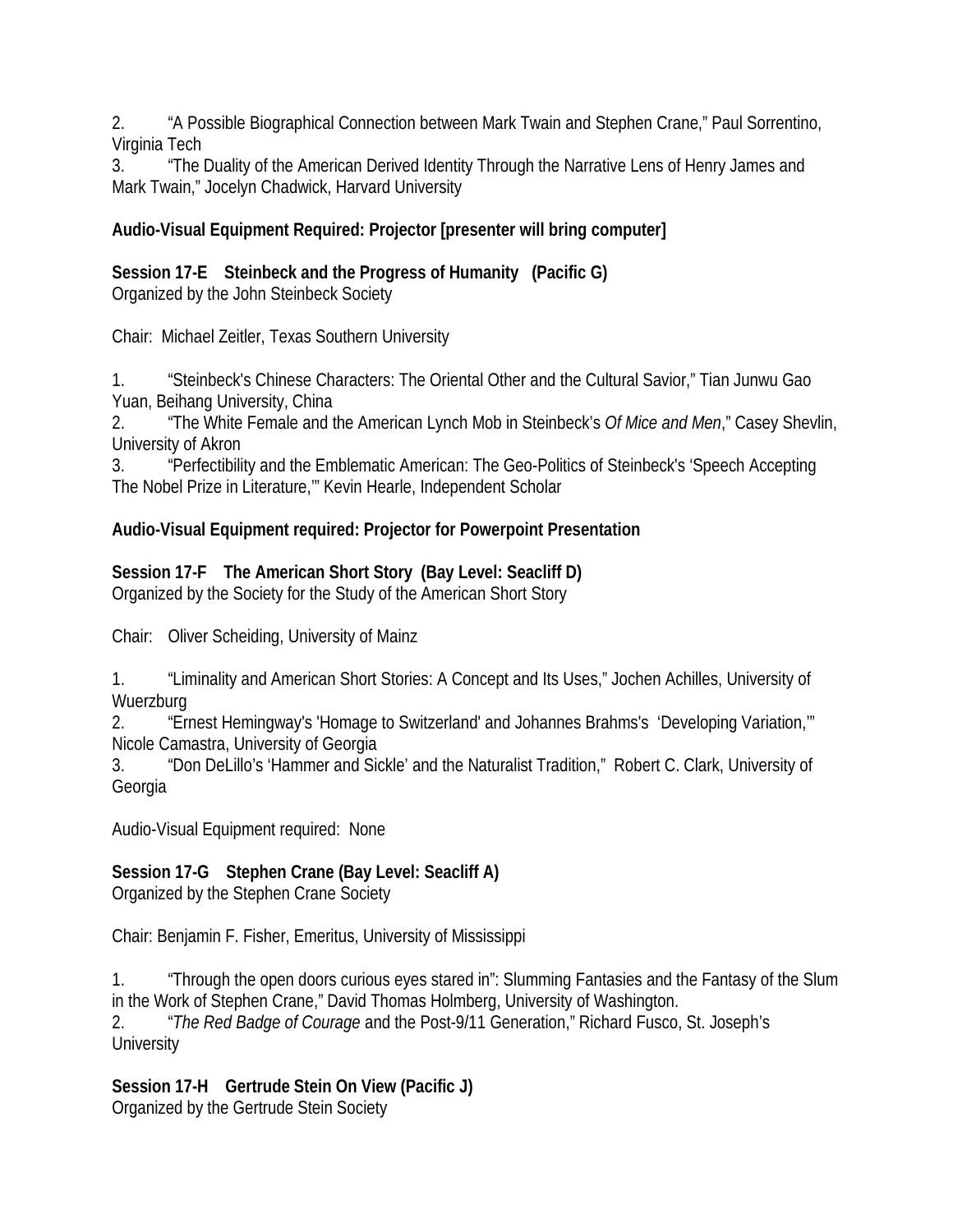Chair: Steven Gould Axelrod, University of California, Riverside

1. "Books (and a Few Pictures) at an Exhibition: A Stein Collector's View," Hans Gallas, Private Collector

- 2. "Letters from Home: A Stein is a Stein is a Stein" Denny Stein, Cousin to Gertrude Stein
- 3. "Gertrude Stein a "Collaborator", a "Nazi"?" Renate Stendhal, Independent Scholar

#### **Audio-Visual Equipment Required: Digital Projector and screen for Powerpoint presentation**

# **Session 17-I Interdisciplinary Thoreau 1 (Pacific E)**

Organized by the Thoreau Society

Chairs: Rochelle Johnson, College of Idaho, and Kristen Case, University of Maine Farmington

1. "Henry Thoreau in the History of Science," William Rossi, University of Oregon

2. "Thoreau's Antislavery Writings: Environmental Justice Ecocriticism and the New Materialism," James Finley, University of New Hampshire

3. "Thoreau at the Intersection of Environmental Science, Ethics, and Aesthetics," Susan Dunston, New Mexico Tech

Audio-Visual Equipment required: None

#### **Session 17-J Philip Roth's Influences (Pacific H)**

Organized by The Philip Roth Society

Chair: Jane Statlander-Slote, Miami International University of Art and Design

1. "Roth and Nietzsche: Life as Literature," Patrick Hayes, St. John's College, Oxford

2. "Nathaning Nabokov: Rothian Resonance in Lolita's Afterword," Royden Jay Kadyschuk, Columbia **University** 

3. "'Letting Go': Roth's Nemesis and Melville's White Whale," James Duban, The University of North Texas

4. "The Roots of Bucky Cantor: Philip Roth Revisits Thomas Mann's Myth of Illness," Nicola von Bodman-Hensler, King's College London

Audio Visual Equipment required: None

# **Session 17-K The Traveler's Poem (Pacific K)**

Organized by the Society for American Travel Writing

Chair: Andrew Vogel, Kutztown University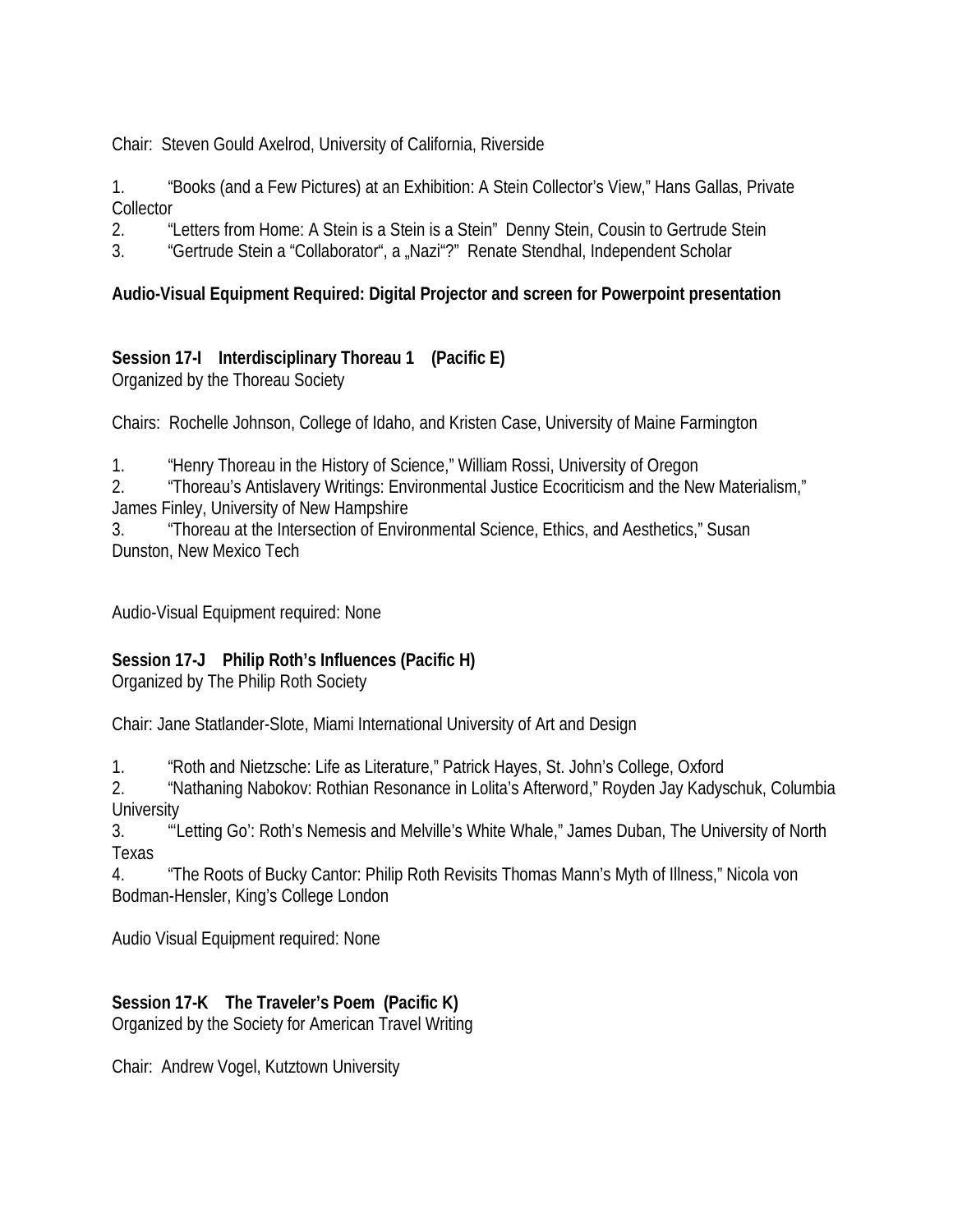1. "With Reservations: Access and Limits in the Travel Poems of Sherman Alexie and William Matthews," Doug Cox, Colorado Mesa University

2. "Becoming a 'black social poet': Transnational Imagination and the Power of Travel Writing in Langston Hughes's *I Wonder as I Wander*," Yeonhaun Kang, University of Florida

3. "'Removal of the Barrier': Buddhist Lyric Poetry of Philip Whalen, Leslie Scalapino, and Norman Fischer," Yugon Kim, University of Notre Dame

**Audio-Visual Equipment required: Digital Projector**

**Session 17-L Business Meeting: Kay Boyle Society (Bay Level: Golden Gate Room)**

**Session 17-M Business Meeting: Kurt Vonnegut Society (Pacific A)**

**Session 17-N Business Meeting: Haiku Society of America (Pacific B)**

# **Saturday, May 26, 2012 12:40 – 2:00 pm**

#### **Session 18-A Roundtable: Regions, Institutions, and Subject Positions: Teaching Asian American Literature to Multiple Audiences (Pacific G)** Organized by the Circle for Asian American Literary Studies

Moderator: Jane Hseu, Dominican University

- 1. Nina Ha, Creighton University
- 2. John Streamas, Washington State University
- 3. Wen Jin, Columbia University
- 4. Noelle Brada-Williams, San Jose State University
- 5. Cheryl Narumi Naruse, University of Hawai'i at Manoa
- 6. erin Khuê Ninh, University of California, Santa Barbara

**Audio-Visual Equipment required: Projector and screen for PowerPoint presentation**

**Session 18-B Pardon Our Analysis: The Cultural Legacies of Gil Scott-Heron (Pacific F)**  Organizer: Aldon Lynn Nielsen, The Pennsylvania State University

Chair: Shirley Moody-Turner, The Pennsylvania State University

1. "Gil Scott-Heron's Funky Soul Jazz: The Poet as Singer and Philosopher," Tony Bolden, The University of Kansas

2. "Professing Bluesology: The Ambitions of Gil Scott-Heron," Aldon Lynn Nielsen, The Pennsylvania State University

3. "Sentimental Educations: Gil-Scott Heron's *The Last Holiday* and Ralph Ellison's *Juneteenth,*" Tyrone Williams, Xavier University

# **Audio-Visual requirements: data projector with audio**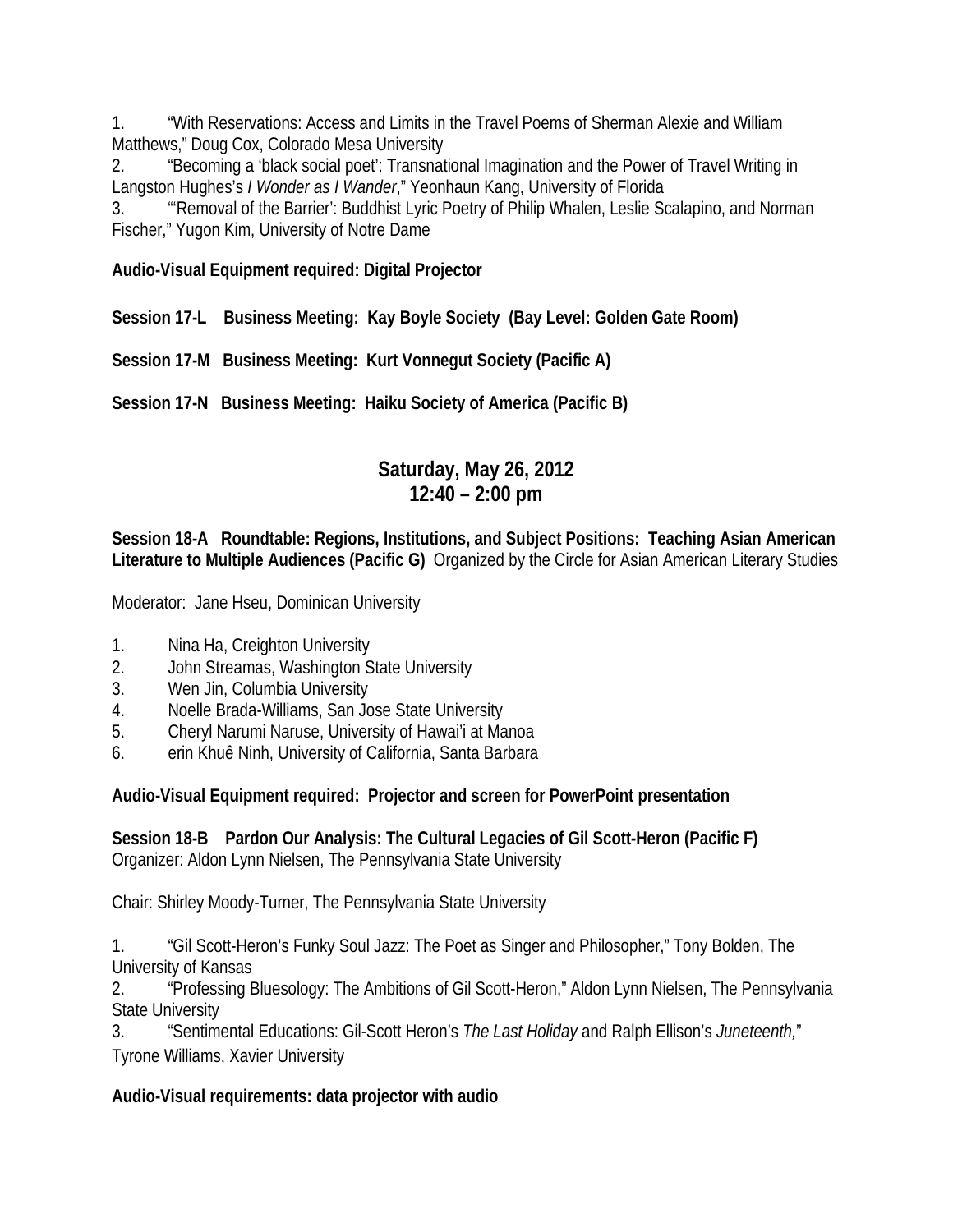#### **Session 18-C Kate Chopin: New Information, New Readings (Pacific I)** Organized by the Kate Chopin International Society

Chair: Christina G. Bucher, Berry College

1. "New Information about Kate Chopin and American Public Libraries," Charles Johanningsmeier, University of Nebraska at Omaha

2. "Lingerie and Labor: Georgie McEnder's Realistic Education," Kathryn O'Donoghue, CUNY Graduate Center

3. "Guo Xi's 'Three Distances' and Three Women in *The Awakening*," Xuemei Wan, Jiangsu University, China

#### **Audio-Visual Equipment required: Projector and screen for PowerPoint**

**Session 18-D Comics and Literary History: Modern and Postmodern (Pacific D)** Organized by David M. Ball

Chair and Respondent: Benjamin Widiss, Princeton University

1. "Lynd Ward's Modernist, Wordless Novels: Masterpieces Lost between Art History and Literature," David M. Ball, Dickinson College

2. "Secret Origins: Postmodernism and the Figure of the Superhero," William Solomon, SUNY Buffalo

3. "Reanimating Modernism: The 1893 World's Columbian Exposition in Chris Ware's *Jimmy Corrigan: The Smartest Kid on Earth*," Lee Konstantinou, Stanford University

Audio-Visual Equipment required: Macintosh laptop-compatible projector for PowerPoint

# **Session 18-E Current Ellen Glasgow Criticism (Pacific H)**

Organized by the Ellen Glasgow Society

Chair: Ashley Andrews Lear, Embry-Riddle Aeronautical University

1. "'Remember there is no black man, and mamma is close here beside you': Oppression and True Womanhood in Ellen Glasgow's *Virginia*," Andrea Powell Wolfe, Ball State University

2. "Genius as 'Variation from Type' in Glasgow's *The Descendant*, Agnes Malinowska, University of Chicago

3. "Ellen Glasgow: Autobiographer," Peggy Whitman Prenshaw, Millsaps College

Audio-Visual Equipment Required: None

**Session 18-F Occupy Religion Part II: Religion, Race, and Social Identity (Pacific C)** Organized by the American Religion and Literature Society

Chair: Rachel Payne, Baylor University

1. "Post-racial Identity and the Threat to Religious Tradition in Toni Morrison's *Paradise*," Sara Anderson, University of California at Davis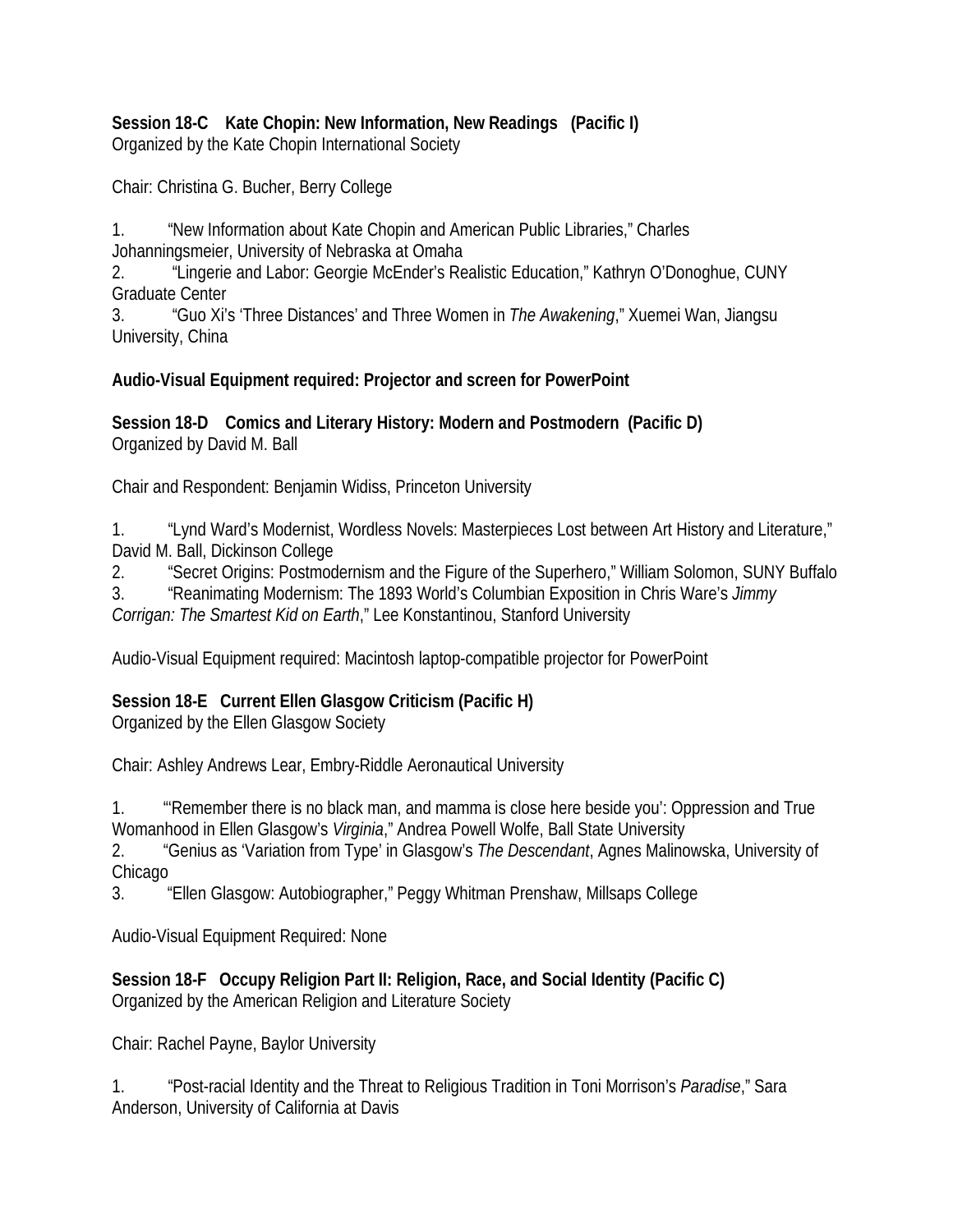2. "The Revival of Revolt in Harriet Beecher Stowe's *Dred* and Martin Delany's *Blake*," John Mac Kilgore, University of California at Davis

3. "Opening Acts: Sacred/Secular Conflict in Michael Roemer's *Nothing but a Man* and Ernest Gaines's 'The Sky is Gray,'" Leslie Wingard, College of Wooster

Audio-Visual Equipment required: None

# **Session 18-G Robert Lowell: Texts and Contexts (Pacific J)**

Organized by the Robert Lowell Society

Chair: Steven Gould Axelrod, University of California, Riverside

- 1. "Lowell's Milgate: Not Bishop's Samambaia," Kathryn VanSpanckeren, University of Tampa
- 2. "Reading Lowell's Speaker in *Life Studies*," Matthew Nelson, Tufts University
- 3. "Lowell's *Life Studies* and Ammons' *Tape for the Turn of the Year*," Melissa Fabros, University of California, Berkeley
- 4. "Robert Lowell's Hands," Frank Kearful, University of Bonn

# **Audio-Visual Equipment required: Powerpoint.**

**Session 18-H Declaring Embodiment: Illness, Violence, and Consumption in Early America (Bay Level: Seacliff D)** Organized by the Society of Early Americanists

Chair: Kathleen Donegan, University of California, Berkeley

1. "Illness as a Feminine Narrative Space: Expanding the Canvas of the Early American Woman's Novel," Maureen Tuthill, Westminster College

2. "Femininity, Violence, and Domestic Peace in Sarah Pogson's *The Female Enthusiast,*" Miranda Green-Barteet, University of Western Ontario, London, Ontario

3. "In Defense of Indian Corn: Franklin, Barlow, and the Embodied American, 1765-1793," Michelle C. Neely, University of California, Irvine

Audio Visual Request: none

# **Session 18-I T. S. Eliot: Modernity and Classicism (Pacific E)**

Organized by the T. S. Eliot Society

Chair: Jayme Stayer, Boston College

1. "What Modernist Women Serve for Supper: Philomela's Revenge and Lil's Hot Gammon," Bonnie Roos, West Texas A&M University

2. "Classicism as *Radio*therapy: T. S. Eliot and Seneca's Non-Theatrical Drama," Fabio Vericat, Universidad Complutense de Madrid

3. "Eliot and Virgil in Love and War," Nancy K. Gish, University of Southern Maine

Audio-Visual Equipment required: None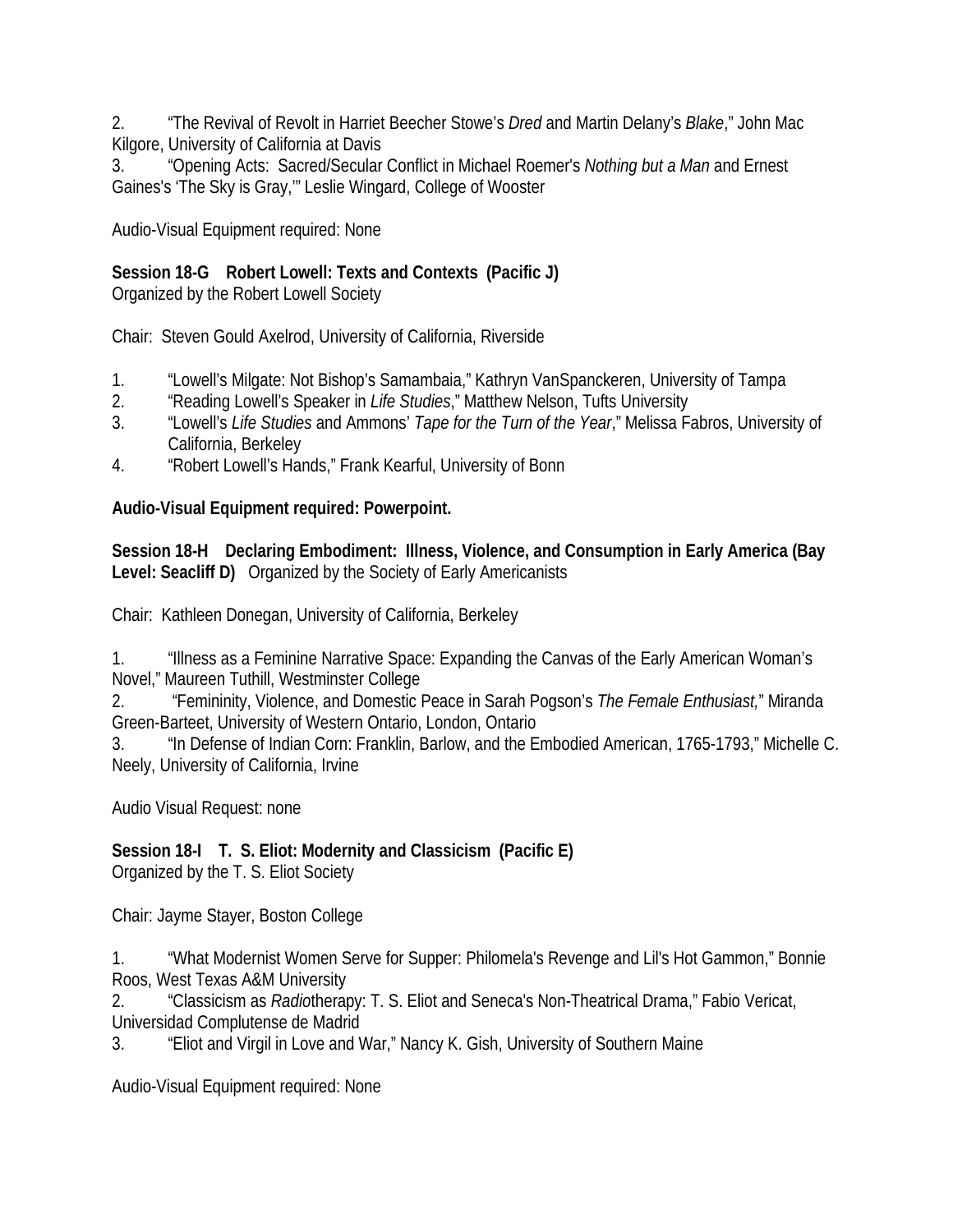#### **Session 18-J Approaches to Teaching Eudora Welty (Pacific K)**

Organized by the Eudora Welty Society

Moderator: Mae Miller Claxton, Western Carolina University

- 1. "Working Welty: True Adventures in Academe," Debra Dobkins, Brenau University
- 2. "Faulkner, Welty, and the Reading Process," Harriet Pollack, Bucknell University
- 3. "Teaching Welty through Contexts, Conversation, Confluence," Sarah Ford, Baylor University
- 4. "Eudora Welty, Mississippi Modernist," David McWhirter, Texas A&M University

Audio-Visual Equipment Required: None

**Session 18-K** *The Hermaphrodite* **in its American Contexts (Bay Level: Golden Gate Room)** Organized by: Nicole C. Livengood

Chair: Gary Williams, University of Idaho

1. "*The Hermaphrodite's* Reproduction of Manhood," Martina Witt-Jauch, University of Göttingen 2. "The Intersex Angel: Antebellum Discourses of Feminism and the 'Attraction' of Male

Homosexuality," Zach Lamm, University of Illinois, Chicago

3. "'No Common Fame': The Slave Narrative and *The Hermaphrodite*," Nicole C. Livengood, Marietta College

Audio-Visual Equipment Required: None

**Session 18-L Business Meeting: Flannery O'Connor Society (Pacific A)**

**Session 18-M Business Meeting: Stephen Crane Society (Bay Level: Seacliff A)**

**Session 18-N Business Meeting: Philip Roth Society (Pacific B)**

# **Saturday, May 26, 2012 2:10 – 3:30 pm**

#### **Session 19-A Reading Chicana Feminism: Myth, History, and Identity (Pacific D)** Organized by the Latina/o Literature and Culture Society

Chair: Sharada Balachandran-Orihuela, Kenyon College

1. "Horrific Pasts in La Llorona: Applying La Llorona Complex to Literature," Orquidea Morales, University of Michigan

2. "From Laura Esquivel to Suzan Colón: Food and Female Identity in Fact and Fiction," Elif Armbruster, Suffolk University

3. "Tierra y Libertad from the Borderlands to the Lacondón: Spatial Revolutions in Chicana Feminist and EZLN Representations of Emiliano Zapata," Michael Cucher, Independent Scholar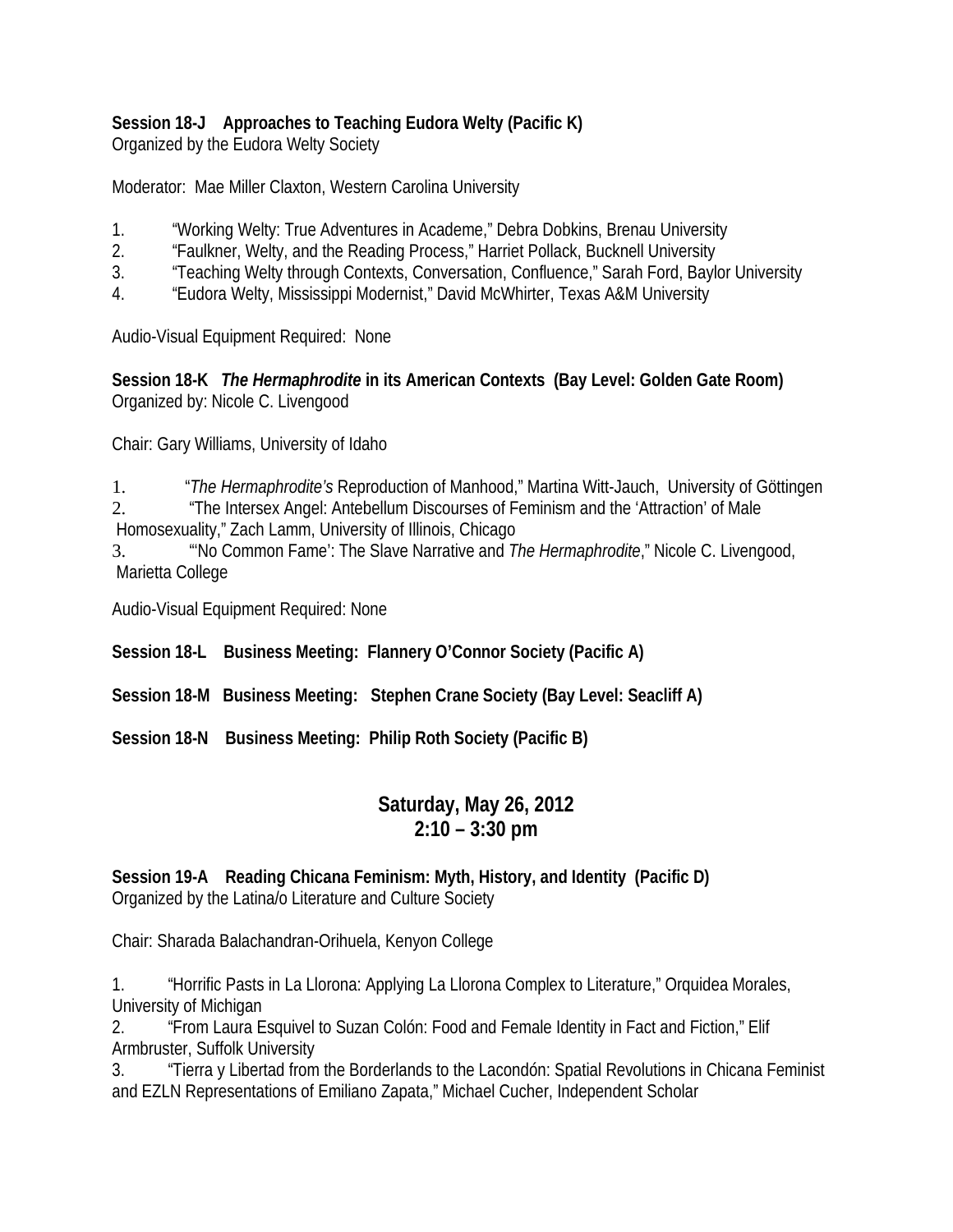**Audio-Visual Equipment required: Digital Projector and screen**

#### **Session 19-B Special Session: Featured Reading and Conversation with the Kearny Street Workshop on Asian American Theater and Performance (Bay Level: Seacliff B/C)**

Organized by The Circle for Asian American Literary Studies

Moderator: Trevor Lee, City University of New York - The Graduate Center

Audio-Visual Equipment required: None.

**Session 19-C Langston Hughes and Literary Radicalism (Pacific G)** Organized by the Langston Hughes Society

Chair: Nathaniel Mills, California State University, Northridge.

1. "Langston Hughes, Afro-Modernism, and the Cold War Politics of Jazz," John Lowney, St. John's University.

2. "Langston Hughes's Photographs of Haiti: Scrapbooking the Subject in Interwar Poetry," Sarah Ehlers, University of Michigan.

3. "Dear Sis: Women Activists, Spain, and the Epistolary Poetics of Langston Hughes," Anne Donlon, The Graduate Center, City University of New York.

# *Audio-Visual Equipment required: equipment to project powerpoint slides*

# **Session 19-D Kurt Vonnegut and Biography (Pacific E)**

Organized by the Kurt Vonnegut Society

Moderator: Marc Leeds, President, The Kurt Vonnegut Society

Participants:

- 1. Charles J. Shields, author of *And So It Goes: Kurt Vonnegut, A Life*.
- 2. William Rodney Allen, Louisiana School for Math, Science, and the Arts.
- 3. Susan Farrell, College of Charleston.
- 4. Jim O'Loughlin, University of Northern Iowa.
- 5. Dan Simon, Seven Stories Press.
- 6. Gregory Sumner, University of Detroit Mercy.
- 7. Robert T. Tally Jr., Texas State University.

Audio-Visual Equipment Required: None

**Session 19-E Mark Twain: Exploration and Conflict (Pacific F)**  Organized by the Mark Twain Circle of America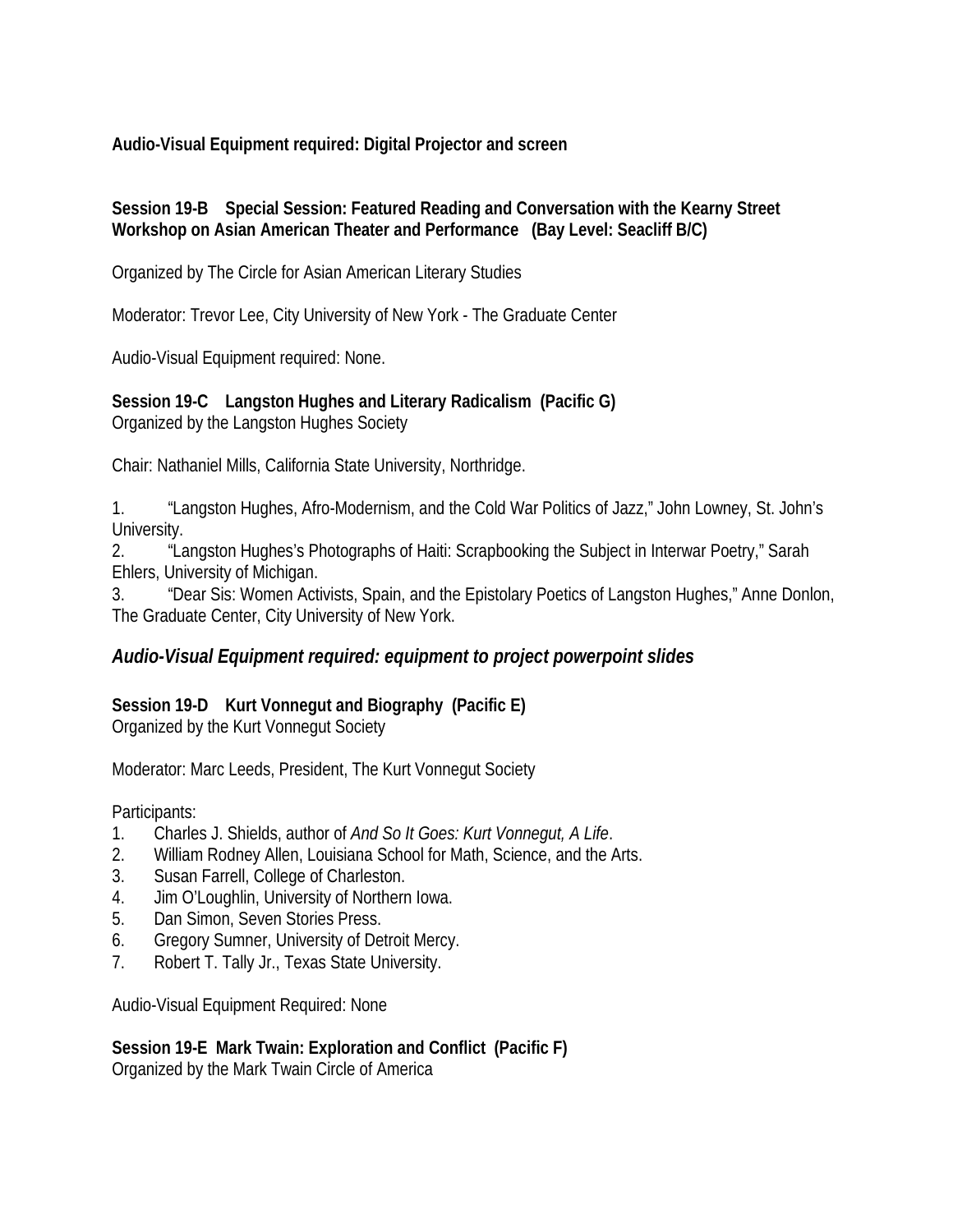Chair: John Bird, Winthrop University

1. "Mark Twain's Autobiographical Dictations and William James's Concept of 'The Stream of Thought,'" Patrick K. Dooley, U. S. Air Force Academy

2. "Twain's War in *Pudd'nhead Wilson*," Beverly A. Hume, Indiana University-Purdue University

3. "'A far-off speck that looked like daylight': McDougal's Cave and the Vagaries of Discovery in *The Adventures of Tom Sawyer*," Erin Sweeney, University of California, Irvine

# **Audio-Visual Equipment Required: Projector [presenter will bring computer]**

**Session 19-F Teaching Kate Chopin in Different Contexts: A Roundtable (Pacific I)** Organized by the Kate Chopin International Society

Chair: Bernard Koloski, Mansfield University

- 1. Emily Toth, Louisiana State University
- 2. Christina G. Bucher, Berry College
- 3. Kelli Purcell O'Brien, The University of Memphis
- 4. Armando H. Corbelle, Barry University
- 5. Madoka Kishi, Louisiana State University

#### **Audio-Visual Equipment required: Projector and screen for PowerPoint**

#### **Session 19-G Tories, Traitors, and Spies: Loyalists of the American Revolution (Bay Level: Seacliff D)** Organized by the American Antiquarian Society

Chair: Ruma Chopra, San Jose State University.

1. "Treason, Disobedience, and Animal Cruelty: Loyalists Behaving Badly in Early Nineteenth-Century Children's Nonfiction," Ivy Linton Stabell, University of Connecticut

2. "A View of the Controversy: Loyalists, Patriots, Creoles, and the War of Identity," Ben Chapin, University of California, San Diego

3. "Between the Sheets, Behind the Scenes: Female Loyalism During the American Revolution," Kacy Tillman, University of Tampa

Comment: Ruma Chopra

Audio-Visual Equipment Required: None

#### **Session 19-H Interdisciplinary Thoreau 2 (Pacific J)**

Organized by the Thoreau Society

Chairs: Kristen Case, University of Maine Farmington, and Rochelle Johnson, College of Idaho

1. "Henry David Thoreau and American Art in the Sixties," Evan Neely, Columbia University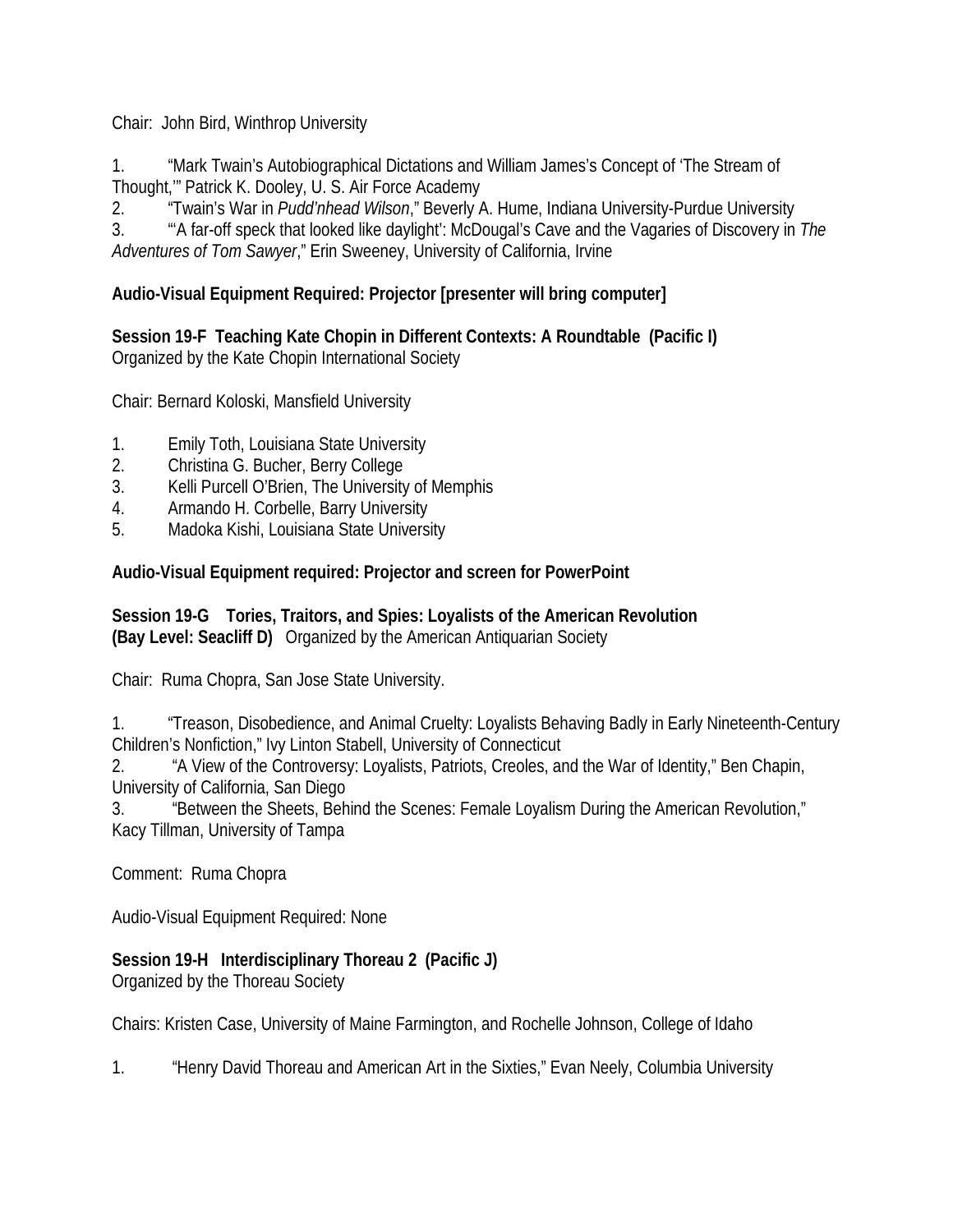- 2. "Thoreau: A Botanist Among Botanists," Annie Merrill Ingram, Davidson College.
- 3. "How Thoreau gets Lost in the Shuffle of Disciplines," Ed Mooney, Syracuse University

#### **Audio-Visual Equipment required: Projector for powerpoint presentation**

#### **Session 19-I F. Scott Fitzgerald (Pacific K)**

Organized by the F. Scott Fitzgerald Society

Chair: Peter Allen Froehlich, Pennsylvania State University, Hazleton

1. "Age Groups Identities and the Performativity of the Aging Body in *The Beautiful and Damned*," Robert Steltenpool, University of Amsterdam

2. "The Social Body and the Ideology of Modernism in 'Winter Dreams,'" Tim Randell, University of San Diego

3. "Lesbians in Fitzgerald's Life and Writing," Maggie Gordon Froehlich, Pennsylvania State University, Hazleton

#### **Audio-Visual Equipment Required: PowerPoint projection**

**Session 19-J Teaching Elizabeth Bishop in the 21st Century (Pacific C)** Organized by the Elizabeth Bishop Society

Chair: Angus Cleghorn, Seneca College, Toronto

1. "Teaching Bishop from North to South," Bethany Hicok, Westminster College

2. "Teaching Elizabeth Bishop in 'Theories and Morphologies of the Lyric'," Christina Pugh, University of Illinois at Chicago

3. "The Art of Finding: Adding Bishop Up for the Classroom," Charles Berger, Southern Illinois University Edwardsville

Audio-Visual Equipment required: None

#### **Session 19-K** *Letting Go* **Turns 50: A Roundtable Discussion (Pacific H)** Organized by The Philip Roth Society

Moderator: David Brauner, University of Reading, UK

- 1. David Gooblar, Independent Scholar
- 2. Maggie McKinley, Marquette University
- 3. Aimee Pozorski, Central Connecticut State University
- 4. Mark Shechner, University at Buffalo

Audio Visual Equipment Required: None

#### **Session 19-L Business Meeting: American Religion and Literature Society (Pacific A)**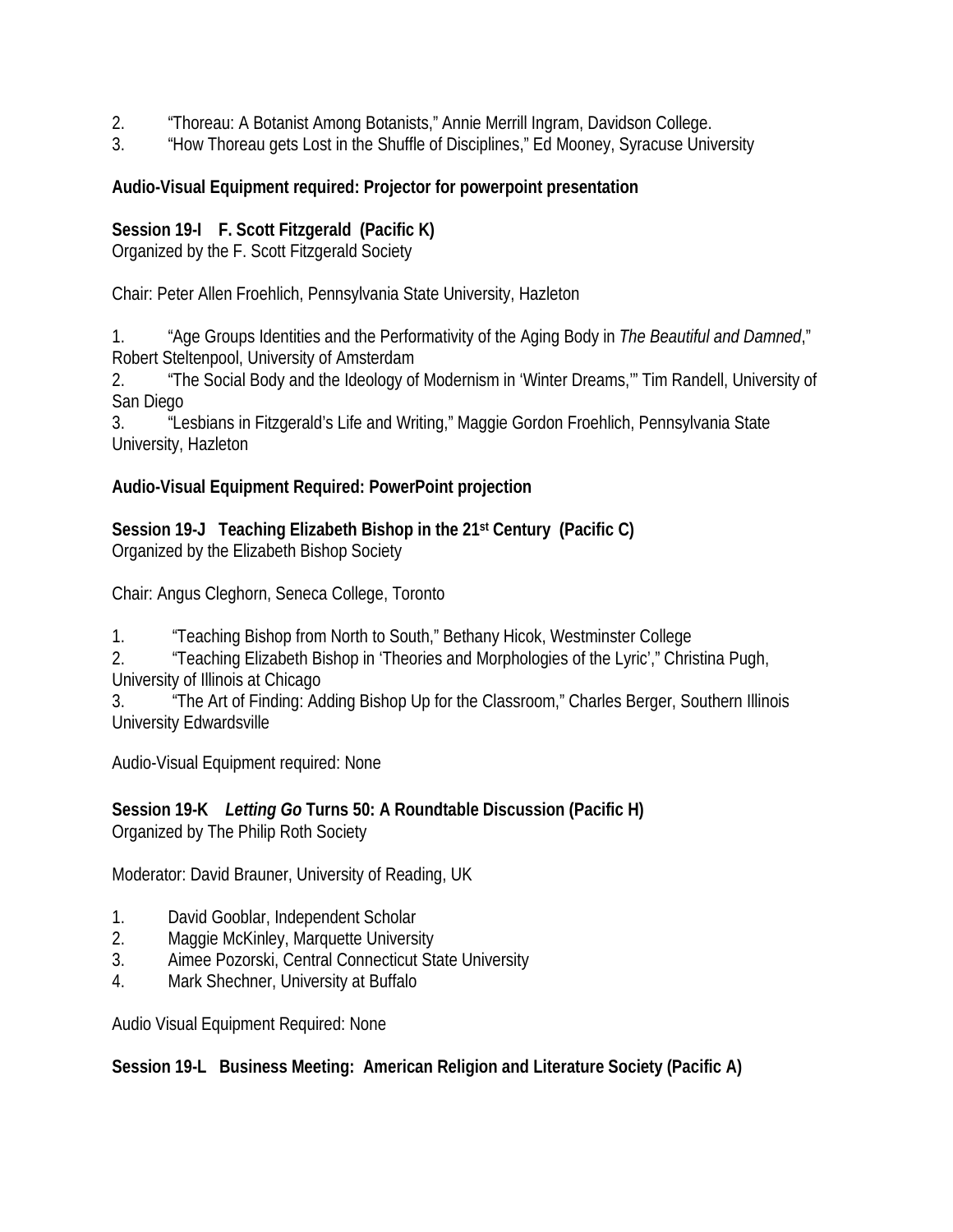**Session 19-M Business Meeting: Eudora Welty Society (Bay Level: Seacliff A)**

**Session 19-N Business Meeting: Society for American Travel Writing (Pacific B)**

# **Saturday, May 26, 2012 3:40 – 5:00 pm**

**Session 20-A Lorna Dee Cervantes: Poetics and Politics (Pacific D)** Organized by the Latina/o Literature and Culture Society

Chair: Eliza Rodriguez y Gibson, Loyola Marymount University

1. "The persistence of Chumash memory in the poetry of Lorna Dee Cervantes and Deborah A. Miranda," Sonia V. González, Whittier College

2. "Desemplado: Unpacking a Feathered Spirituality in Lorna Dee Cervantes' poetry," Gabriella Gutierrez y Muhs, Seattle University

3. "Language and Place in Lorna Dee Cervantes's Emplumada and Lawson Inada's Legends from Camp," Jeehyun Lim, Denison University

#### **Audio-Visual Equipment required: Digital Projector**

**Session 20-B Crime and Detection in American Fiction (Pacific H)** Organized by the Crime Fiction Group

Chair: Bob Hodges, University of Washington

1. "The Angel in the Penitentiary: Incarceration and Femininity in E.D.E.N. Southworth's *The Hidden Hand*," Carl Ostrowski, Middle Tennessee State University

2. "The Power of the Press?: The Misleading Role of the Newspaper in Anna Katharine Green's *The Leavenworth Case*," Ann V. Bliss, Texas A&M University-San Antonio.

3. "The Detective as Veteran: War Trauma in the Work of Raymond Chandler," Sarah Trott, Swansea University

#### **Audio-Visual Equipment required: None**

# **Session 20-C Finding Mark Twain (Pacific F)**

Organized by the Mark Twain Circle of America

Chair: Linda Morris, University of California, Davis

1. "A Digital Palimpsest Mapping Project (DPMP or 'Deep Map') on 'Global Huck," Shelley Fisher Fishkin, Stanford University

2. "*Huck Finn* in China," Selina Lai, University of Hong Kong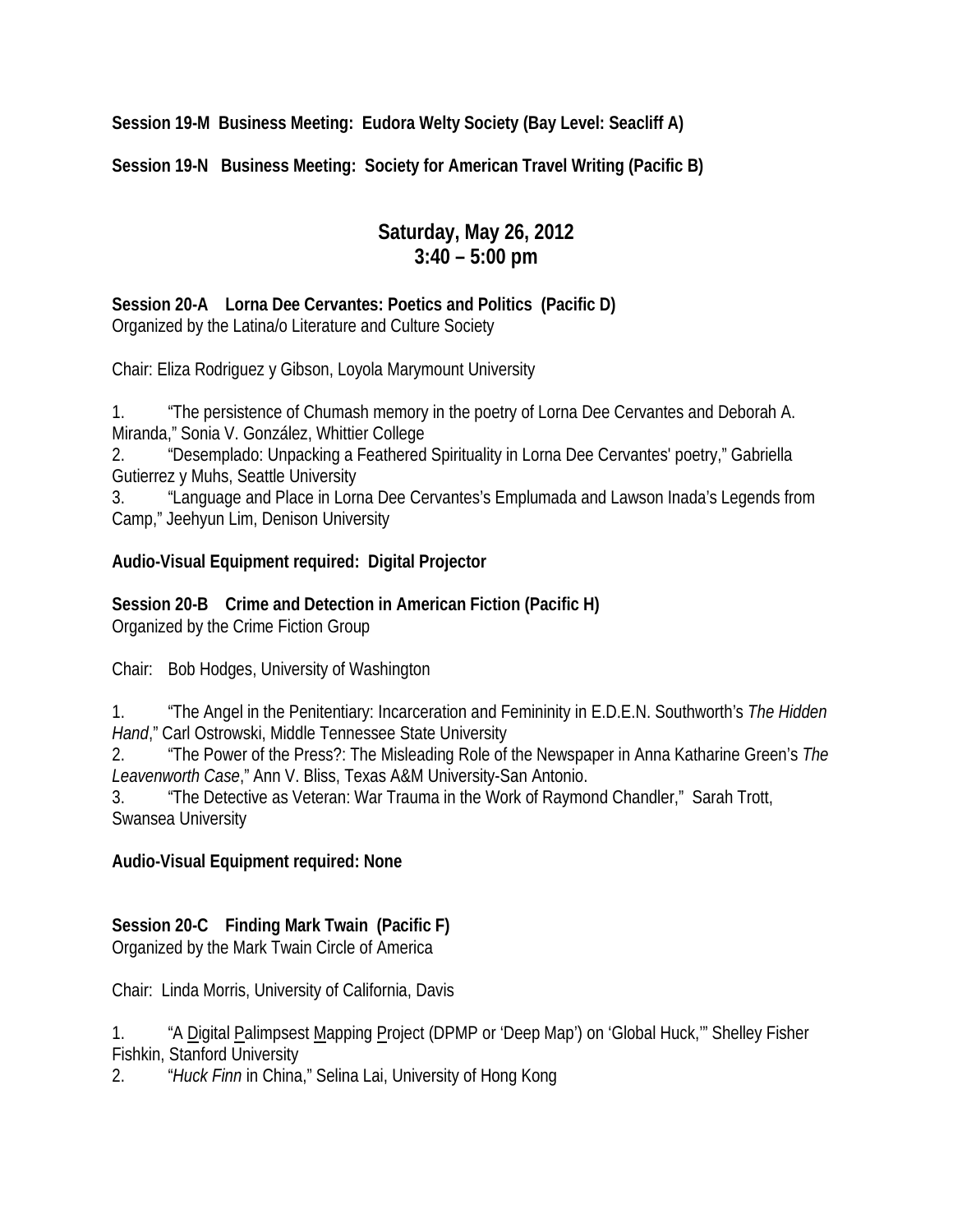3. "Mark Twain Meets the 'Irish Brigade,' Follows them to Lake Tahoe," Robert E. Stewart, Independent Scholar

# **Audio-Visual Equipment Required: Projector [presenter will bring computer]**

**Session 20-D Steinbeck and the American Dream (Pacific G)**

Organized by the John Steinbeck Society

Chair: Kevin Hearle, Independent Scholar

1. "Real Joads and Real Dreams: Russell Lee's Photographic Documentation of the Real Thing in Eastern Oklahoma, 1939," James R. Swensen, Brigham Young University

2. "Manifest Destinies: Turner, Steinbeck, and the California Dream," Michael Zeitler, Texas Southern **University** 

3. "'TheWhole Thing Is Crazy': Discontent, Doubt, and the American Dream in *America and Americans*," Douglas Dowland, Ohio Northern University

# **Audio-Visual Equipment required: Projector for Powerpoint Presentation**

# **Session 20-E Early American Religions (Pacific I)**

Organized by the American Antiquarian Society

Chair: Nancy Ruttenburg, Stanford University

1. "Eliza's Disposition: Freedom, Free Will, and Religion in *TheCoquette*," Abram Van Engen, Trinity **University** 

2. "'The Sound in Faith': Ralph Erskine's Gospel Sonnets and the Poetic Form of Calvinism," Wendy R. Roberts, Northwestern University

3. "The Advent of the US Catholic Hymnal," Chris Phillips, Lafayette College

# **Audio-Visual Equipment required: digital projector**

# **Session 20-F Gertrude Stein In Places (Pacific J)**

Organized by the Gertrude Stein Society

Chair: Amy Moorman Robbins, Hunter College, CUNY

1. "'There are different ways of making of, of course': Inventing Stein's Style," Sharon Kirsch, Arizona State University

2. "Gertrude Stein, Children's Literature, and the Legacy of the Avant-Garde," Katie E. Strode, University of California, Riverside

3. "'A Tempo Between': Gertrude Stein and the Nervous Rhythms of Jazz," Andrew Vogel, Kutztown **University** 

# **Audio-Visual Equipment Required: Digital projector**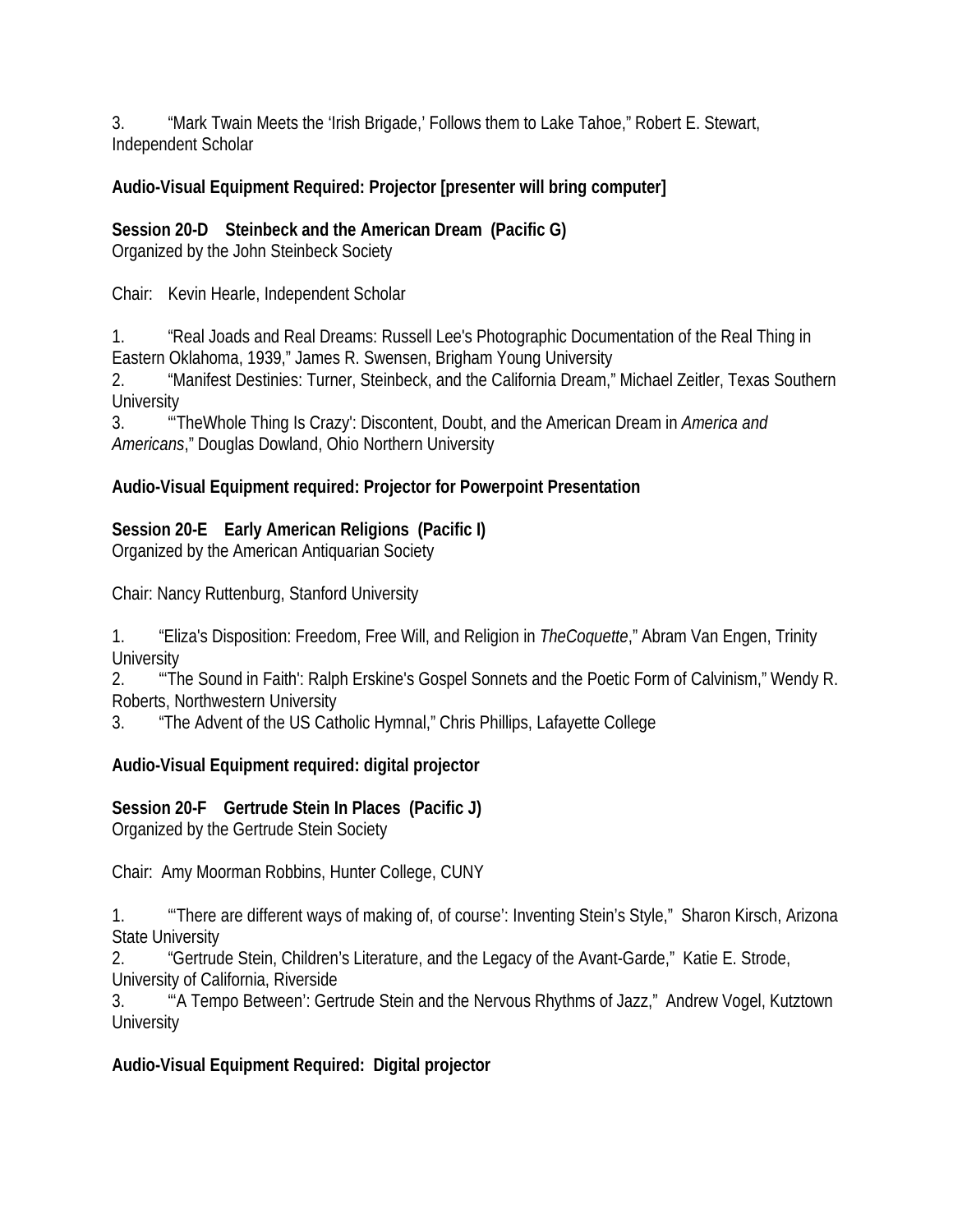**Session 20-G Featured Readings by Asian American Creative Writers: Philip Kan Gotanda, Nicky Schildkraut, and Lysley Tenorio (Bay Level: Seacliff B/C)** Organized by The Circle for Asian American Literary Studies

Moderator: Heidi Kim, UNC Chapel Hill

- 1. Philip Kan Gotanda
- 2. Nicky Schildkraut
- 3. Lysley Tenorio

Audio-Visual Equipment required: microphone

**Session 20-H John Updike in Context (Bay Level: Seacliff D)**  Organized by The John Updike Society

Chair: Edward Allen, The University of South Dakota

1. "Much Ado About *Nothing*: Boredom, Banality, and Bathos in Late Henry Green and Early John Updike," David Brauner, University of Reading (UK)

- 2. "Rabbit and America's Shared Identity Crisis," Christopher Love, University of Southern Mississippi
- 3. "Villages: Updike Homes in Fiction, Memoir, and Essay," Peter J. Bailey, St. Lawrence University

Audio-Visual Equipment required: None

**Session 20-I Comparative Approaches to Faulkner and Fitzgerald (Pacific K)** Organized by the F. Scott Fitzgerald Society and the William Faulkner Society

Chair: Peter Alan Froehlich, Pennsylvania State University, Hazleton

1. "Gothic Temporalities and Spectral Identities in *The Great Gatsby* and *Absalom, Absalom*!," Taryn Norman, University of Tennessee, Knoxville

2. "'A man can think better on salary': the Commodification of the Human in the Hollywood Short Stories of Faulkner and Fitzgerald," Ben Robbins, Free University of Berlin

3. "The Republication of Letters: *The Great Gatsby* and *Absalom, Absalom!* at Mid-Century," Laura Goldblatt, University of Virginia

#### **Audio-Visual Equipment Required: PowerPoint projection**

**Session 20-J T. S. Eliot: Texts and New Contexts (Pacific E)** Organized by the T. S. Eliot Society

Chair: Fabio Vericat

1. "T. S. Eliot's Adolescence: Discoveries from the Archives," Jayme Stayer, Boston College 2. "'Modernists Among the Moderns': New Negro Cultural Politics after *The Waste Land,*" Jane Kuenz, University of Southern Maine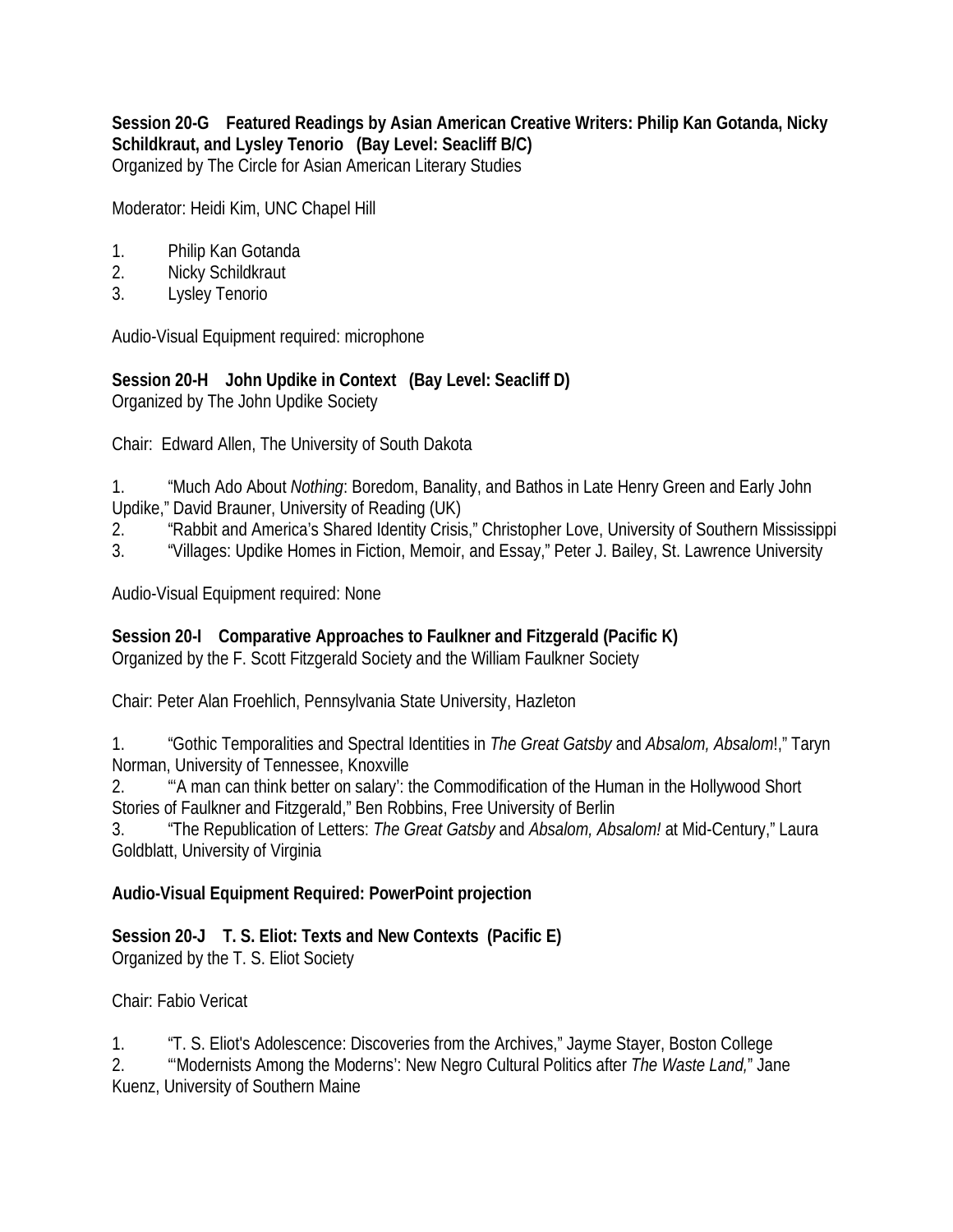3. "Space in T. S. Eliot's Poetry: *The Waste Land*," Joong-Eun Ahn, Andong National University, Korea

Audio-Visual Equipment required: None

# **Session 20-K One Writer's Secrets (Pacific C)**

Organized by the Eudora Welty Society

Chair: Noel Polk, Mississippi State University

1. "Working at Removes in *The Optimist's Daughter*," Suzanne Marrs, Millsaps College

2. "Secrets, Revelations, and Transformations in Welty's 'The Whole World Knows,'" Julia Eichelberger, College of Charleston

3. "'You are not! It is not! I am not!': The Question of Answered Mystery in Welty's Short Stories," Candace Waid, University of California, Santa Barbara

Audio-Visual Equipment Required: None

**Session 20-L Business Meeting: Kate Chopin Society (Bay Level: Seacliff A)**

**Session 20-M Business Meeting: James Purdy Society (Pacific A)**

# **Saturday, May 26, 2012 5:10 – 6:30 pm**

#### **Session 21-A Lorna Dee Cervantes Reading (Bay Level: Seacliff B/C)**

A California native (Chicana-Chumash), born in San Francisco's Mission District and raised in San Jose, Lorna Dee Cervantes was the former Director of Creative Writing at CU- Boulder where she was a Professor of English for 19 years. Recipient of a Lila Wallace/Readers Digest Writers Award, 2 NEA Fellowship Grants, 2 Pushcart Prizes (another nominated this year) & "Best Book" awards for EMPLUMADA ('81), FROM THE CABLES OF GENOCIDE: POEMS ON LOVE AND HUNGER ('91), and the 5-volume DRIVE: THE FIRST QUARTET ('06) which was nominated for a Pulitzer, her new books are CIENTO: 100 100-WORD LOVE POEMS ('11), STUNNED INTO BEING: Essays On The Poetry of Lorna Dee Cervantes ('11), and the forthcoming SOMETHING OF THE CRUELEST.

This year's UC Regents Lecturer at Berkeley, she is home again in the Bay Area writing fiction, essays, poetry & screenplays

**Session 21-B America's Postmodern Nature (Pacific G)** Organizer: Karen Jacobs, University of Colorado at Boulder

Chair: Allison Carruth, Stanford University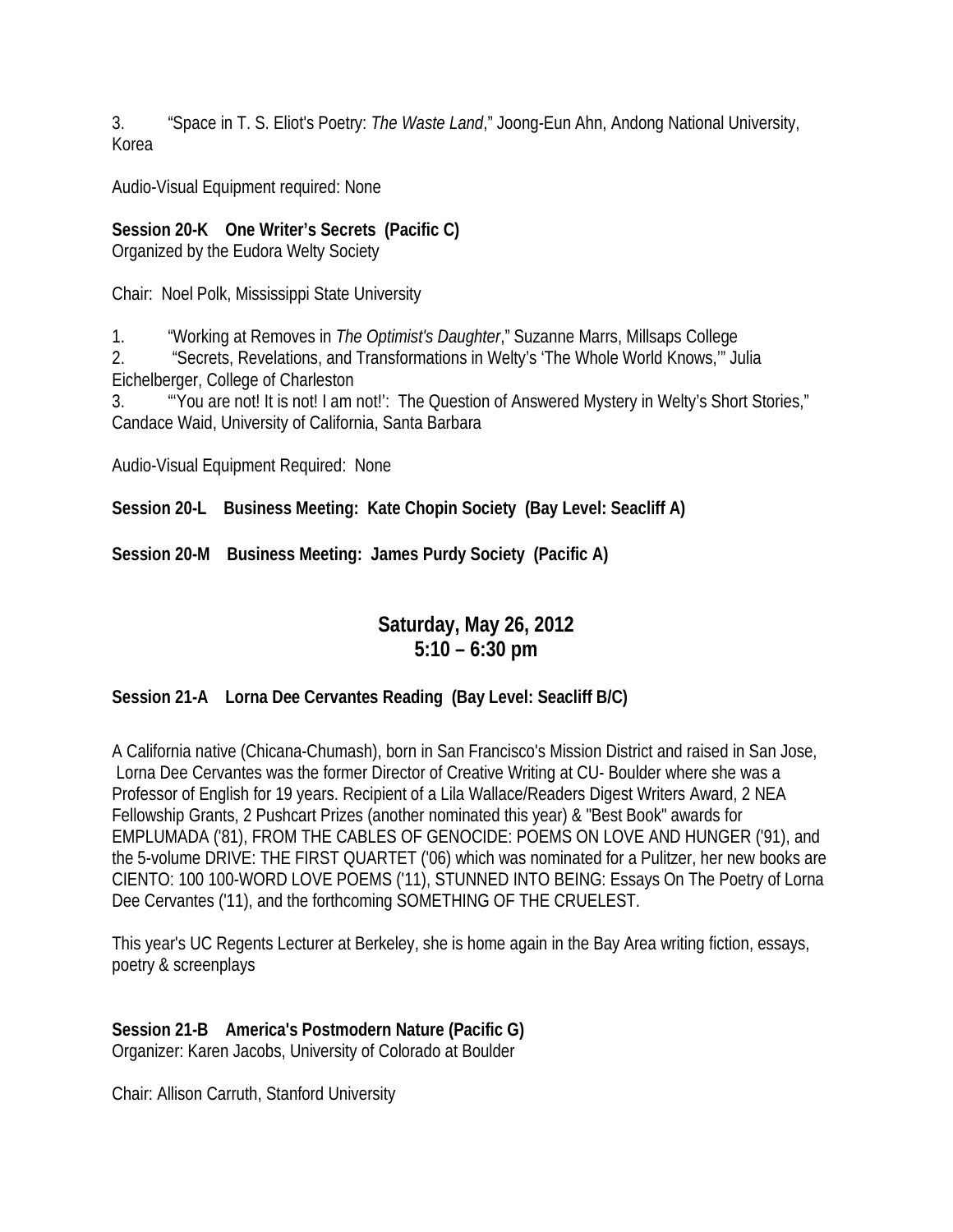1. "Virtual Nature, Virtual Commons: Kathryn Davis's Post-propertied Apocalypse," Karen Jacobs, University of Colorado at Boulder

2. "Waking Up Inside an Object," Timothy Morton, University of California, Davis

3. "Reading Early American Space as Postnatural: Reclaiming Space in Thomas Pynchon's *Mason & Dixon*," John Crossley, University of Colorado at Boulder

Respondent: Allison Carruth, Stanford University

**Audio-Visual Equipment required: projection equipment for Powerpoint**

# **Session 21-C Expanding and Challenging the Canon of American 9/11 Fiction (Pacific K)**

Organizer and Chair: Theron Britt, University of Memphis

1. "September 11, 1901: Terrorism and Transnational Politics in Thomas Pynchon's *Against the Day*, Joseph Conte, University at Buffalo

2. "Gender After 9/11," Aaron DeRosa, Purdue University

3. "Racechange and Queer Multiculturalism in Joseph O'Neill's *Netherland*," John N. Duvall, Purdue **University** 

Audio-Visual Equipment required: None

**Session 21-D Recent Work on Women's Captivity and Slave Narratives (Bay Level: Seacliff D)**  Organized by the Southern California Society for the Study of American Women Writers

Chair: Christine Danelski, Ph.D. Independent Scholar

1. "My Poor Children': Motherhood in Mary Rowlandson and Toni Morrison" by Kelli Pucell O'Brien, University of Memphis

2. "Recovering Motherhood in the Captive Memories of Rowlandson and Jacobs" by Mary McCartin Wearn, Macon State College

3. "Suffering and Sightseeing: Rachel Plummer's *Narrative* as Travel Guide and Captivity Tale" by Frederick Siegmund, Southern Methodist University

Requested Audio Visual: None

# **Session 21-E Teaching the Beats (Pacific F)**

Organizer: Tom Pynn, Kennesaw State University

Chair: Jonah Raskin, Sonoma State University

1. "Typewriters and Roadmaps: Teaching Jack Kerouac's *On the Road* in the Digital Age", Matt Theado, Gardner-Webb University

2. "Why Did the Beats Come from the West? Teaching Joanne Kyger's *Strange Big Moon: The Japan and India Journals* to Honors Students", Tom Pynn, Kennesaw State University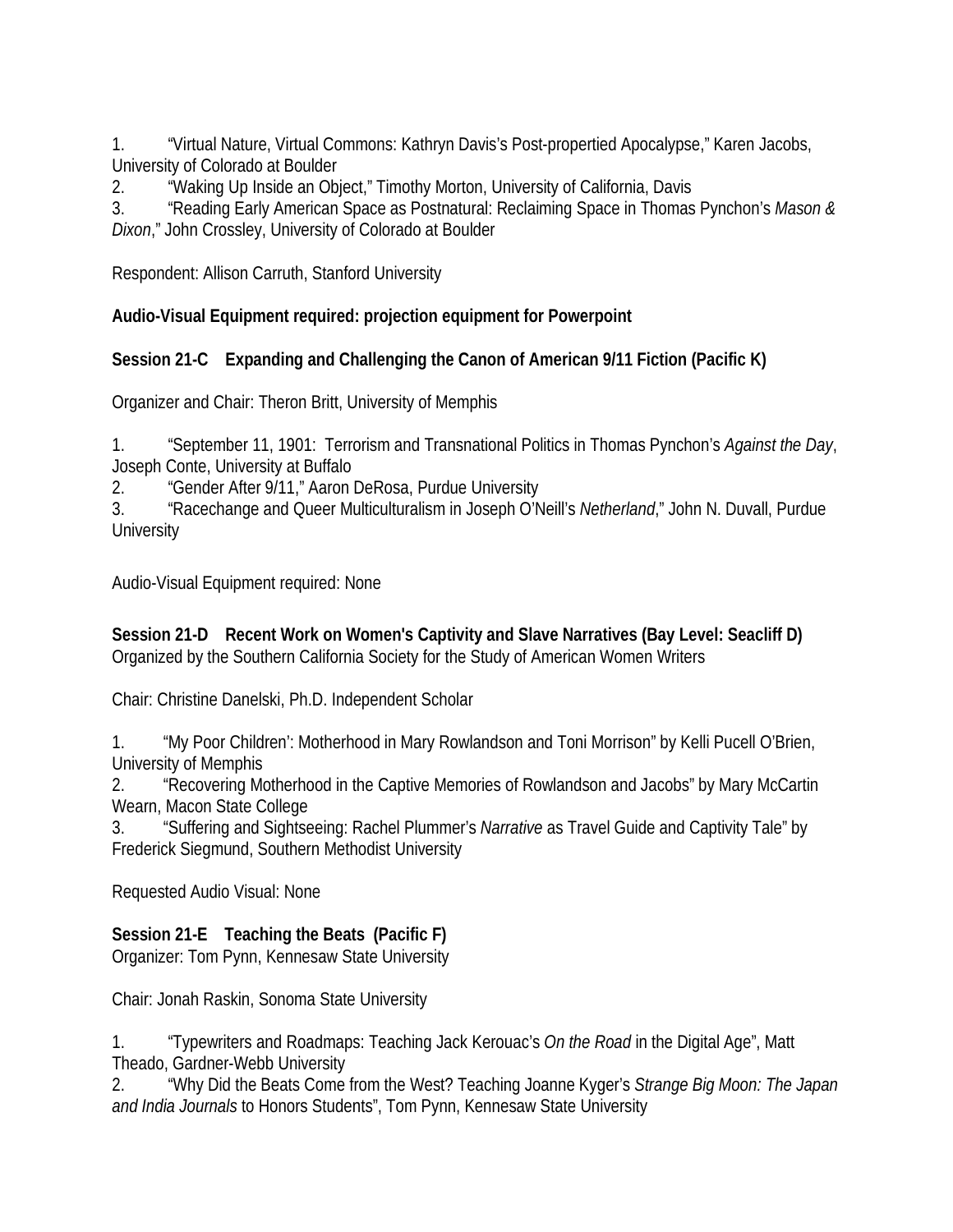3. "What is HOLY?" Teaching Beat Philosophy across the Disciplines with the film *Pull My Daisy*, Nancy Fox, Stephen F. Austin State University

#### **Audio Visual Equipment required: projector and screen for power point. Participants will provide own laptops**

**Session 21-F Corporate Fictions (Pacific I)**

Organized by: Peter Jaros, Franklin & Marshall College

Chair: Elizabeth Duquette, Gettysburg College

1. "The Sum of All Tears: *Sheppard Lee*, Utilitarian Reading, and the Problem of Aggregation," Chad Luck, California State University, San Bernardino

2. "How to Kill a Corporation: Corporate Mortality in Law and Verse," Peter Jaros, Franklin & Marshall College

3. "Corporation and Contingency in Dreiser's *The Financier,*" Nathan Leahy, Northwestern University

# **Audio-Visual Equipment Required: projector for PowerPoint slideshows**

**Session 21-G American Indians, Rhetorical Sovereignty, and the Progressive Era (Pacific J)**  Organizer: Timothy Petete, University of Central Oklahoma

Chair: Michael Snyder, Oklahoma City Community College

1. "Alexander Lawrence Posey: Literary Legacy and Literary Tradition," Timothy Petete, University of Central Oklahoma

2. "John Milton Oskison: Subtle Reformist," Lindsey Hursh, University of Central Oklahoma

3. "John Joseph Mathews: Progress on the Plains," Meredith Seagraves, University of Central Oklahoma

#### **Audio-Visual Equipment required: Presentation projector (to project PowerPoint presentation from computer to screen) and projection screen**

# **Session 21-H New Approaches to African-American Culture (Pacific C)**

Chair: Wilfred D. Samuels, University of Utah

1. "W. E. B. Du Bois's Apocalypse of Race and Place in *Darkwater*," Lawrence J. Oliver, Texas A&M **University** 

2. "Freud and African-American Narrative: new Literary History," Cheryl Walker, Scripps College 3. "Comic Book Blackness: Superhero Ciphers of Race and Imagination," Adilifu Nama, Loyola Marymount University

4. "Rewriting Cultural Memory of the 1960s in Alice Childress' Wine in the Wilderness," Carol Bunch Davis, Texas A&M University at Galveston

Audio-Visual Equipment required: None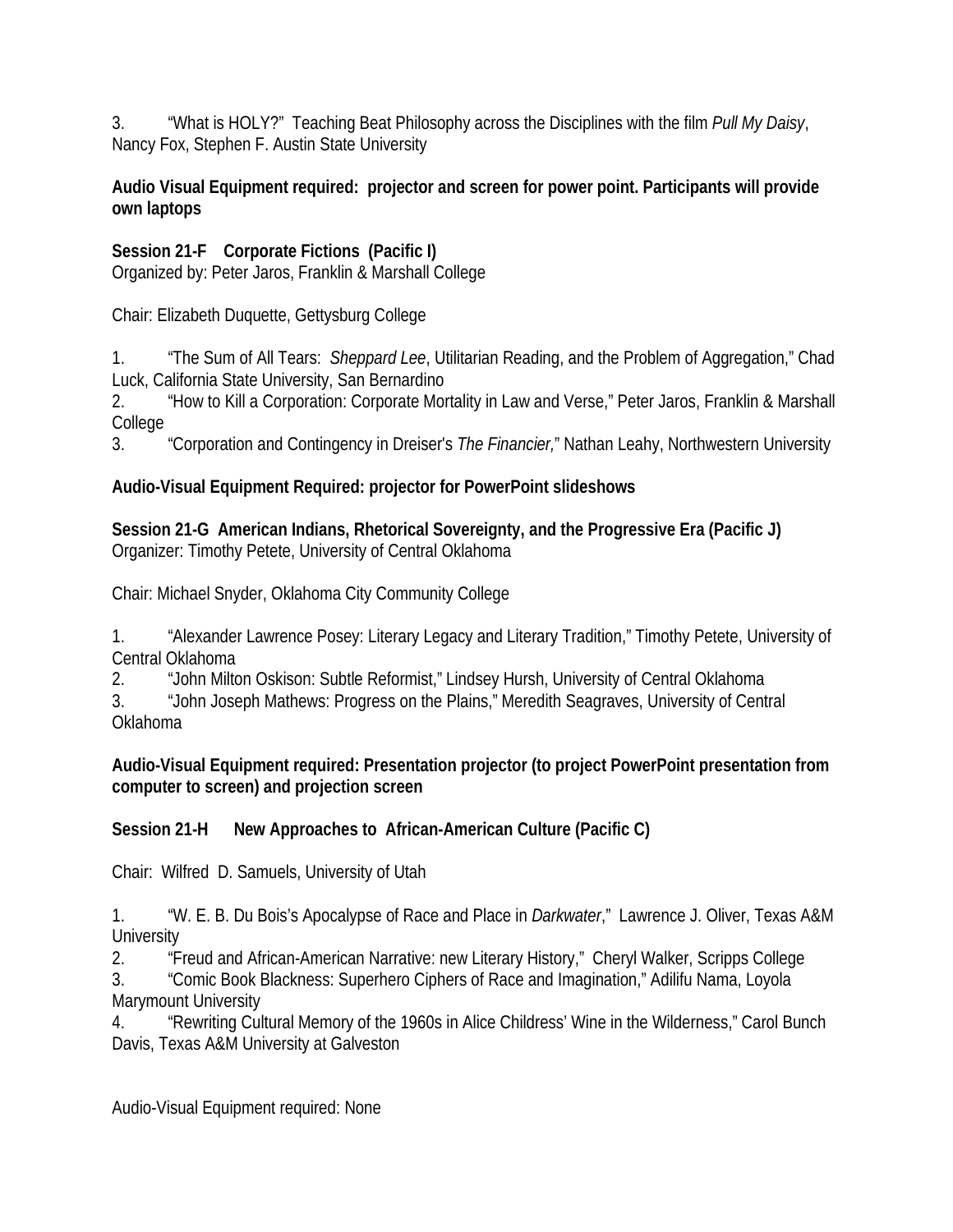#### **Session 21-I The Rhetorics of Realism (Pacific D)**

Chair: David E. E. Sloane, University of New Haven

1. "The Art of the Red Herring: The Realists Against the Sentimentalists," Faye Halpern, University of **Calgary** 

2. "'Voices Not Our Own:' Mary Baker Eddy, Nineteenth-Century Literary Culture and the Rhetoric of Christian Science," Lisa M. Stepanski, Emmanuel College

3. "Elizabeth Jordan, "True Stories of the News," and Newspaper Fiction in Late-Nineteenth-Century American Journalism," Karen Roggenkamp, Texas A&M University-Commerce

#### **Audio-Visual Equipment required: Powerpoint**

#### **Session 21-J Consciousness in Henry James (Pacific H)**

Chair: David McWhirter, Texas A&M University

1. "Catching the Impression: Perpetual Haunting and the Transmission of Trauma in *The Turn of the Screw*," Rene H. Trevino, Texas A&M University

2. "Novels, consciousness, and the American way," Peter Rawlings, University of the West of England,

3. "Henry James's Portrait of Evil: The Narcissistic Rage of Gilbert Osmond," Frank G. Novak, Jr., Pepperdine University

Audio-Visual Equipment required: None

#### **Session 21-K Business Meeting: ALA Author Society Representatives (Pacific E) Chair: Alfred Bendixen, Texas A&M University**

#### **ALA Reading and Reception: 6:30 - 7:30 (Bay Level: Seacliff B/C)**

#### **Maxine Hong Kingston and the Veterans of War/ Veterans of Peace**

Authors of VETERANS OF WAR, VETERANS OF PEACE will present their book, which is a collection of stories and poems that 80 prose writers and poets created over a span of a dozen years. Working in a meditation/writing workshop, they wrote from their experiences - wars in Korea, Vietnam, Israel, the Persian Gulf, Iraq, and battles in city streets. Mike Wong, Lee Swenson, Dennis Fritzinger, Joe Lamb, Julie Thi Underhill, Nancy Sue Brink, and Bob Golling will read excerpts. Maxine Hong Kingston, who leads the workshop and edited the book, will chair a discussion about the process of bringing this book into being. A reception will follow.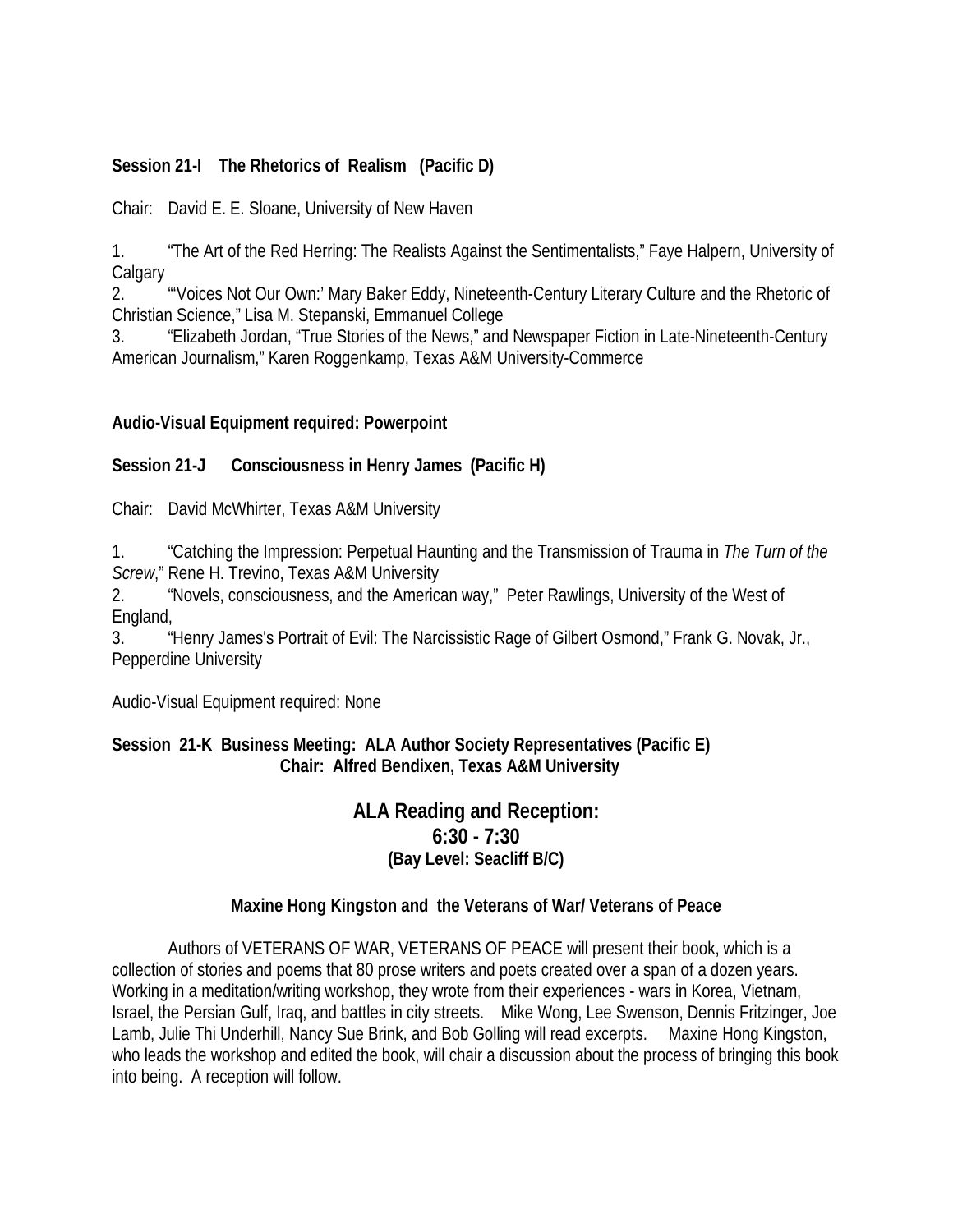# **Sunday, May 27, 2012** Registration (Pacific Concourse): open 8:00 am - 10:20 am

# **8:30 – 9:50 am**

**Session 22-A New Approaches to the Passing Narrative and Constructions of Race (Pacific D)** Organized by the African American Literature and Culture Society

Chair: Keith Byerman, Indiana State University

1. "'You are Black My Lad': School, Hypervisible Blackness and the Passing Narrative," Donavan Ramon, Rutgers University

2. "The Politics of Everyday Forms of Whiteness: Contemporary African American Novel," Lale Demirturk, Bilkent University

3. "No Labels, Please: Percival Everett's Vision for the Future," Joe Weixlmann, Saint Louis **University** 

4. "Reconstruction after the End of History: Colson Whitehead's Post-Racial Satire of Post-Apocalyptic America in *Zone One*," Tracie Church Guzzio, SUNY Plattsburgh

Audio-Visual Equipment required: None

**Session 22-B "Open" Spaces, Global Signs: Exploration, Settlement, and the West** Organized by the Society of Early Americanists **(Pacific G)**

Chair: Michelle Burnham, Santa Clara University

1. "Jewelry, Men, and Death: Metaphors of Power and Vulnerability in Early Accounts of Exploration and Conquest," Evelina Gužauskytė, Wellesley College

2. "Cosmopolitan Colonialism: The Audiences and Environments of Gabriel Archer's *A Relatyon of the Discovery of Our River*," John Easterbrook, New York University

3. "Reading the Routes: Early American Nature Writing and Critical Regionalism before the 'Postfrontier,'" William V. Lombardi, University of Nevada, Reno

Audio Visual Request: none

# **Session 22-C American Poetry and its Contexts (Pacific I)**

Chair: Kim Hester-Williams, Sonoma State University

1. "Wordsworth and Emerson: The Preface in 'The Poet,'" Dewey W. Hall,

California State Polytechnic University, Pomona

2. "Appended Passion: A Political Analysis of the "Prose Supplement" of Herman Melville's *Battle Pieces and Aspects of the War,"* Michael Stancliff, Arizona State University

3. "Whitman's "Poem of the Road" and the Political Trope of Thronging," David Grant, Grant MacEwan University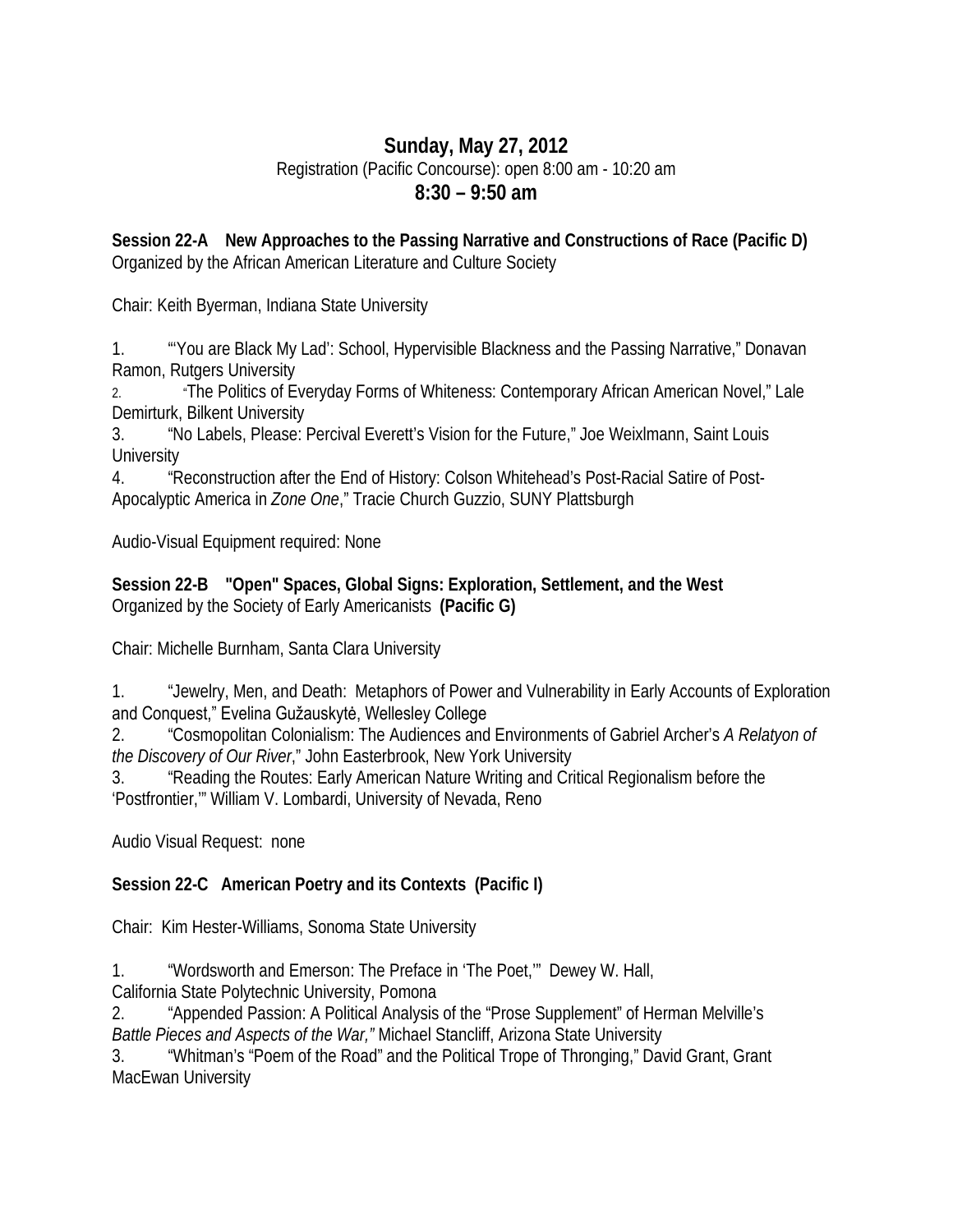4. "Dialect, Local Color, and Realism in Nineteenth-Century American Poetry," David E. E. Sloane, University of New Haven

Audio-Visual Equipment required: None

## **Session 22-D Rethinking Modernism (Pacific E)**

Chair: Alfred Bendixen. Texas A&M University

1. "Inedible Freshness: Willa Cather's "Paul's Case" and Frontier Mythology," Andrew Warnes, University of Leeds

2. "Modernism, *The Great Gatsby*, and Regimes of Class and Status," Michael Tavel Clarke, University of Calgary

3. "Spending, Spelling, and Speculation in Anita Loos' *Gentleman Prefer Blondes*," Anne-Marie Evans, York St John University, UK

### **Session 22-E Gender Issues (Pacific F)**

Chair: Paul Lauter, Trinity College

1. "Fannie Hurst, Cultural Worker and Public Health Propagandist, Her 1915 story "T.B.," and Its Contemporary Currency," Susan Koppelman, independent scholar

2. "Hazards of Seeing: Lot's Wife in Women's Literature of Witness," Michele Osherow, University of Maryland, Baltimore County

3. "Storytelling's Complement: The Function of Listening in Amy Tan's *The Joy Luck Club*," Shannon Forbes, University of St. Thomas

Audio Visual Request: none

### **Session 22-F Early American Literature (Pacific J)**

Chair: Maria Karafilis, California State University, Los Angeles

1. "'So Many Ahs! And Ohs!': Soliciting Virtue in *Charlotte Temple*," Howard Horwitz, University of Utah

2. "Black Atlantic Abolitionism and The Circulation of David Walker's Appeal," Robert Nowatzki, University of Akron/Cleveland State University

3. "Slavery, Simms, and *The Yemassee,"* Joseph Kelly, College of Charleston

Audio-Visual Equipment required: None

**Session 22-G Business Meeting: Gertrude Stein Society (Pacific K)**

**Session 22-H Business Meeting: Mark Twain Circle (Pacific C)**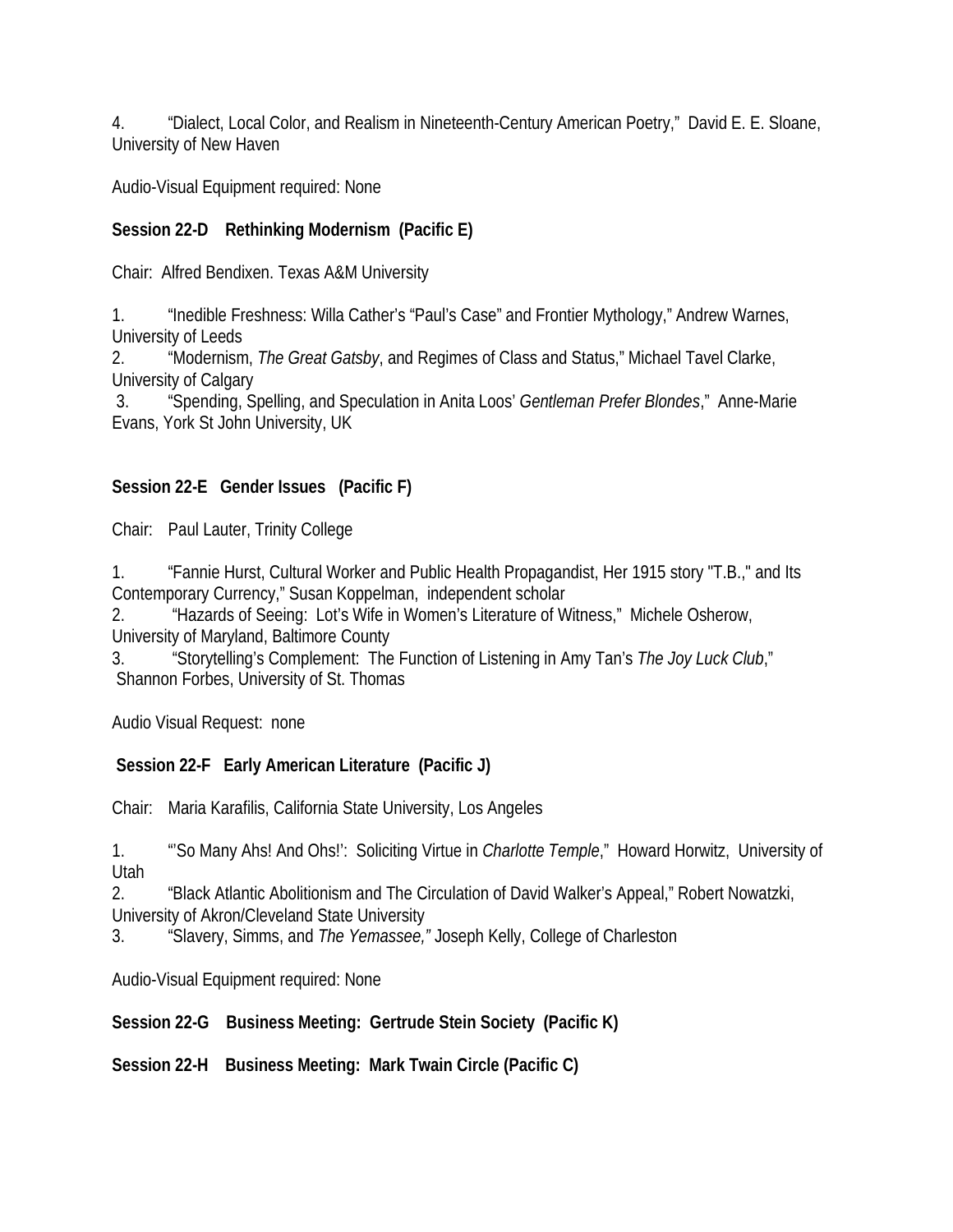**Session 22-I Business Meeting: Latina/o Literature and Culture Society (Pacific H)**

# **Sunday, May 27, 2012 10:00 – 10:50 am**

#### **Session 23-A Transformations in African American Writing (Pacific D)**

Chair: Loretta Woodard, Marygrove College

1. "Sexuality and Shame in James Baldwin's Career," Guy Davidson, University of Wollongong, Australia

2. "Contemporary New South Black Men: The Fiction of Anthony Grooms (Bombingham) and Ravi Howard (Like Trees Walking)," Jeffrey B. Leak, UNC Charlotte

#### **Session 23-B Exploring** *Gone with the Wind* **(Pacific G)**

Chair: Kelli Purcell O'Brien, The University of Memphis

1. "The Color of Tara: Irish immigrants, Poor Whites, and Native Americans in *Gone With the Wind*," Sarah Lahey, Northwestern University

2. "From the Great Depression to the Great Recession: Why not *Gone with the Wind*?" Sondra Guttman, Loyola University Maryland

Audio-Visual Equipment required: None

### **Session 23-D David Foster Wallace (Pacific I)**

1. "How (Not) to be Alone: David Foster Wallace's *This is Water* and the Point of Fiction," David Gooblar, Independent Scholar

2. ""Perception of Things Present: David Foster Wallace, *The Pale King*, and the Discursive Record of Sensory Stimuli," Peter Caster, University of South Carolina Upstate

Audio-Visual Equipment required: None

### **Session 23-E Apocalypse in Contemporary Fiction (Pacific E)**

Chair: Stephen Hock, Virginia Wesleyan College

1. "Spiritual Warfare Fiction and the Postmodern Reader," Paul Maltby, West Chester University

2. "Motherhood, Re-memory and Story-telling in Octavia Butler's *Lilith's Brood*," Aparajita Nanda, University of California, Berkeley.

Audio-Visual Equipment required: None

### **Session 23-F Porter and Warren (Pacific J)**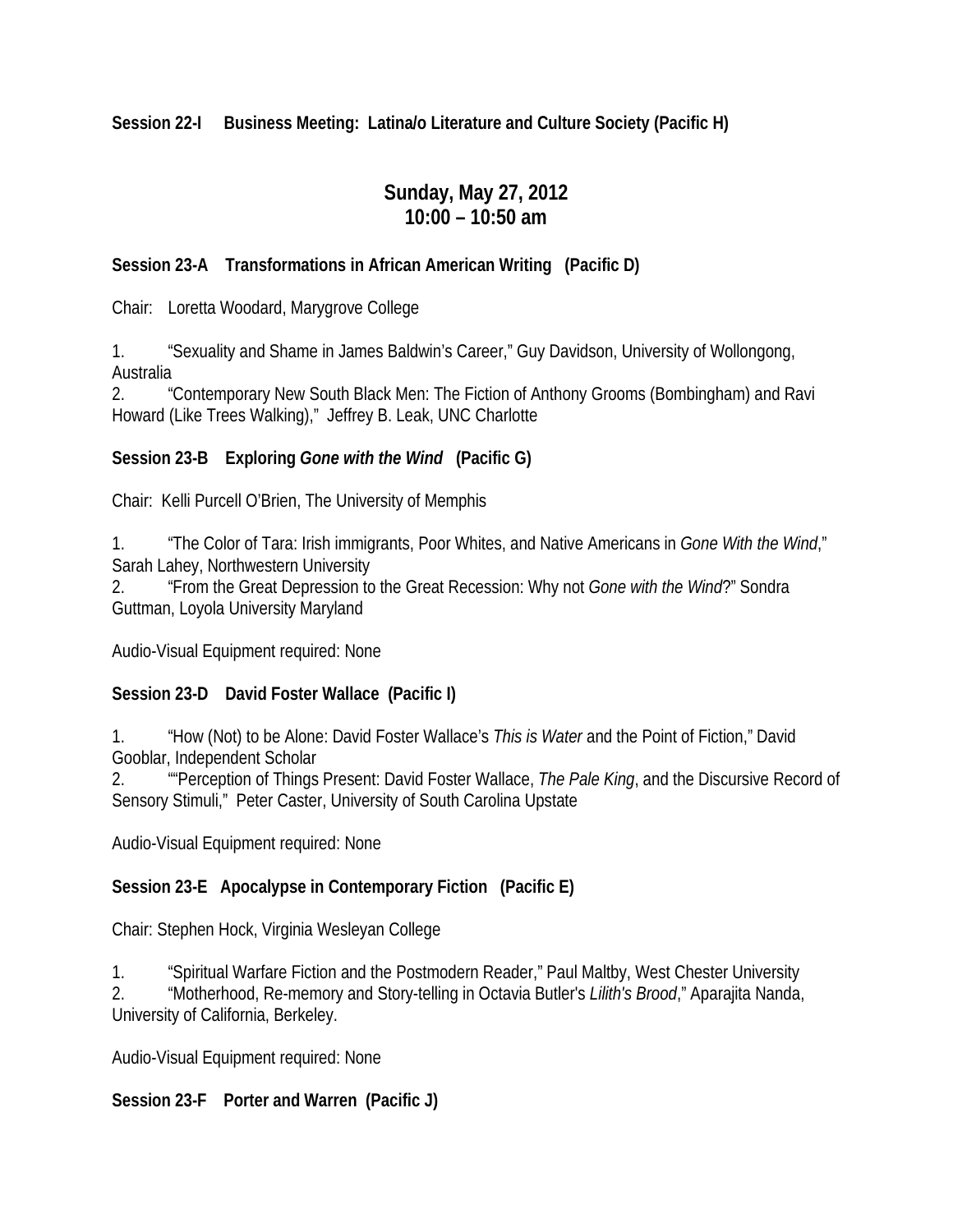Chair: Susan Petit, College of San Mateo

1. "Katherine Anne Porter: Art Fiction and the Economics of Mid-Century Literary Celebrity," Kathryn Roberts, Harvard University

2. "Revolutionary Subjects in Robert Penn Warren's *All the King's Men*," Deborah Wilson, Arkansas Tech University

Audio-Visual Equipment required: None

#### **Session 23-G Elizabeth Stuart Phelps (Ward) (Pacific F)**

**Chair:** Susan Koppelman, independent scholar

1. "'The Scarlet Letter was upon her': Elizabeth Stuart Phelps, Nathaniel Hawthorne, and Nineteenth-Century Women's Writing," Sophia Forster, Cal Poly State University, San Luis Obispo 2. "Framed Intimacies and Frozen Affect in *The Silent Partner*,' Julie Wilhelm, Lamar University

Audio-Visual Equipment required: None

# **Sunday, May 27, 2012 11:00 – 12:30 pm**

#### **Session 24-A Magic, the Tao, and Narrative in the Work of Ursula Le Guin (Pacific D)**

Organized by: Gib Prettyman, Penn State University, Fayette campus Chair: Sandra Petrulionis, Penn State Altoona

1. "Averting the Eye: Le Guin, Tolkien and the Problem of Magic in Earthsea," Amy M. Clarke, University of California, Davis

2. "The Measure of Magic: The Uses of Magic in Le Guin's Earthsea Cycle and in Two Surrealist Novels," George Hersh, Independent Scholar

3. "Le Guin's Daoism and the Ecologized Ego," Gib Prettyman, Penn State University, Fayette campus

Audio-Visual Equipment required: None

### **Session 24-B Contemporary American Literature (Pacific E)**

Chair: Melissa Elston, Texas A&M University

1. "The Wearing Out of the Subject?: Ben Lerner, Lauren Berlant, and Contemporary American Poetic Subjectivity," Ryan Cull, New Mexico State University

2. "It is not good that the man should be alone": Louise Erdrich's Sexual Scripture and Marital Doctrine, Gina Camodeca, D'Youville College